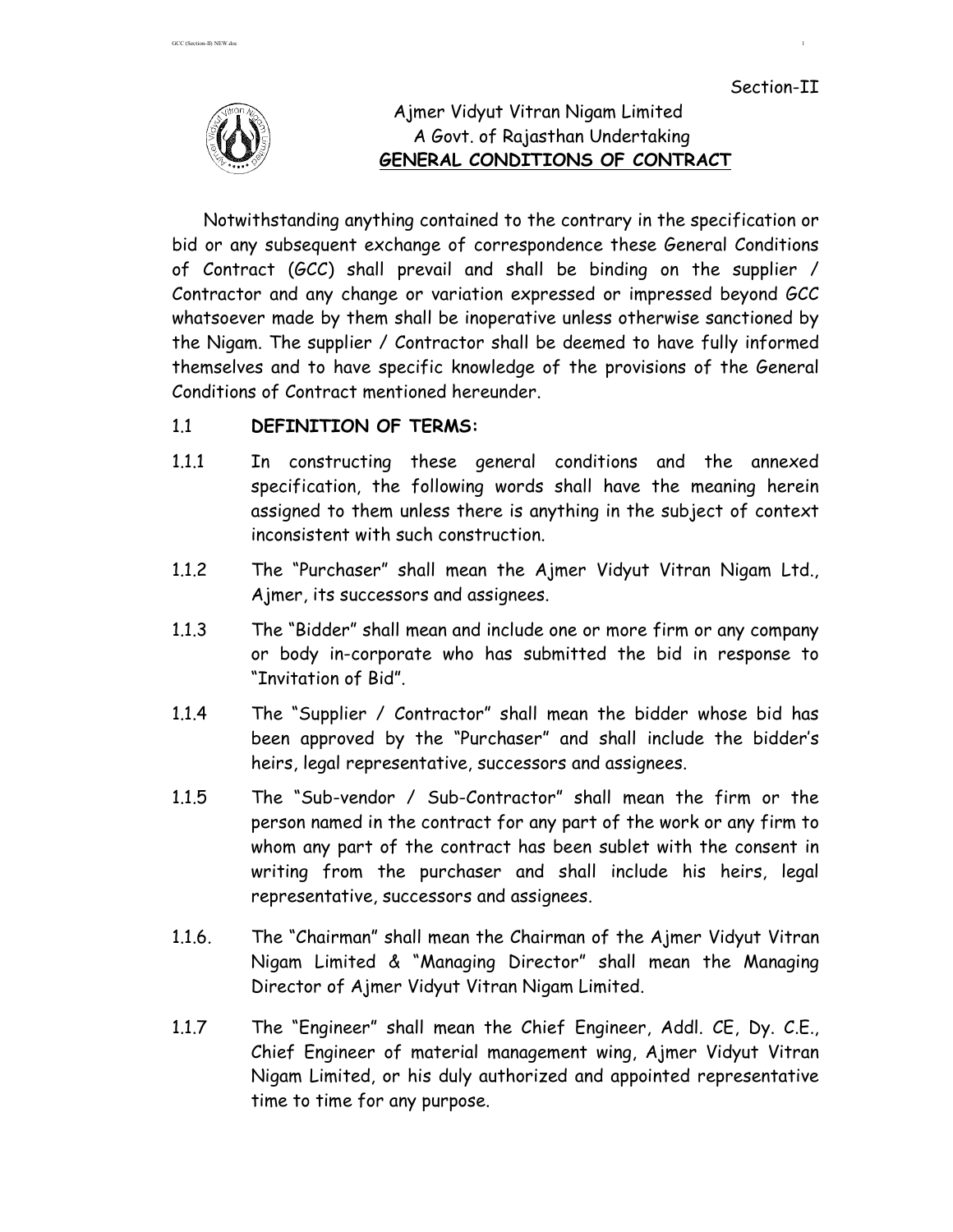- 1.1.8 "Plant & Machinery", "Material", "Stores", "Works", shall mean and include the plant and material to be provided and work or works to be done by the contractor / supplier under the contract.
- 1.1.9 The "Contract" shall mean and include the following:-
	- 1. Invitation of bid.
	- 2. Instructions to bidders.
	- 3. Bid form including schedule of prices.
	- 4. Earnest Money Deposit.
	- 5. Letter of Intent/Acceptance and its acknowledgement.
	- 6. Performance Bank Guarantee.
	- 7. Formal Purchase / Work Order.
	- 8. Guaranteed Technical Particulars.
	- 9. General Conditions of Contract.
	- 10. Special Instructions.
	- 11. Site Conditions.
	- 12. Specification, specific conditions, schedules and drawings.
	- 13. Addenda which may hereafter be issued by the purchaser to the contractor / supplier in the form of letter and covering letters and schedule of prices as agreed between the contractor / supplier and the purchaser.
	- 14. The contracts to be entered into under clause 1.6 of these General Conditions.
- 1.1.10 The "Specification" shall mean the specification, specific conditions annexed to the General Conditions, the contract and the schedule thereto, if any.
- 1.1.11 The "Month" shall mean, English calendar month i.e. period of 30 days and "Week" shall mean a period of 7 days.
- 1.1.12 The "Site" shall mean the place or places named in the contract and include, wherever applicable, the lands and buildings upon or in which the works are to be executed.
- 1 .1 .13 The "Place of delivery" shall mean the destination at which the contractor / supplier is responsible to deliver the materials at the contract price.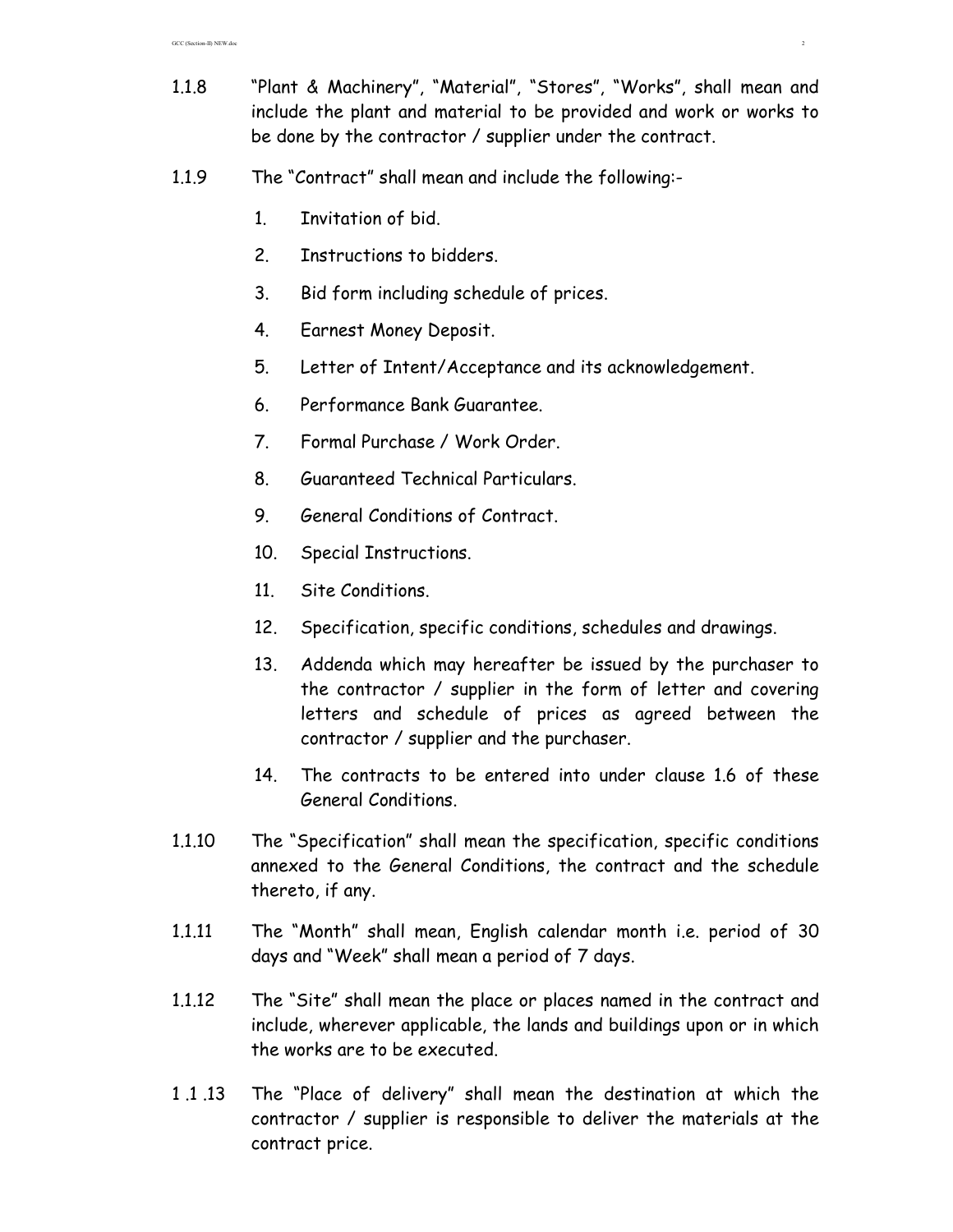- 1 .1 .14 The "Test of Completion" shall mean such tests prescribed in the contract to be made by the contractor / supplier before the plant & machinery / material is taken-over by the purchaser as per these General Conditions.
- 1 .1 .15 "Commissioning" shall mean the satisfactory installation and operation of the plant & machinery or equipment in after all necessary initial checks, adjustments, trials, cleaning and assembly required at site (if any), have been completed and the plant has been in continuous and un-restricted commercial use specified for at least thirty (30) days or as prescribed otherwise.
- 1 .1 .16 "Commercial Use" shall mean that use of plant & machinery / equipments / material as contemplated in purchase order.
- 1.1.17 "Letter of Intent/Acceptance" shall mean the purchasers letter conveying his acceptance of the bid subject to such revision / conditions as may have been stated therein.
- 1.1.18 The "Contract Price" shall mean the sum named in or calculated in accordance with the provisions of the contract / purchase or any amendments thereto.
- 1.1.19 "Formal Purchase / work Order" shall mean the purchaser's letter which may be issued in way of letter of intent containing detailed terms and conditions of the supply / work and such other particulars which the purchaser may like to convey to the supplier / contractor pending execution of a formal written contract in accordance with Clause 1.6.
- 1.1.20 "Consignee" shall mean and include the Asstt. Controller of Stores, Stores Superintendents and/ or any other authorized officer / official of the Ajmer Vidyut Vitran Nigam Limited.
- 1.1.21. The "Work Codes" shall mean to include the Indian Electricity Rules, code of practice and Factory Rules & Regulations applicable in the State of Rajasthan, on the date of issue of the letter of intent and such modification thereof as may be specially stipulated by competent State Authorities i.e. Electrical Inspector and Chief Inspector of Boiler Factories, Rajasthan.
- 1.1.22 Words importing "Person" shall include firms, companies, corporations and other bodies whether incorporated or not.
- 1.1.23 Words importing the "singular" only shall also include the plural and vice versa where the context requires.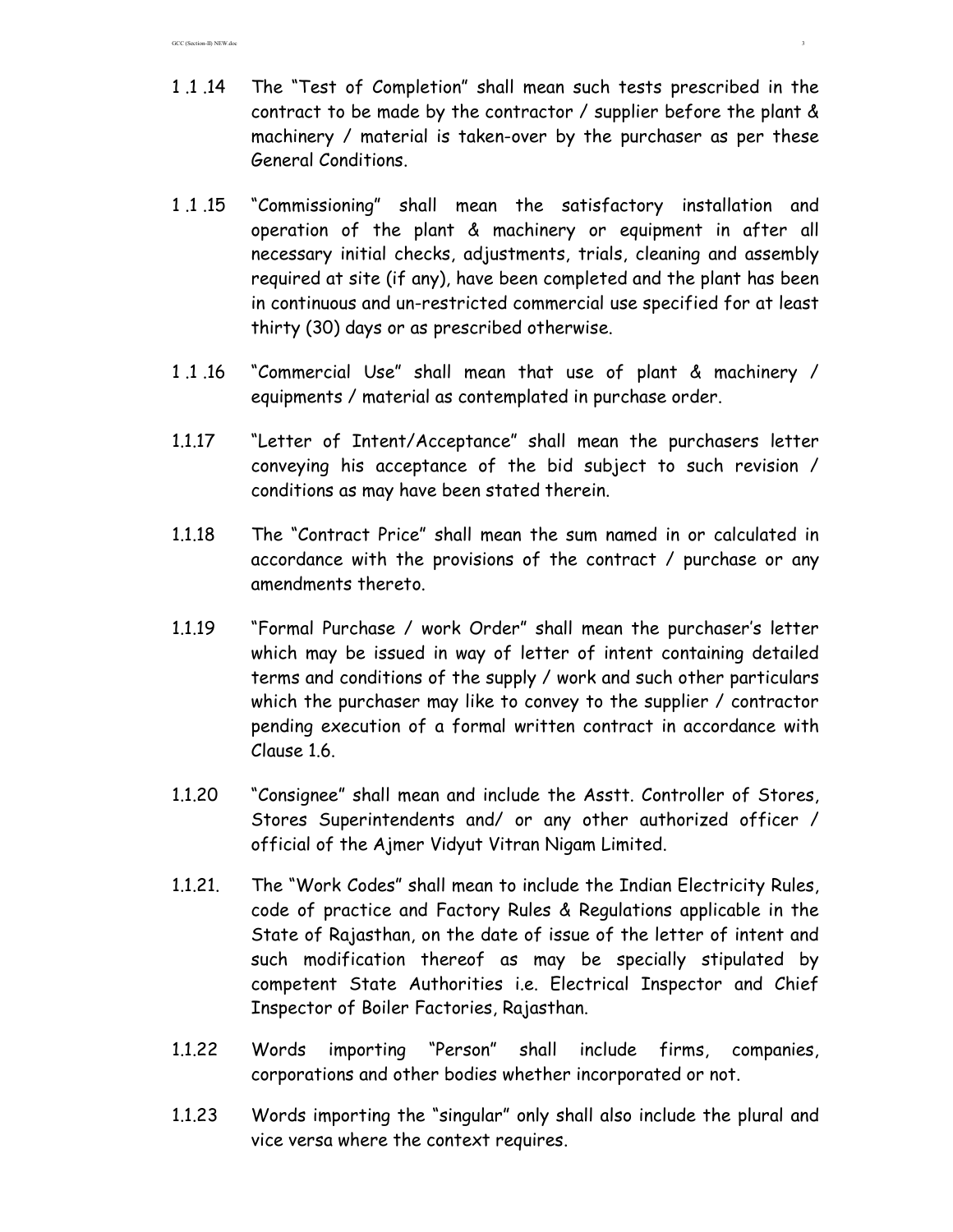GCC (Section-II) NEW.doc 4

1.1.24 Terms and expressions not herein defined shall have the same meaning as one assigned to them in the Indian Sale of Goods Act (No. III or 1930 fulfilling that in the Indian Contract Act (Act IX of 1872) and falling that in the General Clause Act, 1897).

# 1.2 **CONTRACT:**

The Contractor / supplier and purchaser shall, as soon as possible, unless otherwise agreed upon, enter into a sealed agreement for the proper fulfillment of the contract, the expenses of completing and stamping the contract shall be borne by the contractor / supplier and shall be furnished to the purchaser free of charge in two copies within 21 days and one copy shall be returned by the purchaser to the contractor / supplier after doing the needful. All orders / instructions to the contractor / supplier shall except as herein otherwise provided, be given by the Engineer on behalf of the purchaser.

# 1.3 **CONTRACTOR / SUPPLIER TO INFORM HIMSELF FULLY:**

The contractor / supplier shall be deemed to have carefully examined the General Conditions, specifications, schedules and drawings also to have satisfied him as the nature and character of the plant & machinery / equipments / material to be supplied and other relevant matters and details. If he has any doubt as to the meaning of any portion of the general and any special conditions of contract and specifications, he shall have full opportunity to seek clarification from the purchaser before signing the contract / commencement of supply, whichever is earlier but GCC will be fully binding on him.

# 1.4 **COMPLETENESS OF CONTRACT:**

The plant & machinery / equipment / Material shall be complete in every respect with all mountings, fittings, fixtures and standard accessories normally supplied with such equipment even though not specifically detailed in the specification unless otherwise specifically included in the list of excluded items. The contractor / supplier shall not be eligible for any extra payment in respect of such mounting, fittings, fixtures and standard accessories etc. which are needed for the safe operation of the equipment as required by applicable codes only as per contract, and they may not have been included specifically in the contract.

# 1.5 **BID FORM AND ACCEPTANCE OF BID:**

1.5.1 The purchaser is not bound to accept the lowest bid or any bid or assign any reason for the rejection of a bid. The purchaser also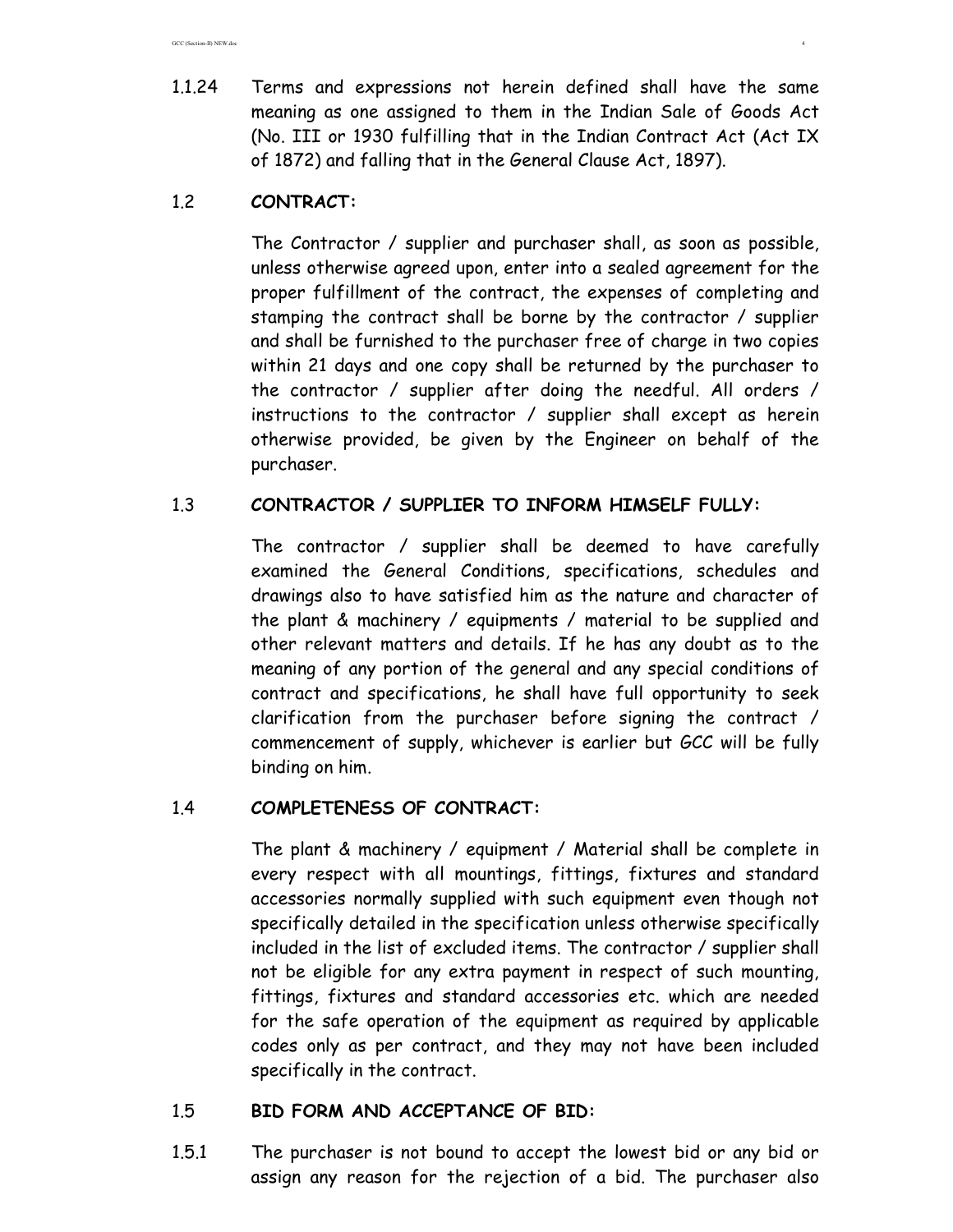reserves the right to either call for fresh bids or to accept either the whole or a part of bid or to place orders for any increased or decreased quantity on account of any reason.

### 1.5.3 **VENDOR'S REGISTRATION SCHEME:**

Contractor / suppliers / Firms / Vendors whose works are located in Rajasthan may get themselves registered in the Nigam by making permanent deposit in the prescribed modes as given below. The class of registration of contractor / supplier, permitted extent of participation, amount of permanent deposit along with prescribed modes thereof are given below: -

Note: - The amount of cash deposit shall be made only by way of Demand Draft/ Banker's cheque/ Pay order in case of local firms drawn in the name of Sr. Accounts Officer (EA & Cash), Ajmer Vidyut Vitran Nigam Limited, Ajmer.

| S.<br>No.      | Class of<br>Contractor<br>/ suppliers. | Permitted<br>extent of<br>participation | Permanent Deposit            |                                                           |  |
|----------------|----------------------------------------|-----------------------------------------|------------------------------|-----------------------------------------------------------|--|
|                |                                        |                                         | Non-interest<br>bearing Cash | Bank Guarantee in<br>the proforma<br>at<br>Appendix-XVIII |  |
|                | E.                                     | <b>Rs. 50 Lac</b>                       | Rs. 0.25 Lac                 |                                                           |  |
| $\overline{2}$ | D                                      | Rs. 100 Lac                             | Rs. 0.25 Lac                 | Rs. 2.50 Lac                                              |  |
| 3              | $\mathcal C$                           | Rs. 250 Lac                             | Rs. 0.50 Lac                 | Rs. 5.00 Lac                                              |  |
| 4              | B                                      | <b>Rs. 500 Lac</b>                      | Rs. 0.75 Lac                 | Rs. 7.50 Lac                                              |  |
| 5              | A                                      | Any Amount                              | Rs. 1.00 Lac                 | Rs. 10.00 Lac                                             |  |

 SSI units located in Rajasthan will be eligible for registration after depositing half of the aforesaid amount subject to furnishing valid SSI unit registration certificate of Industries Department, Government of Rajasthan. For example such a unit for registration in category 'D' shall be required to make a deposit of Rs. 12500/- in cash along with Bank Guarantee of Rs. 1.25 Lac only as against the normal requirement of Rs. 25000/- in cash plus a Bank Guarantee for Rs. 2.50 lac for registration in the said category.

 Contractor / suppliers / firms / vendors whose works are located outside Rajasthan, may get themselves registered in the Nigam by making permanent deposit in the prescribed modes as given below. The class of registration of contractor / suppliers, permitted extent of participation, amount of permanent deposit along with prescribed modes thereof are given below: -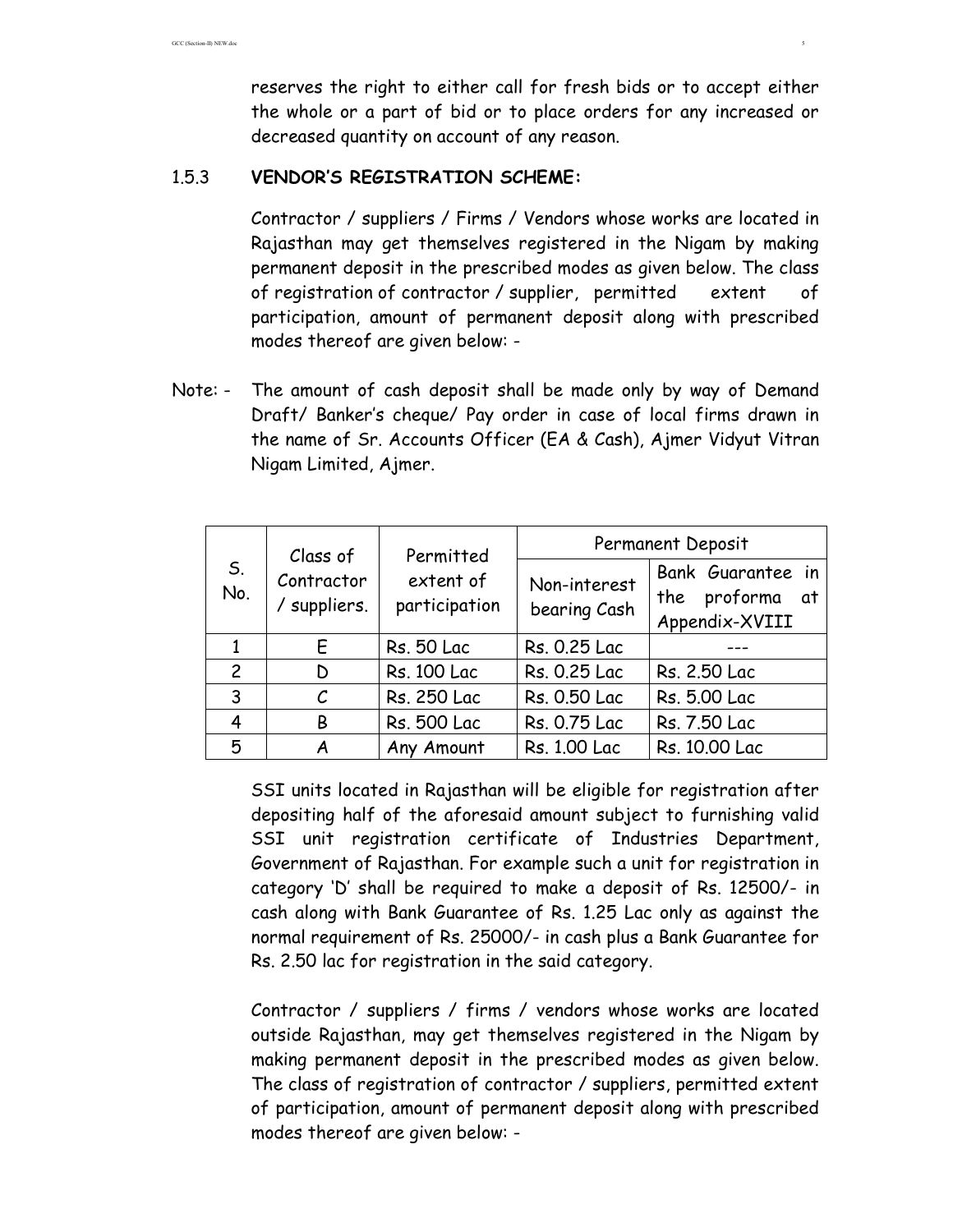|                |                                       |                                         | Permanent Deposit                   |                                                                                                                  |                                                                            |
|----------------|---------------------------------------|-----------------------------------------|-------------------------------------|------------------------------------------------------------------------------------------------------------------|----------------------------------------------------------------------------|
| S.<br>No.      | Class of<br>Contractor<br>/ suppliers | Permitted<br>extent of<br>participation | Non-<br>interest<br>bearing<br>Cash | <b>Interest</b><br>bearing cash @<br>Bank rate Per<br>annum & or<br>decided from<br>time to time by<br>the Nigam | Bank<br>Guarantee<br>the<br><i>in</i><br>proforma at<br>Appendix-<br>XVIII |
| $\mathbf{1}$   | E                                     | <b>Rs. 50 Lac</b>                       | Rs. 0.25 Lac                        |                                                                                                                  |                                                                            |
| $\overline{c}$ | D                                     | <b>Rs. 100 Lac</b>                      | Rs. 0.25 Lac                        | Rs. 1.25 Lac                                                                                                     | Rs. 1.25 Lac                                                               |
| 3              | $\mathcal{C}_{0}$                     | Rs. 250 Lac                             | Rs. 0.50 Lac                        | Rs. 2.50 Lac                                                                                                     | Rs. 2.50 Lac                                                               |
| 4              | B                                     | <b>Rs. 500 Lac</b>                      | Rs. 0.75 Lac                        | Rs. 3.75 Lac                                                                                                     | Rs. 3.75 Lac                                                               |
| 5              | A                                     | Any Amount                              | Rs. 1.00 Lac                        | Rs. 5.00 Lac                                                                                                     | Rs. 5.00 Lac                                                               |

- 1.6.1 The Order placed under this specification shall be governed by the terms and conditions as incorporated in this section of the specification and as given in the purchase order including its Annexure(s). The terms and conditions as specified in this section if differ from the terms as indicated in the purchase order and its Annexure(s), the later shall prevail. The contract shall for all purposes be constructed according to the laws of India and subject to jurisdiction of Courts in Rajasthan only. For the due fulfillment of the contract, the contractor / supplier shall execute a contract in duplicate, in the prescribed form (to be obtained from the purchaser) on non-judicial stamp paper worth Rs.100/- as per stamp duty applicable of Govt. of Rajasthan. Such contract shall be executed and signed by the authorized person of the contractor / supplier on each page with seal thereof. The original copy is only to be executed on the stamp paper. The second copy may be executed on simple paper. Such, contract documents shall be required to be submitted to the purchaser within a period of 21 days from the receipt of the order duly signed on the each page. One copy of the executed contract duly signed by the purchaser shall be sent to the contractor / supplier for his reference. The contract documents shall mean and include the following: -
	- (I) Contract.
	- (II) Purchase order & its annexures.
	- (III) Terms and conditions of the specification.
	- (IV) General Conditions of Contract of the specification and Instructions to Bidders.
	- (V) Any subsequent modification / amendment / clarification

#### 1.6 **CONTRACT DOCUMENTS:**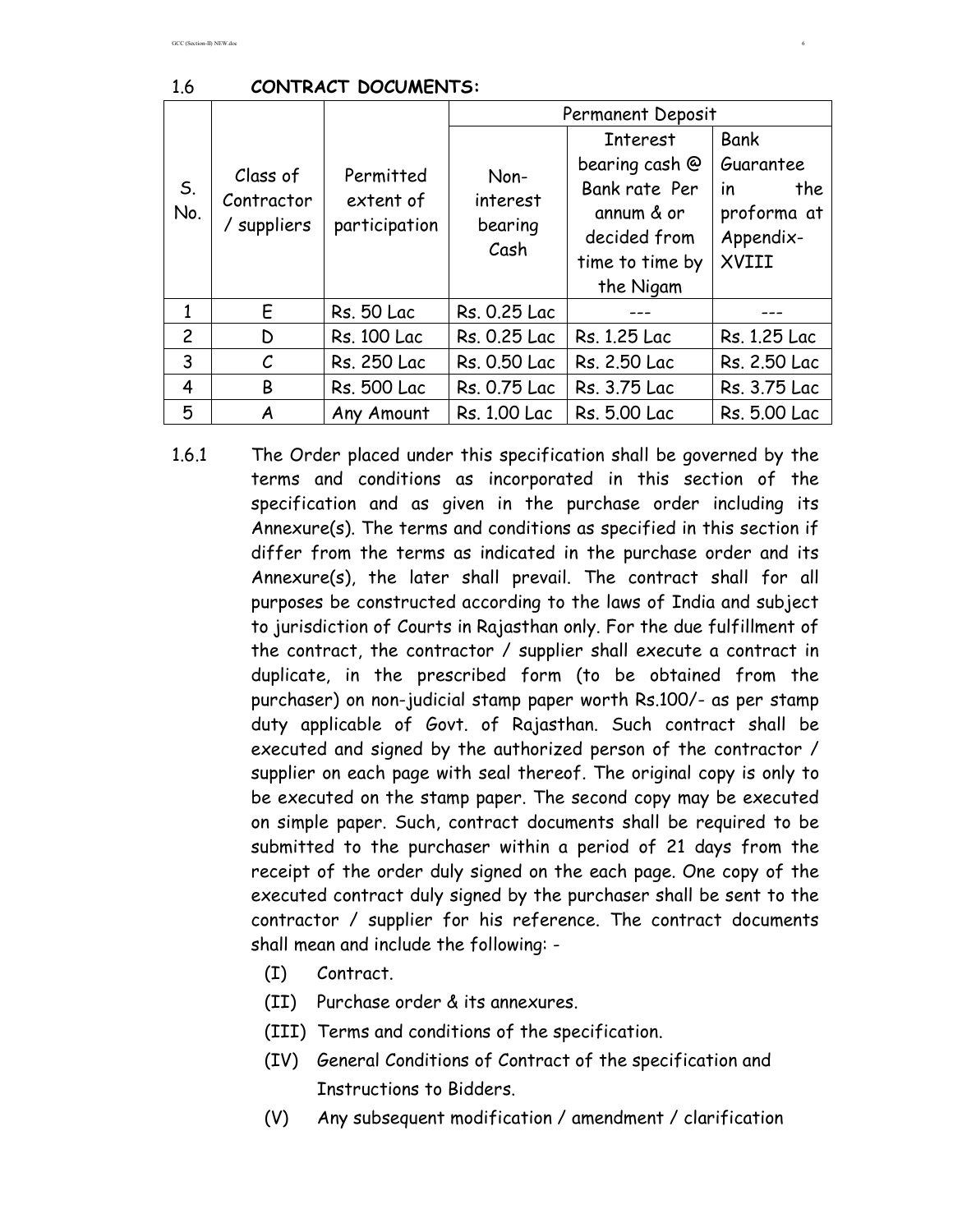- 1.6.2 After the bid has been accepted by the purchaser all orders or instructions to the contractor / supplier shall except as herein otherwise provided, be given by the Engineer in writing on behalf of the purchaser.
- 1.6.3 Any bid, drawing, technical data or correspondence which forms the basis of an order of a contract as aforesaid or which may be furnished by the contractor for the purchaser's approval or information as provided under the said order or contract, shall be in English and if it is in any other language a complete translation in English shall be duly furnished. The purchaser shall not be bound to consider any bid, drawings, technical data or correspondence which is not furnished in the English language.

## 1.7 **CONSULTING ENGINEER:**

The consulting Engineer may co-ordinate, supervise and approve the technical portion of the work of' the contractor and his subcontractor excluding decision involving financial liabilities to the purchaser for which approval of the engineer shall be obtained.

## 1.8 **DESIGN EQUIPMENTS:**

- 1.8.1 All equipments and materials shall be designed and all work executed conforming to codes.
- 1.8.2 Structures and outdoor equipment shall be designed to withstand wind load as set forth in the Indian Standard 875 unless otherwise specified in the technical specification.
- 1.8.3 Structural parts and equipment shall be designed to resist lateral inertia forces developed in each corresponding mass center due to seismic ground motion. The structural parts and 'their anchorages shall be designed on the basis of the conventional acceleration method. The lateral inertia forces will be determined from the expression. Where 'F' is the force on the part of the lateral direction 'W' is the weight of the part with probable existing service load at the time of the earthquake and "C" is the seismic coefficient i.e. the ratio of seismic coefficient shall be obtained from the Indian Standard IS : 893 unless otherwise specified in the technical specification.
- 1.8.4 The contractor shall provide adequate guards for all couplings by wheels and other moving parts which could be considered as a safety hazard, safety sentinel and relief valves are to be locked or piped in such a manner as to safeguard personnel and property.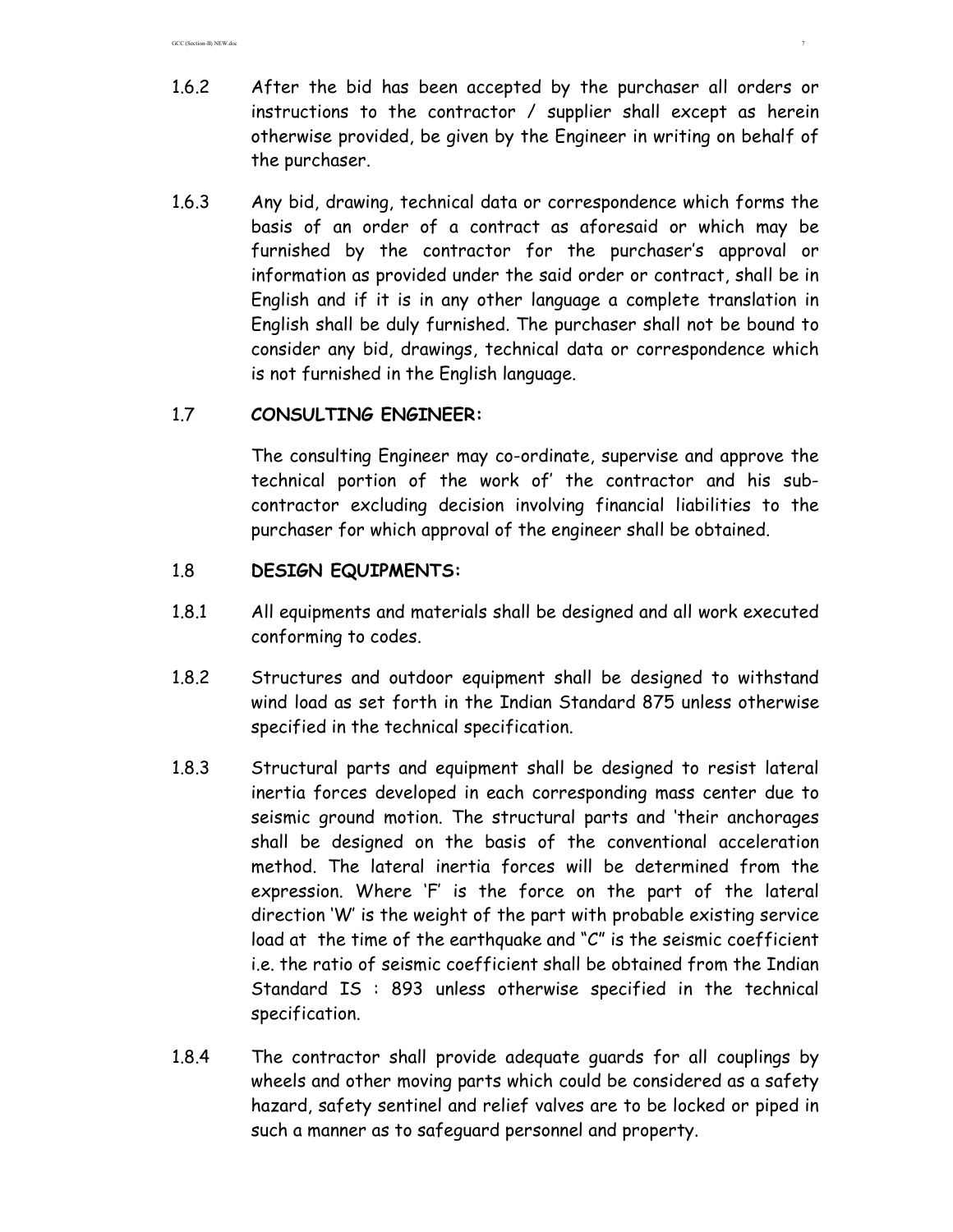- 1.8.5 All safety devices shall be in accordance with the prevailing statutory regulations and requirements.
- 1.8.6 Special attention shall be given to the design arrangement and assembly of all equipment to ensure case of maintenance and renewal of part.

### 1.9 **STANDARD**

- 1 .9.1 The equipment covered by specification shall, unless otherwise specified be built to conform to the requirements of relevant standards issued by any of the following and the bidder should specifically mention in each case the applicability of the relevant specifications. : - .
	- 1. Indian Standard Institution's Standard code, wherever applicable.
	- 2. Indian Electricity Rules 1956, wherever applicable.
	- 3. British Standard Specification relevant codes and British Electrical Standard Association.
	- 4. American Society of Mechanical Engineer's Power Test Codes.
	- 5. American Society of Materials Testing Codes.
	- 6. American Standards Association/U.S.A. Standards Institute and Edison Electric Institute.
	- 7. Standard of Hydraulic Institute, U.S.A.
	- 8. Heat Exchange Manufacturer's Standards, U.S.A.
	- 9. Bladder Heat Manufacturer's Association Standard, U.S.A.
	- 10. Appropriate National Standard Specification of the country of Manufacture on approval by the purchaser.
	- 11 . Indian Boiler Regulation Act. .
	- 12. Other Standards approved by Purchaser.
- 1.9.2 The equipment conforming to any other national standard which ensure equivalent quality is also acceptable. In such cases the bidder shall clearly indicate the standards adopted and furnish a copy of the English translation of the standard along with the bid.
- 1.9.3 The Performance figures quoted shall be guaranteed with the tolerances permitted by relevant standard unless specifically stipulated in the specification. In case of failure of the equipment to meet the guarantee, the purchaser reserves the right to reject the equipment.
- 1.9.4 The bidders are requested to bid for their standard equipment, as far as possible, provided it meets the service requirements mentioned in the specification.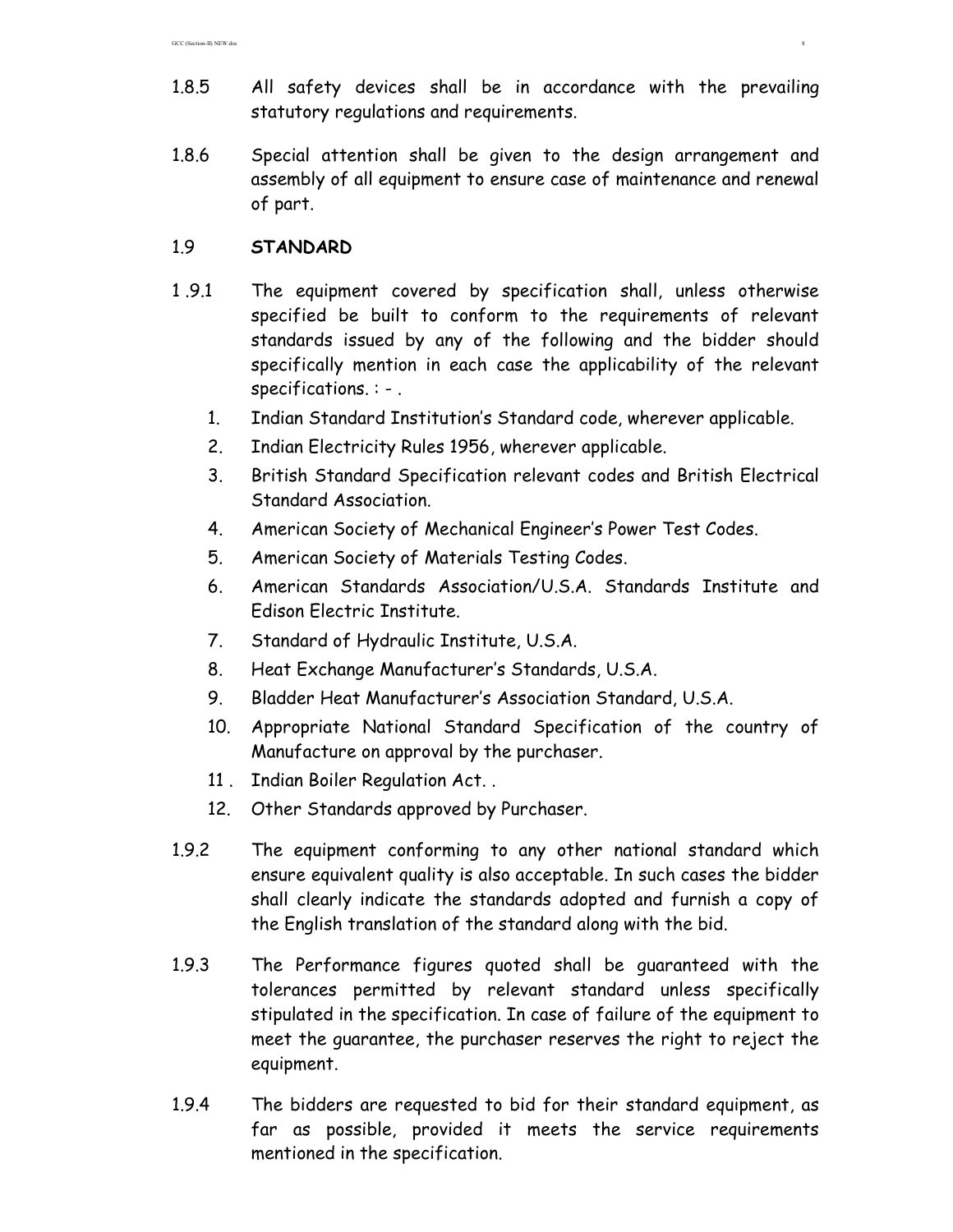- 1.9.5 Should the bidder wish to depart from the provision of these specification either on account of manufacturing practice or for any other reason, he shall clearly mention the departures and submit complete justification supported by information, drawings etc. as will enable the relative merits of his proposals to be fully appreciated. The engineer shall have the right to reject them and decision of the engineer shall be final and binding on the contractor.
- .1.9.6 In the event of the Specification and Contractor's drawing and tables etc. being found to disagree the erection of the contract equipment, the annexed specification shall be held binding unless the departures have been duly approve in writing by the purchaser.

### 1.9.7 **INDIAN ELECTRICITY ACT:**

All the supplies covered by the contract shall be in accordance with the Indian Electricity Act, 1910 with the latest amendments and the Indian Electricity Rules, 1956 made there under and Indian Electricity Act, 2003 and amendment(s) thereof thereafter.

# 1.10 **SYSTEM OF UNITS DIMENSIONS MEASURES AND CALIBRATION:**

All dimensions, measures etc. shall be as per metric and cgs system of units. All instruments, recorders etc. shall also be calibrated in metric and cgs system of units.

### 1.11 **INDEMNITY:**

 In the event of any claim or demand being made or action being brought against the purchaser for infringement or alleged infringement of latter's patent in respect of any machine, plant work or thing used or supplied by the contractor/supplier, under this contract or in respect of any method of using or working by the purchaser of such machine, plant, works or thing the contract will indemnify the purchaser against such claim or demand and all cost and expenses arising from or incurred by reasons of such claim or demand provided that the purchaser shall notify the contractor within reasonable time any claim is made and that the contractor shall, if he so desires with the assistance of the purchaser. if required, by the contractor's own expense, to conduct all negotiations for the settlement of the same or any litigation that may arise there from and provided that no such machine, plant work or thing shall be used by the purchaser for any purpose or in any manner other than that for which they have been supplied by the contractor and specified under this contract.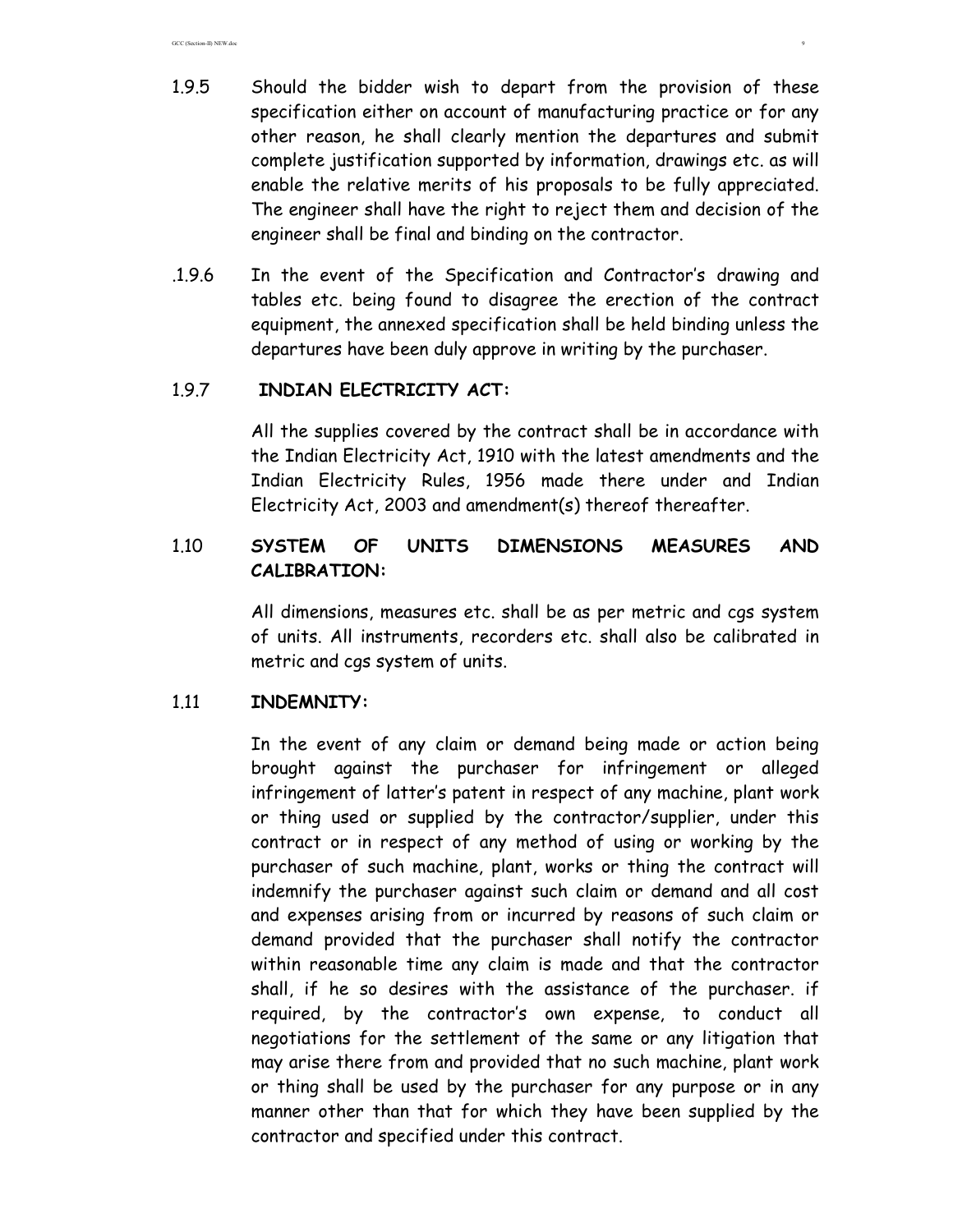## 1.12 **SUBMISSION AND APPROVAL OF DRAWINGS:**

- 1.12.1 Within thirty (30) days of the date of receipt of the purchaser's letter of intent/Acceptance, the contractor shall submit to the consulting engineers as well as to the purchaser, the following drawings of plant and technical data for approval as per distribution schedule attached to the specification: -
- (i) Dimensional general arrangement/outline drawings of the plant and equipment to be supplied under the contract and all data including floor plan loading data location of foundation bolts etc. relating to foundation structures to enable the purchaser to arrange for civil construction work.
- (ii) Dimensional drawing showing individual equipment being supplied under the contract, method and sizes of connections to the purchaser's other equipment, giving also the limits of variation of the dimensions.
- (iii) All efficiency and characteristic curves and technical particulars required under the specification. .
- (iv) Schedule drawings of all writings, connections and interlock diagrams showing the points where connections have, to be made by the purchaser.
- (v) Necessary structural and other calculations and data required for approval.
- 1.12.2 Nigam's Engineer/ the consulting Engineer shall return to the contractor one set of all these drawings, plants and Technical data after marking them with their comments/corrections if any, either (a) stamped approved or (b) marked up with the comments. In case of (a), no further submission or drawings will be required. In case of (b) the contractor shall correct his original drawings and will be required to conform to the comments made by the consulting engineers and resubmit within two (2) weeks of receipt of comments in the same manner as stated in the distribution schedule. After approval of the drawings a reproducible of each drawing shall be supplied, final drawings shall be certified as Approved. For constructions should any minor revision be made after 'Approval", the contractor shall redistribute prints and reproducible as per the distribution schedule. Every revision shall be marked by a number, date and subject in a revision block provided in the drawings. The consulting engineer's approval shall not relieve the contractor from any of his obligations and responsibility to fabricate and erect the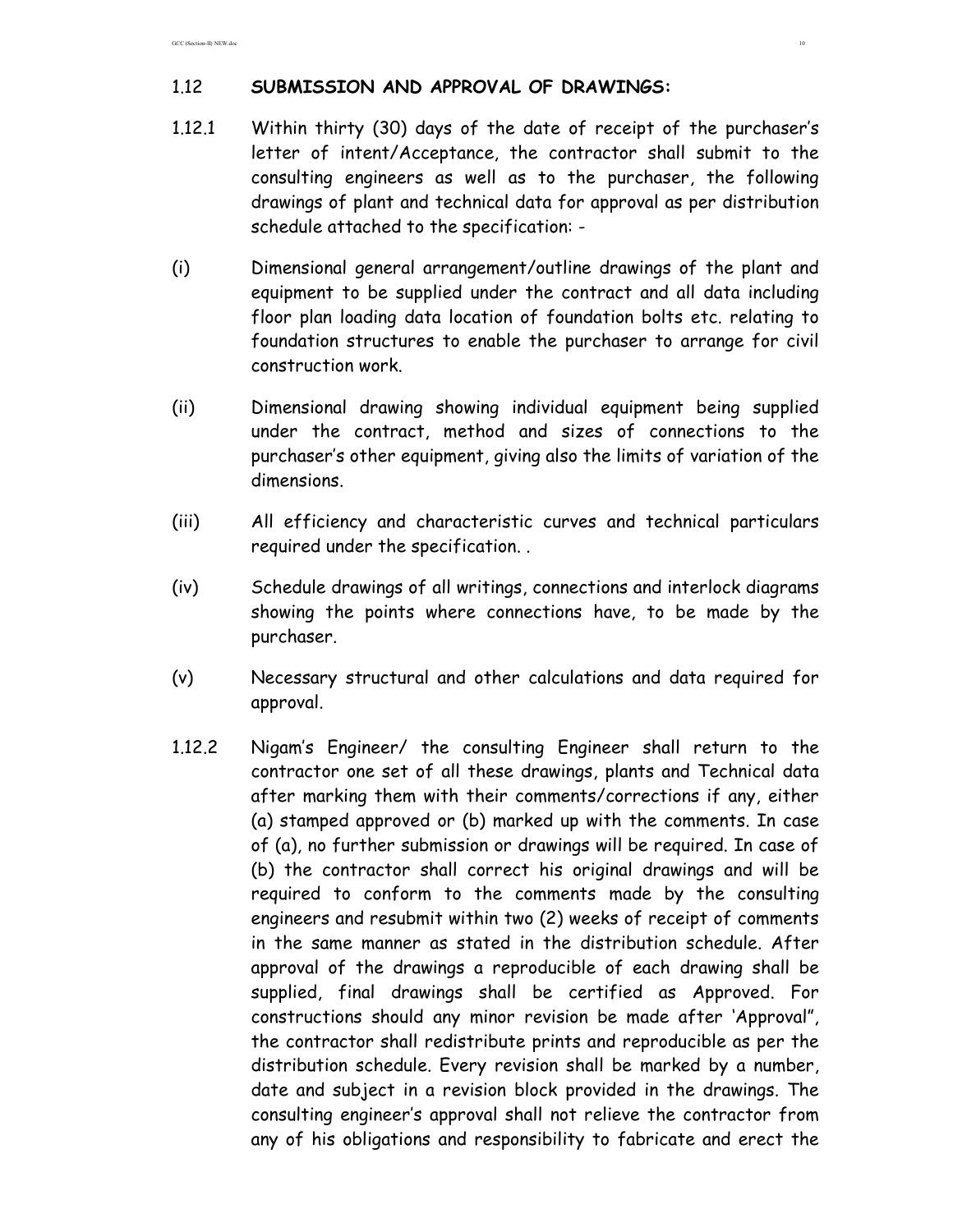material conforming to the specification, unless a written amendment to the specification is issued by the purchaser.

- 1 .12.3 Reproducible shall be of quality of produce clear and legible prints and any inferior reproducible will be returned by the purchaser for replacement with suitable reproducible. All reproducible shall be mailed rolled, not folded on the outside of regular mailing tubes except for small sizes can be mailed unfold in an envelope with a card board backing. The prints and reproducible shall be mailed in the most expeditious manner and shall be accompanied with a letter of transmittal.
- 1.12.4 One (1) copy each of the drawings marked as built shall be returned immediately upon completion of the job by the contractor and duly marked with the needed modifications / alterations made at site, in accordance with engineer's approval. Similarly one set of 'As Built' drawings along with the reproducible for drawings prepared by the contractor immediately upon completion of the corresponding work / works shall be furnished.
- 1.12.5 Any work shown on the drawing and not particularly described in the specification or specified in the specification and not shown on the drawing shall be included by the contractor in his bid and the omission either from the drawings or specification of any details of work necessary and obviously intended, shall not relieve the contractor from performing such work.
- 1.12.6 The contractor shall take approval of designs and drawings before commencement of manufacture of the equipment. Any manufacturing done prior to approval of drawings shall be rectified by the, contractor at his own cost if any discrepancy arises. No extension of delivery period shall be granted on this account.
- 1.12.7. The purchaser shall have the right to request the contractor to make any change in the design / drawing which may be necessary to make the equipment conforming to the provision and interests of the contract.
- 1.12.8 The contractor shall be responsible for and shall pay for any alterations of the work due to any discrepancies, errors and omissions in the drawings or other particulars, supplied by him, whether such drawings or particulars have been approved by the engineer or not, provided that if such discrepancies errors or omissions are due to in-accurate information, or particulars furnished to the contractor by the engineer, any alterations in the work necessitated by reasons of such inaccurate information or particulars shall be paid for by the purchaser.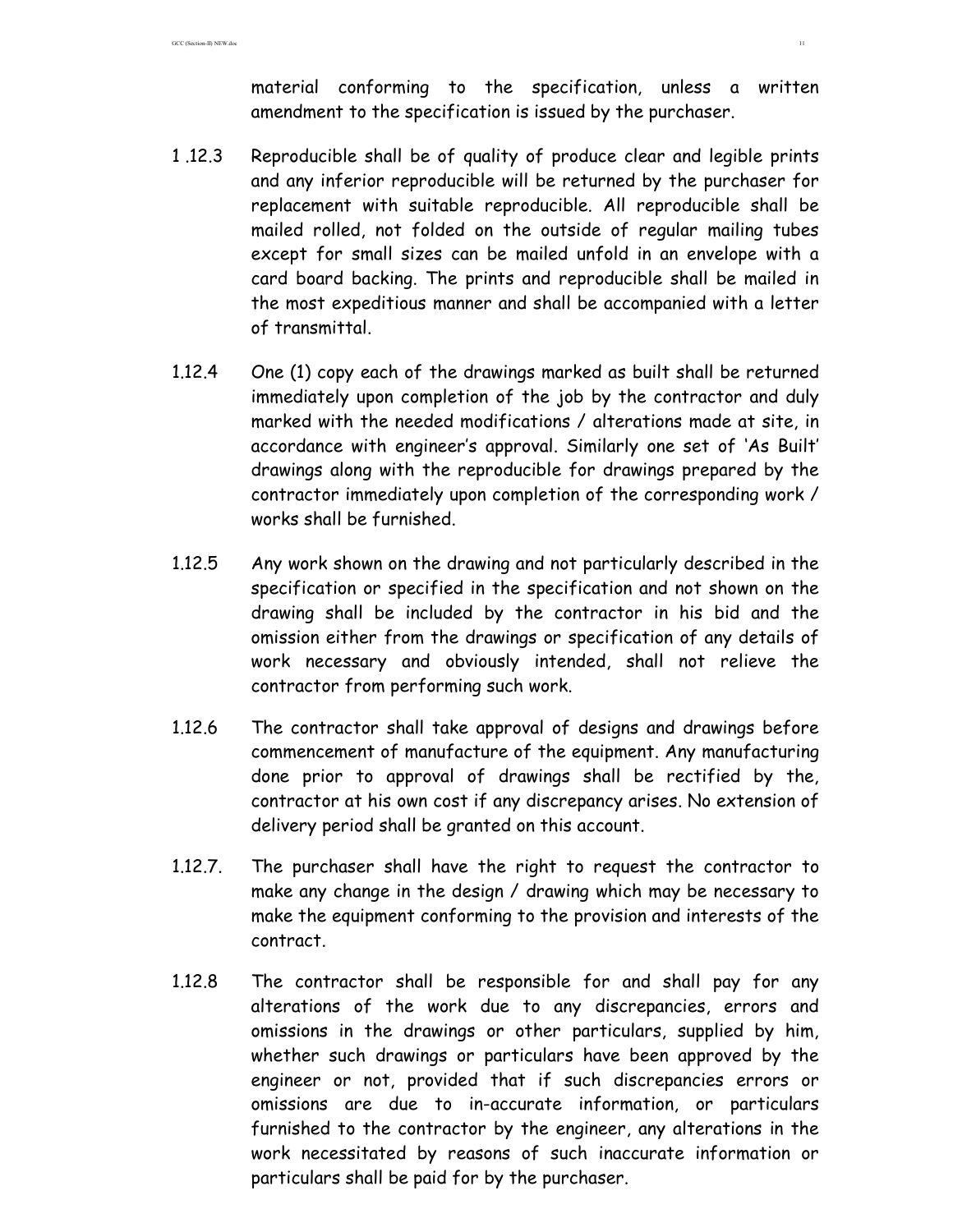1.12.9 If any dimensions figured upon a drawing or a plan differ from those obtained by scaling the drawing or plan, the dimensions as figured upon the drawing or plan shall be taken as correct.

## 1.13 **ERECTION, DRAWINGS AND INSTRUCTION MANUAL**:

 The contractor shall submit to the engineer & purchaser within a reasonable time but at least three (3) months before despatch of equipment the following drawings and instruction manual etc. accordance with the distribution schedule attached: -

- (i) Erection drawing along-with reproduction print.
- (ii) Instruction books, for proper erection and assembly of all equipment and necessary instructions for checking and recording proper assembly of the plant.
- (iii) Instruction sheets for proper balancing alignment, adjustment, checking, and calibration as may be necessary.
- (iv) Descriptive literature and drawings to illustrate the working principle method of assembly and dismantling.
- (v) Operation and maintenance manual.

## 1.14 **SPARE PARTS AND TOOLS:**

- 1.14.1 The contractor shall furnish eight (8) sets of spare parts hand books with details and diagrams wherever necessary. The contractor shall recommend separately along-with the bid, the spare parts required for three (3) years satisfactory operation and maintenance of the offered equipment together with item wise price and should furnish the manufacturing drawings of the spare parts which the particular company is not manufacturing. The contractor shall also recommend with item wise prices separately along-with this price, spare parts required for five (5) years satisfactory operation and maintenance of the offered equipment parts requiring frequent replacement shall be listed separately from parts, required for ensuring reliability in unforeseen emergencies. The list shall be accompanied with full position indicating the reduction from the stock list price if these spares are ordered at one time.
- 1.14.2 The contractor shall also indicate facilities existing or under planning to ensure the ready availability of spare parts other than those already being manufactured indigenously.
- 1.14.3 The contractor shall be responsible for the subsequent availability of spares to ensure continued trouble free service.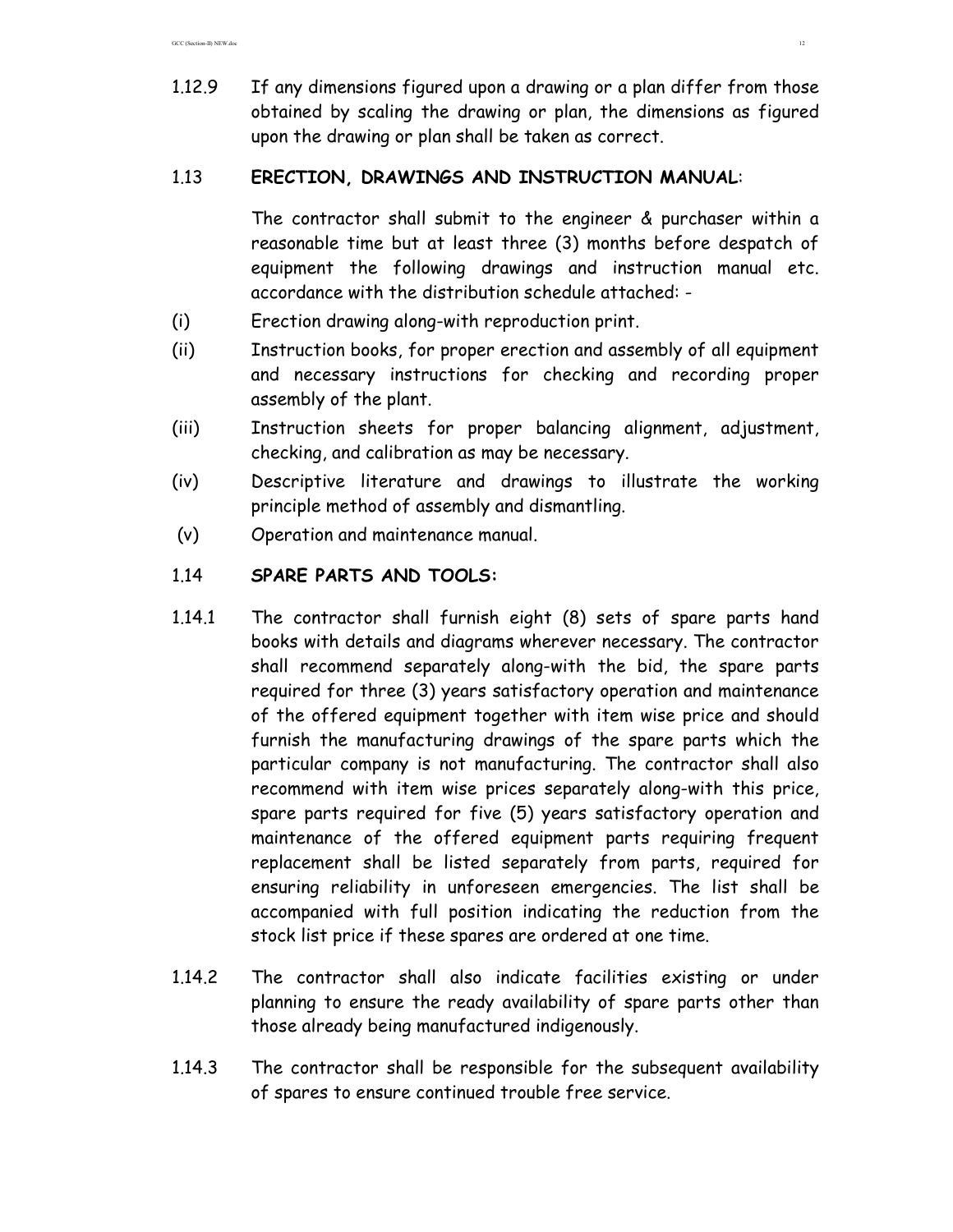- 1.14.4 In the event of an order, the contractor shall guarantee that spare parts for the equipment will be made available as and when required by the purchaser on the following terms: -
	- (a) The contractor shall guarantee that he will supply spare if and when' required on an agreed basis or the life time of the plant. The agreed basis shall be a discount to be stated in the bid over the published catalogue prices at the time of supply of the spare parts.
	- (b) The contractor shall warrant that before going out of production of the spare parts he will give adequate advance notice to the purchaser so that the latter may order his requirement of spares in one lot, if he so likes.
	- (c) The contractor shall further guarantee that if he goes out of production of spare parts then he will make available blue prints, drawings of spare parts and specification of material at no cost to the purchaser, if and when required in connection with the equipment to enable the purchaser to fabricate or procure spare parts from either sources.
- 1.14.5 One complete set of maintenance tools and tackles required for complete assembly dismantling and maintenance of equipment shall be quoted separately giving the item wise prices.
- 1.14.6 All tools shall be of best quality and specially protected against rusting in tropical climate. The tools shall be furnished neatly arranged in special portable tool cabinets. An item wise price list shall be furnished with the bid of the recommended erection tools and tackles.

# 1.15 **INTERCHANGEABILITY OF PARTS:**

All parts shall be made accurately to standard gauges so as to facilitate replacement and repairs. All corresponding parts of similar apparatus including the spare parts shall be interchangeable.

# 1.16 **SPECIAL TOOLS AND TACKLES:**

- 1.16.1 The bidder shall furnish to the purchaser a complete and unused set of all special tools and tackles which are necessary or convenient for errection, commissioning, maintenance and overhauling of any of the equipment covered under the specification.
- 1.16.2 The tool shall be despatched in separate package clearly marked with the name of the equipment for which they are intended.
- 1.16.3 The bidder shall clearly indicate separately in his bid item wise quotation of the list of tools he proposes to furnish.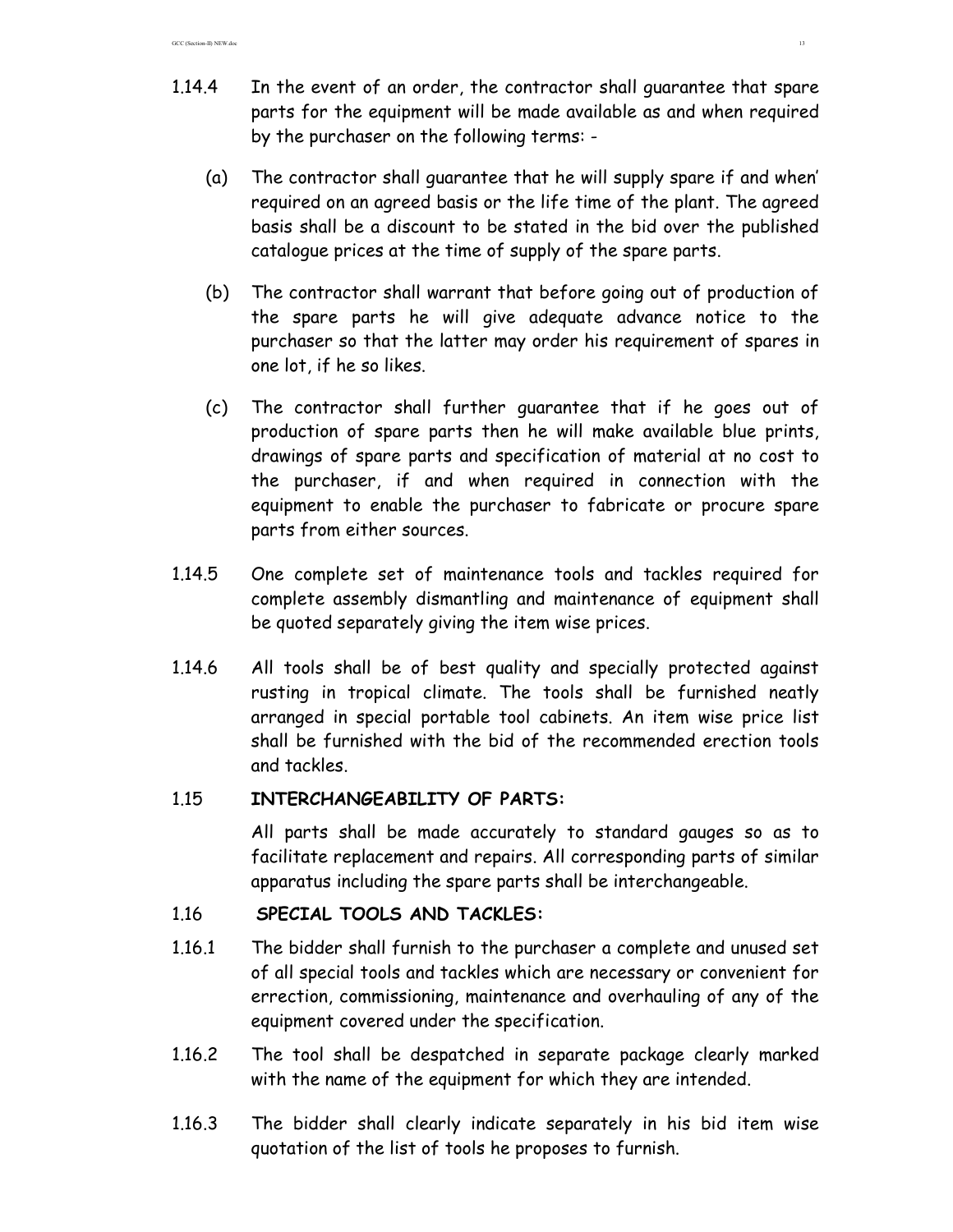## 1.17 **MATERIALS AND WORKMANSHIP**:

- 1.17.1 All materials used in the construction of the equipment shall be originally new and unused and will comply with the standards and codes specified above and shall be selected from the best available considering strength, durability and best engineering practice, it will not deteriorate or distort under the prevailing extremes of atmosphere conditions. The workmanship and design shall be in accordance with the best engineering practice and shall be such as have been proved suitable for the intended purpose and for giving satisfactory Performance under the prevailing climatic conditions and proposed system of supply liberal factors of safety shall be used throughout the design and special consideration shall be given on parts subject to alternating stresses or shocks or most severe operating conditions.
- 1.17.2 Minor Accessories/Fittings:

 The contractor shall supply all such minor accessories, fittings, apparatus required for the completion of the supply which have not been specifically mentioned in this specification or bid offer but which are usual or necessary for the equipment.

1.17.3 Patent and Rights:

 The contractor / supplier shall give indemnified and keep indemnited the purchaser against liability of any kind including the cost and expenses for the order on account of any copyright and / or secret or process (es) adopted by the contractor / supplier including their use by the purchaser.

### 1 .18 **Replacement of Defective Work for Materials:**

 If during the progress of the work the Engineer decides and notify in writing to the contractor that the contractor has executed any unsound or imperfect work or has supplied any material inferior in quality to that specified, the contractor on receiving details of such defects or deficiency shall at his own expense, within such time as may be reasonably necessary for making it good, proceed to reconstruct or remove such work or supply fresh material upto the standard of the specification and in case the contractor fails to do so, the purchaser may on giving the contractor seven days notice in writing of his intention to do so proceed to remove the work complained if and, at the cost of the contractor, perform all such work of supply all such material provided that nothing in this clause shall be deemed to deprive the purchaser or effect any right under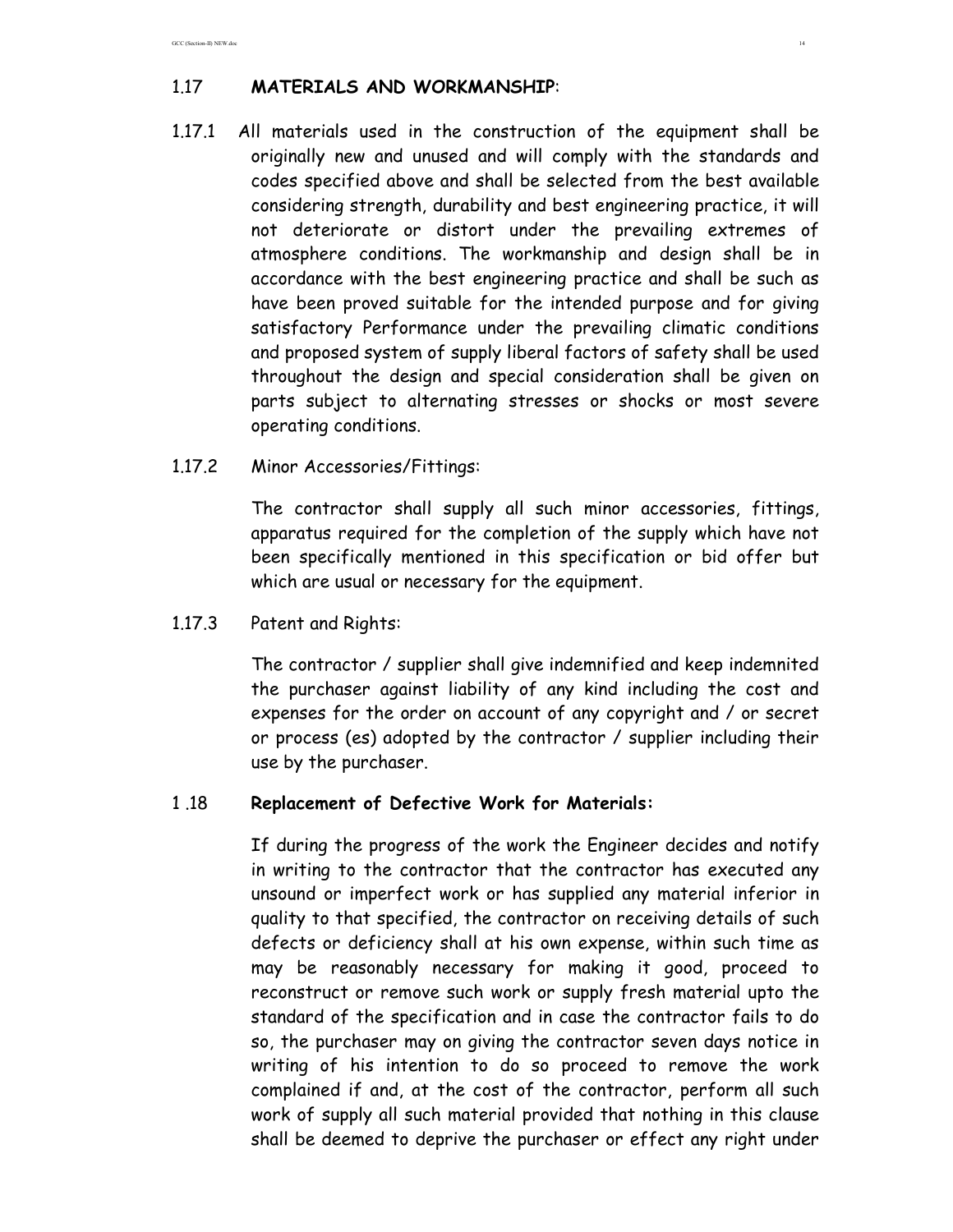the contract, which he may otherwise have in respect of such defects or deficiencies.

### 1.19 **NAME PLATES AND MARKING OF PARTS:**

- 1 .19.1 All equipments shall have metal name plates fixed in suitable position with full particulars engraved thereon.
- 1.19.2 In order to facilitate identification the parts of the equipment shall be suitably marked.

## 1.20 **PAINTING:**

- 1,20.1 All surfaces interior and exterior of the equipment, shall be shot blasted to remove all rust, scale grouse or other adhering foreign matter, surface shall be painted inside and out-side with two (2) coats of high quality approved primers and two (2) coats of finish paint in approved colour.
- 1 .20.2 All metal parts not accessible for painting shall be made of corrosion resisting metal. All finished surface subject to list, shall be coated with a suitable rust preventive compound. Surface shall be putty filled and rubbed down to ensure first quality glossy finish.
- 1.20.3 Paints shall be carefully selected to withstand tropical heat and extremes of weather specified herein. It shall not scale off or crinkle be removed by abrasion in handling.
- 1.20.4 The contractor shall also supply adequate quantities of varnish etc. for the use of finishing coat and for touching up any scratches during transport, handling, erection, testing and commissioning.

# 1.21. **POWER TO VARY OR OMIT WORK:**

- 1.21.1 No alterations, amendments, omissions, additions, suspensions or variations of the plant or work hereinafter referred to as variations under the contract as shown in the contract drawing or the specification shall be made by the contractor except as directed in writing by the Engineer but the Engineer shall have full power, subject to the provision hereinafter contained from time to time during the execution or the contract by notice in writing to instruct the contractor to make such variation without prejudice to the contract and the contractor shall carry out such variations and shall be bound by the same conditions as far as applicable as though the said variations occurred in the contract.
- 1.21.2 If any suggested variation would, in the opinion of the contractor if carried out, prevent him from fulfilling any of his obligations or guarantees under the contract, he shall notify the Engineer thereof in writing and the Engineer shall decide forthwith whether or not the same shall be carried out and if the. Engineer confirms his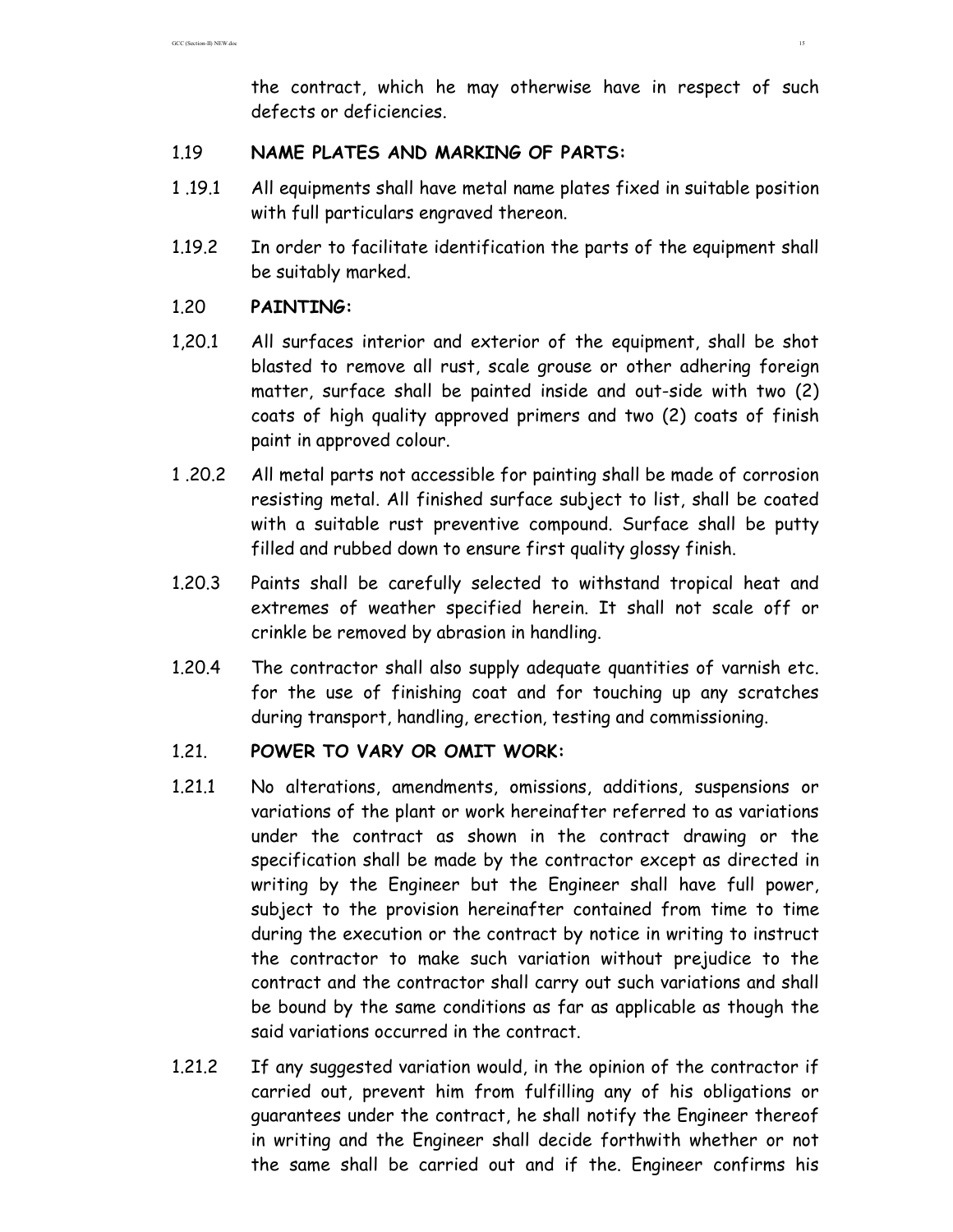instructions the contractual obligations and guarantee shall be modified to such an extent as may be justified.

- 1.21.3 The difference of cost, if any occasioned by such variation shall be added to or deducted from the contract prices as the case may require. The amount of such difference, if any shall be ascertained and determined in accordance with the rates specified in the schedules of prices so far as the same may be applicable and where the rates are not contained in the said schedules or are not applicable, they shall be settled by the Engineer and contractor jointly, as far as possible for such variation carried out provided that the purchaser shall not become liable for the payment of any charges in respect of any such variations, unless the instructions for the payment of the same shall have been given in writing by the Engineer.
- 1.21.4 In every case, in which the contractor has received instructions from the Engineer for carrying out any work which either then or later will in the opinion of the contractor involve a claim for additional payment for extra work or for extra materials, the contractor shall as soon as reasonable possible after receipt of such instructions inform the Engineer to that effect. But the purchaser shall not be liable for payment of any charge in respect of any such variation unless instructions for making the same shall have been given in writing by the Engineer after receipt of such information from the contractor.
- 1.21.5 In case the Engineer refuses to admit that any variation directed by him involves extra work or extra materials entitling the contractor to claim extra payment the contractor shall nevertheless if so required by the Engineer carry out the same and matter in difference shall be decided by purchaser.
- 1.21.6 In the event of the Engineer requiring any variations such reasonable and proper notice shall be given to the contractor as enables him to make his arrangement accordingly and in case where goods or materials have already been prepared or any designs, drawings or pattern have been made or work done that required to be altered, a reasonable sum in respect thereof shall be allowed by the Engineer provided that no such variation shall, except with the consent in writing of the contractor be such as will involve a net increase or decrease of the total price payable under the contract by more than 10 (Ten) percent thereof.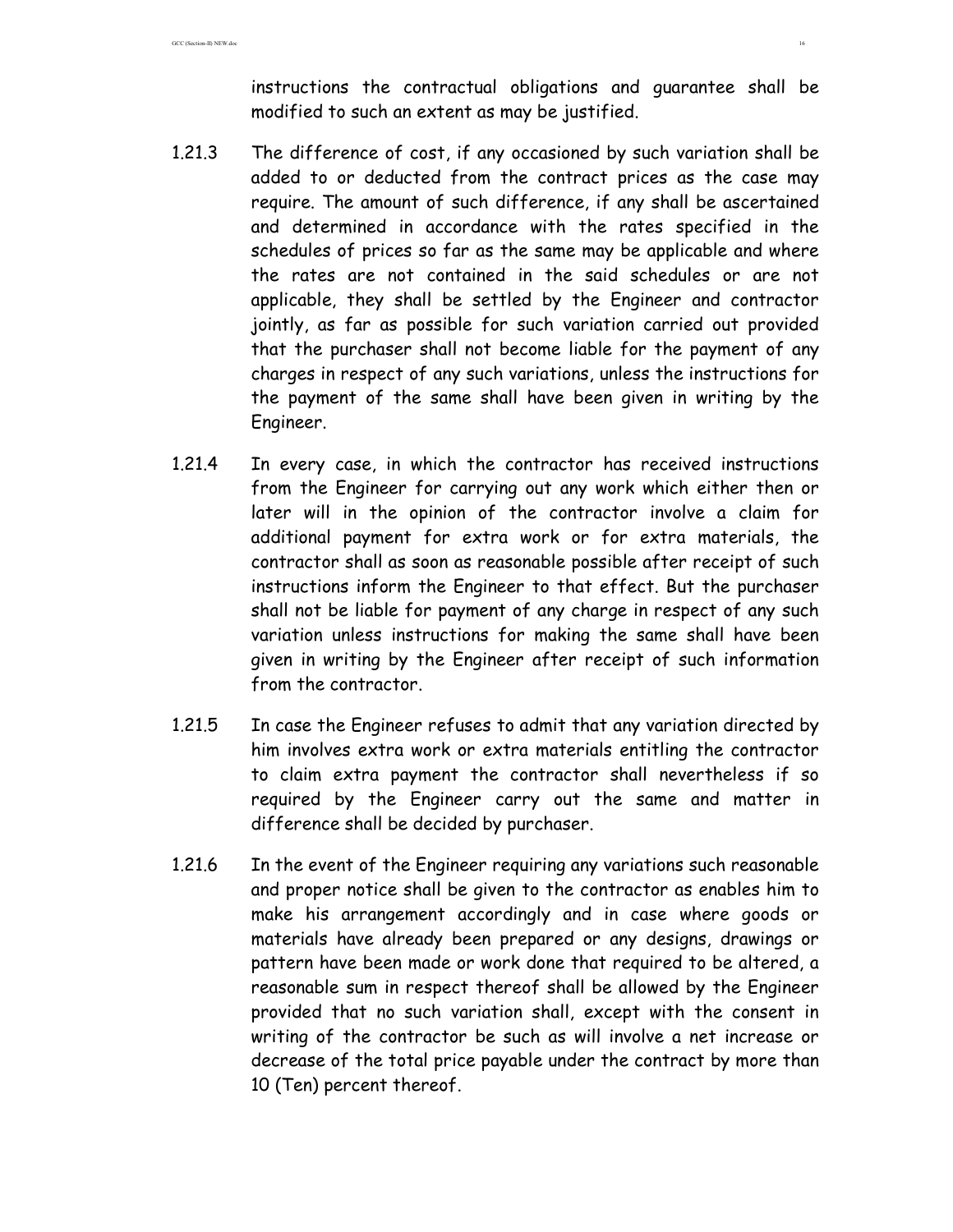### 1.22 **PROGRESS REPORT AND PHOTOGRAPHS:**

- 1 .22.1 The contractor shall furnish six (6) prints each of photographs of progress of the work done in his workshop. Photographs shall be taken when and where indicated by the Engineer or his representatives. Photographs shall be approximately 8 inches by 10 inches in size; including margin on one 10 inches side for binding, adequate number of photographs shall be submitted indicating various stages of manufacture. Each photograph shall contain the date, the name of the contractor and the title of the view taken.
- 1.22.2 Monthly progress report shall be submitted. The progress report shall be submitted in such a form as may be required by the purchaser. These shall detail the status of design, procurement of raw material, approval of contractor's drawings manufacture of the equipment and statement showing position of payment. Further, the following information should be incorporated: -
- (a) The contractor shall attach a proposed bar or PERT CHART indicating from the date of issue of purchase order, time required for the following: -
	- (i) Commencement and completion of all engineering and design works including (2) two weeks for consulting engineers & comments.
	- (ii) Procurement of all raw materials showing placing of all raw material indents, processing, expected despatch and receipt at his works.
	- (iii) Commencement & completion of all sub-contracts indicating expected manufacture and shipment time upto receipt at his works.
	- (iv) Manufacturing components and sub-assemblies.
	- (v) Assembling, testing, despatch and receipt at site, allowing two (2) weeks for the purchaser's inspection and minimum three (3) week for transportation to site.
	- (vi) An overall 'Force Majeure' on unforeseen condition causes delay of not more than 120 days.

### 1.23 **DELIVERY AND TIME FOR COMPLETION:**

 As the delivery is the essence of contract, therefore it should be strictly adhered to by the contractor / supplier. The date for the purpose of reckoning the delivery will be the date on which the material has been delivered to concerned consignee in good condition. Any equipment is considered to have been delivered only when all the components are also delivered in full to the consignee. If certain parts are omitted to be delivered in time so as to make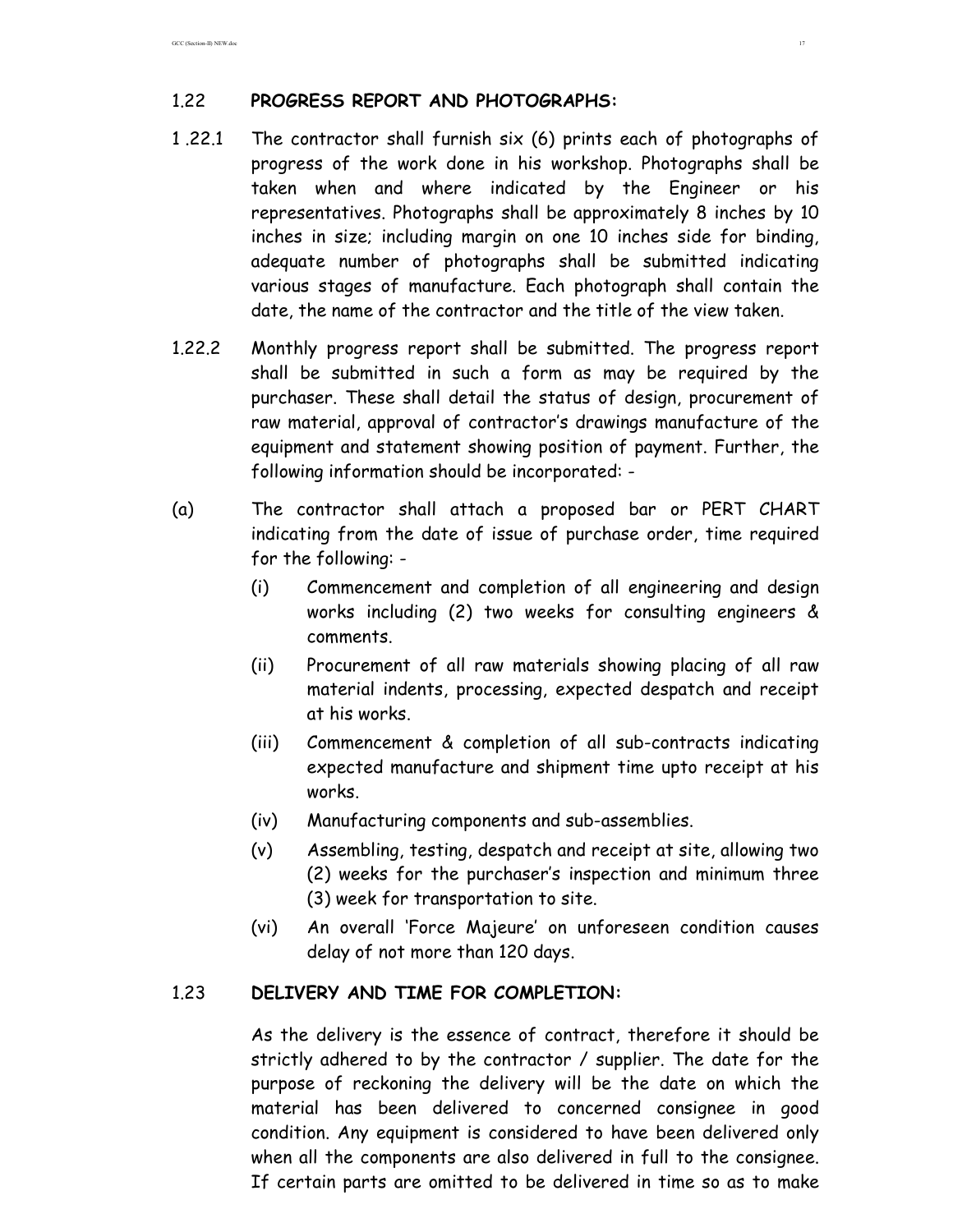the unit not fit for being put into use the whole unit of the equipment will be considered as delayed till the time missing parts are also delivered.

### 1.24 **DELAY IN DELIVERY:**

- (a) The time for and date of delivery specified shall be deemed to be the essence of the contract and supplies shall have to be completed not later than the date (s) specified. Should the contractor / supplier fail to deliver the material/ equipment or any part there of within the specific delivery period, the purchaser shall be entitled at his option: -
- (I) To effect recovery in case of orders placed by MM Wing for delay in delivery/execution @ 1/4% per week or part thereof for first 4 weeks in case if delay exceeds more than 4 weeks then @ 1/2% per week or part thereof shall be charged for entire delay, subject to a maximum of 5%. In case of orders placed by other wings of the Company, recovery shall be effected for delay in delivery / execution @ 1/2% per week or part thereof subject to a maximum of 10% of delayed/unexecuted supply / works. The amount of recovery will be worked out on the basis of ex-works price on the date on which delivery was due without including taxes, duties and freight etc. In cases where ex- works prices have not been indicated, then the recovery shall be worked out on the basis of prices as shown in the purchase order.
- (II) If the materials are not delivered within 7 days at same station, 14 days for station within state and 20 days for supplier / contractor having their works located outside the state from the date of receipt of despatch instructions, charges shall be recovered @  $\frac{1}{2}$ % per week or part thereof (for actual delay in receipt), maximum upto 3% of ex-works value of the consignment relevant to the dispatch instructions. This will be in addition to clause No. 1.24(a) (I) of G.C.C. The Nigam reserves all right to accept material received after levy of maximum penalty mentioned above or otherwise.
- (III) Delay in delivery and non supply of material and non fulfillment of contractual obligations at several stages which will henceforth be regulated /dealt as under:-

| Stage                                       | Action to be taken                                                       |
|---------------------------------------------|--------------------------------------------------------------------------|
| (i)When vendor does not Forfeiture  of  EMD | $\prime$                                                                 |
|                                             | $\mid$ accept order awarded on its $\mid$ cancellation of vendor $\mid$  |
|                                             | $\vert$ accepted prices and terms registration to recover amount $\vert$ |
|                                             | and conditions and does not of $EMD$ along-with severment                |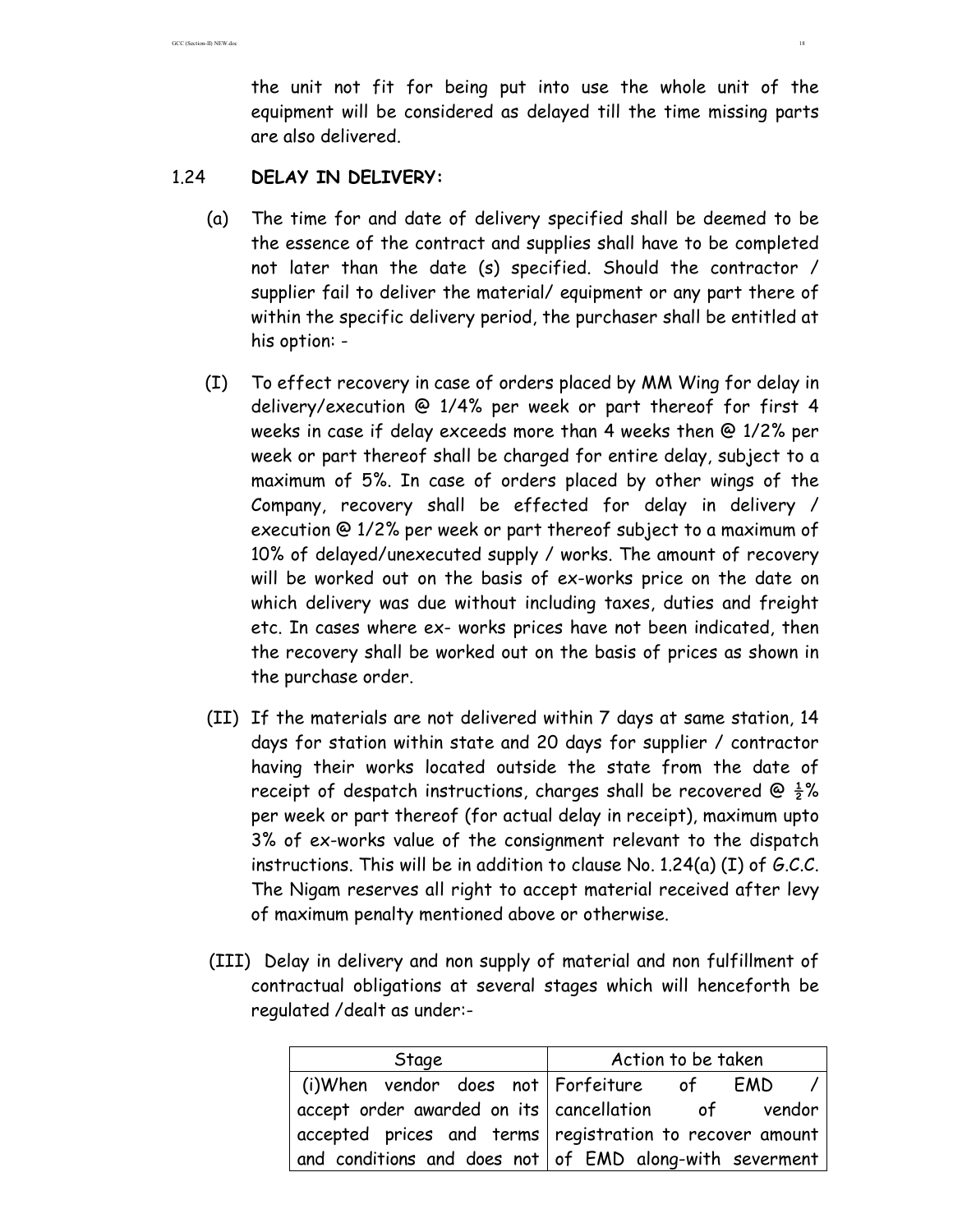| comply with contractual<br>formalities, on the date of<br>opening of technical bid.                                                                                                                                                                                                                 | of business relations for three<br>years from the date of issue of<br>order.                                                                                                                                                                                                                                                                                                |
|-----------------------------------------------------------------------------------------------------------------------------------------------------------------------------------------------------------------------------------------------------------------------------------------------------|-----------------------------------------------------------------------------------------------------------------------------------------------------------------------------------------------------------------------------------------------------------------------------------------------------------------------------------------------------------------------------|
| (ii)When vendor complies<br>with contractual formalities<br>does<br>not<br>but<br>commence<br>the<br>date<br>supplies on<br>of<br>opening of technical bid of<br>the subsequent TN<br>and<br>scheduled delivery period of<br>old order expired.                                                     | Levy of maximum recovery on<br>account of delay in delivery<br>along<br>with severment<br>оf<br>business relation for a period<br>of two years from the date of<br>issue of order or in next two<br>bids whichever is later.                                                                                                                                                |
| (iii) When successful bidder<br>entered in to contract and<br>supplies commenced<br>but<br>could supply only upto 50% of<br>ordered quantity on the date<br>of opening of technical bid of<br>subsequent TN<br>and<br>scheduled delivery period of<br>old order expired.                            | The bid of such bidder in next<br>bid will not be opened in that<br>Discom only for that particular<br>item.<br>and/or<br>The firm can be debarred for<br>one year or next<br>tender<br>whichever is<br>later<br>in<br>that<br>Discom only for that particular<br>item/rating/size etc.                                                                                     |
| (iv) When successful bidder<br>entered<br>in<br>contract,<br>to<br>supplies commenced<br>and<br>could supply quantity more<br>of<br>50%<br>ordered<br>than<br>the date<br>of<br>quantity on<br>opening of technical bid of<br>subsequent TN & scheduled<br>delivery period of old order<br>expired. | The bid of such bidder will be<br>considered responsive<br>in<br>subsequent tender for the same<br>rating and will be processed<br>further.<br>If the bidder<br>is is<br>becoming eligible for quantity<br>allocation, then the quantity<br>equal to the pending quantity in<br>previous tender for that item<br>be<br>deducted<br>shall<br>in<br>the<br>subsequent tender. |

IV (i) If supplier fails to deliver the quantity within the stipulated delivery schedule, the purchasing authority reserves right either to cancel the order or to extend delivery period to the extent of original delivery period given to that firm. In case the firm does not adhere to periodic delivery schedule the purchasing authority besides recovering full penalty, also reserve the right to cancel their order at any point of time.

(ii) If it is in the extreme interest of Nigam to further extend delivery period then after giving detailed cogent reasons, the case may be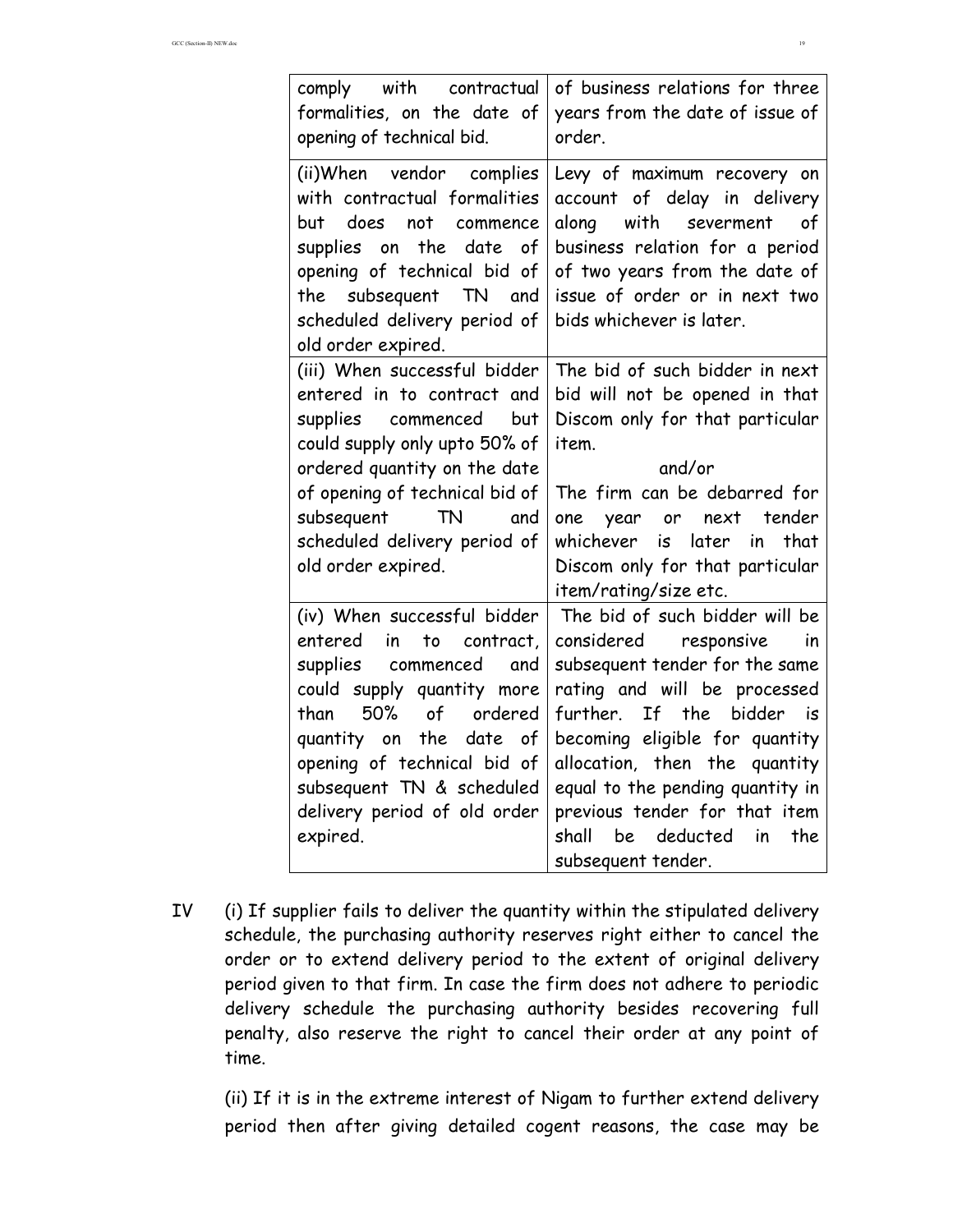submitted to the next competent authority or to the CLPC as the case may be.

(iii) When the order is cancelled on default then provision for debarment shall apply as per relevant clauses.

- (iv) Order shall deem to have been cancelled after the expiry of stipulated /extended period or two years from the date of purchase order whichever is later.
- (b) The contractor / supplier shall be required to deposit the amount of recoveries finalized within a period of 30 days of receipt of intimation failing which the dues shall be recovered from the financial hold of the contractor / supplier available with the Nigam. In case, where the amount of recoveries against a firm/contractor / supplier exceed its financial hold, the Nigam will be at liberty to effect such recoveries out of the financial hold/pending payments of the contractor / supplier available with other successor companies of erstwhile RSEB.
	- (c) Any financial liability i.e. increases in rate of Excise Duty, Sales Tax, cost of raw material, freight charges and Insurance tariff etc. arising consequent upon failure of the contractor / supplier to adhere to the stipulated delivery schedule, shall be to his (Contractor / supplier's) account. However, any decrease in the rate of statutory taxes / duties / levies during above period shall be passed on to the purchaser. The price variation for the delayed period shall be governed as per provision elaborated in clause no. 1.10.2, Section – I "Instructions to Bidders".

### 1.25 **FORCE MAJEURE CONDITIONS:**

If at any time during the currency of the contract, the performance in whole or in part be prevented or delayed by reason of any war, hostility, acts of public enemy, civil commotion, sabotage, fire, floods, explosion, epidemics, quarantine restrictions, strikes, lockouts or acts of God (here- in after referred to as 'Events') then provided Notice and adequate proof of the production / despatch having suffered on account of these events, is given within 21 days from the date of occurrence thereof, the provision of sub paras (a), (b) and (c) of clause 1.24 shall not be invoked by the purchaser provided further that the deliveries under the contract shall be resumed, as soon as practicable after such event (s) has ceased to exist and the decision of the purchaser as to whether the deliveries have been so resumed or not shall be final and conclusive provided further that in case the strike / lockout prolongs beyond a period of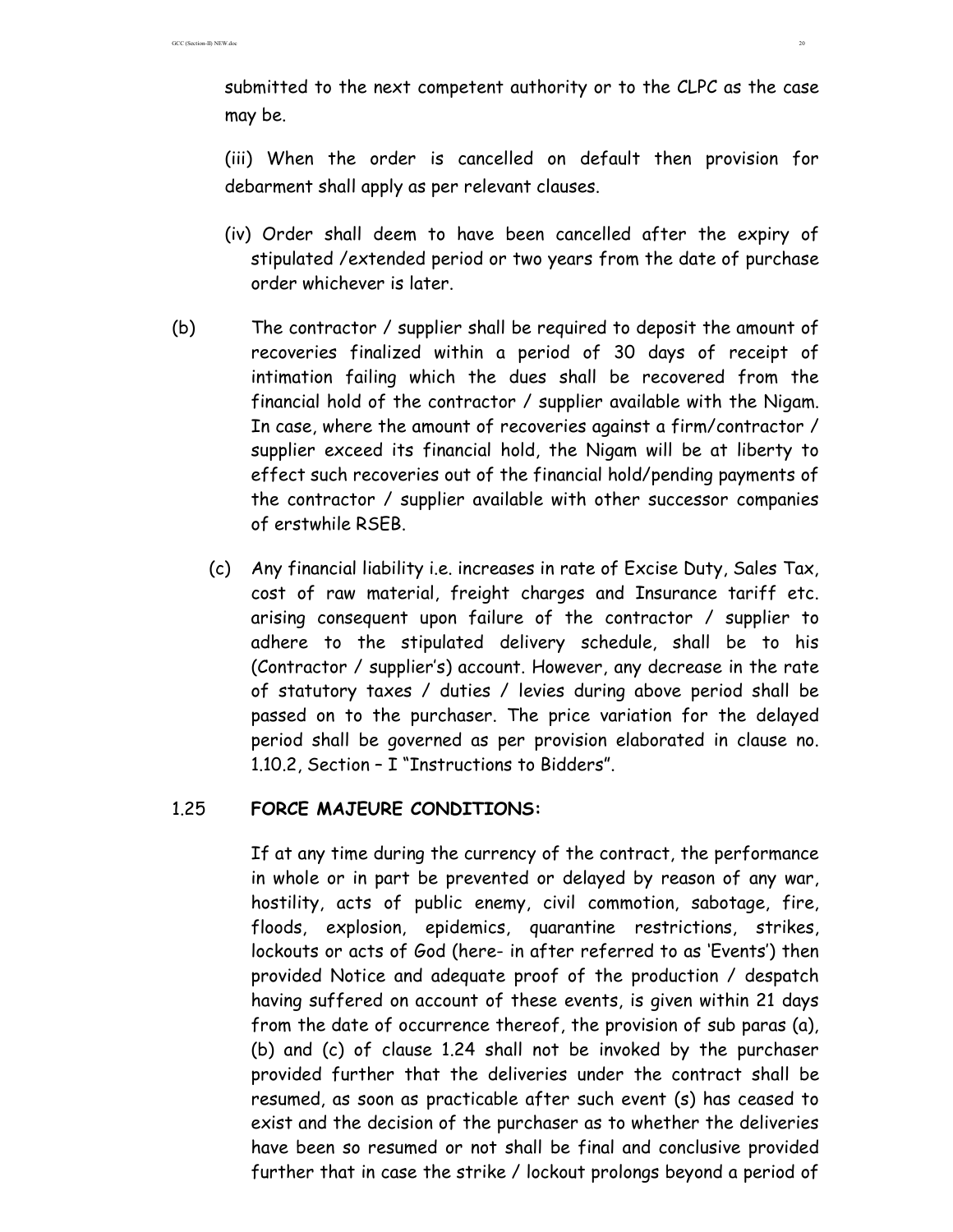thirty days, the contractor / supplier shall immediately inform the purchaser in which case the purchaser reserves the right to procure the material/equipment on order or part thereof from any other source at the risk and cost of the contractor / supplier.

### 1.26 **SUSPENSION OF WORKS:**

 The purchaser shall not be liable to pay the contractor any compensation whatsoever arising from suspension or for idle labour.

### 1.27 **INSPECTION AND TESTING:**

- 1.27.1 The Engineer and his duly authorised representative shall have at all reasonable times access to the contractors premises of works and shall have the power at all reasonable time to inspect drawing of any Portion of the work or examine the materials and workmanship of the plant is being manufactured on other premises, the contractor shall obtain for the Engineer and for his duly authorised representative permission to inspect it as if the plant was manufactured on the contractor's own premises.
- 1.27.2 The engineer shall on giving seven days notice in writing to the contractor setting out any grounds of objections which he may have in respect of the work, be at liberty to reject any drawing and all or any plant, or workmanship connected with such work which in his opinion are not in accordance with the contract or are in his opinion, defective for any reason whatsoever.
- 1 .27.3 The bidder shall state in his bid the places of manufacture testing and inspection of various equipment offered by him. Unless specifically provided otherwise all test shall be made at the contractor's works before shipment.
- 1.27.4 (a) The supplier shall intimate at least 15 days in advance through notice(s) about the readiness of material for dispatch commensurate with specific delivery schedule so as to enable the purchaser to depute his representative for inspection, testing and checking of the material/equipment. For this purpose, the date of receipt of the letter in the office of the purchasing authority shall be deemed as the date of call for inspection and not the date mentioned in the letter and the date of dispatch. In case, material/ equipment is not found ready by the representative of the purchaser deputed for inspection to the extent of the quantity indicated in the inspection call with tolerance of (-) 10% or if the inspection is not got carried out by any reasons(s) on account of the supplier, an amount of Rs. 7500/- only for the supplier's work located in Rajasthan and an amount of Rs.15000/- only for the supplier's work located outside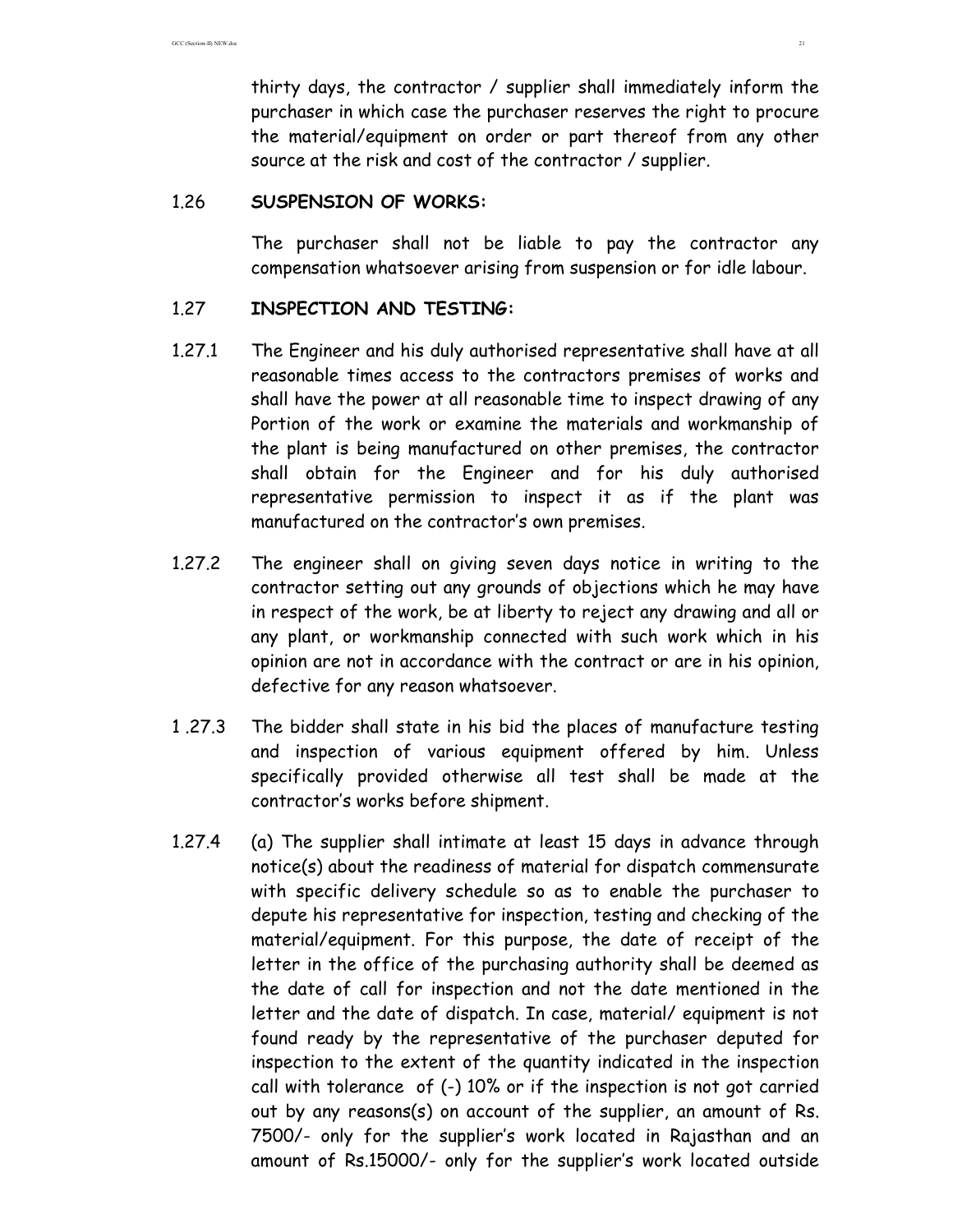Rajasthan will become payable by the supplier on this account to the Sr. Accounts Officer (MM). The supplier will deposit the amount with the Sr. Accounts Officer (MM), immediately under intimation to the purchasing authority, failing which the subsequent call for inspection shall not be entertained.

 (b) In case, the firm offers for the inspection and subsequently withdraw the inspection by telephone or by letter/FAX/E-mail or at the time of visiting of Nigam's officer at his work for inspection then re-inspection charges Rs.7500/- from the local supplier and Rs.15,000/- from the outsider supplier would be recovered at every occasion.

 (c ) In case of re-inspection of the material on account of failure of CTL checking, the re-inspection charges as mentioned above would also be leviable in all such cases. Further in the event of the firm withdrawing its initial offer for inspection as mentioned in clause (b) above, then the price Variation would be admissible to the firm on the basis of firm's initial offer or subsequent offer, whichever is lower.

 (d) The material/equipment shall be offered duly packed so as to enable the inspecting officer to seal.

- 1.27.5 In all cases where the contract provides for tests, whether at the premises of works of the contractor or any sub contractor, test at site the contractor except where otherwise specified shall provide free of charge to the purchaser, such labour, materials, electricity, fuel, water, stores, apparatus and instruments as may reasonably be demanded to carry out efficiently such tests of the plant, in accordance with the contract and shall give facilities to the Engineer or his authorised representative to accomplish such testing.
- 1.27.6 The purchaser reserves to himself the right of having any inspection or special test of a reasonable nature at contractor's premises or at sites in addition to those prescribed in applicable standards and the enclosed technical specification.
- 1.27.7 When the tests have been satisfactorily completed at the contractor's or sub-contractor's works the Engineer shall issue a certificate to that effect but if the tests were not witnessed by the Engineer or his representative, the certificate would be issued after the receipt of test certificate by the Engineer. No plant shall be shipped before such a certificate has been issued. The satisfactory completion of these tests or the issue of this certificate, shall not bind the purchaser to accept the plant, should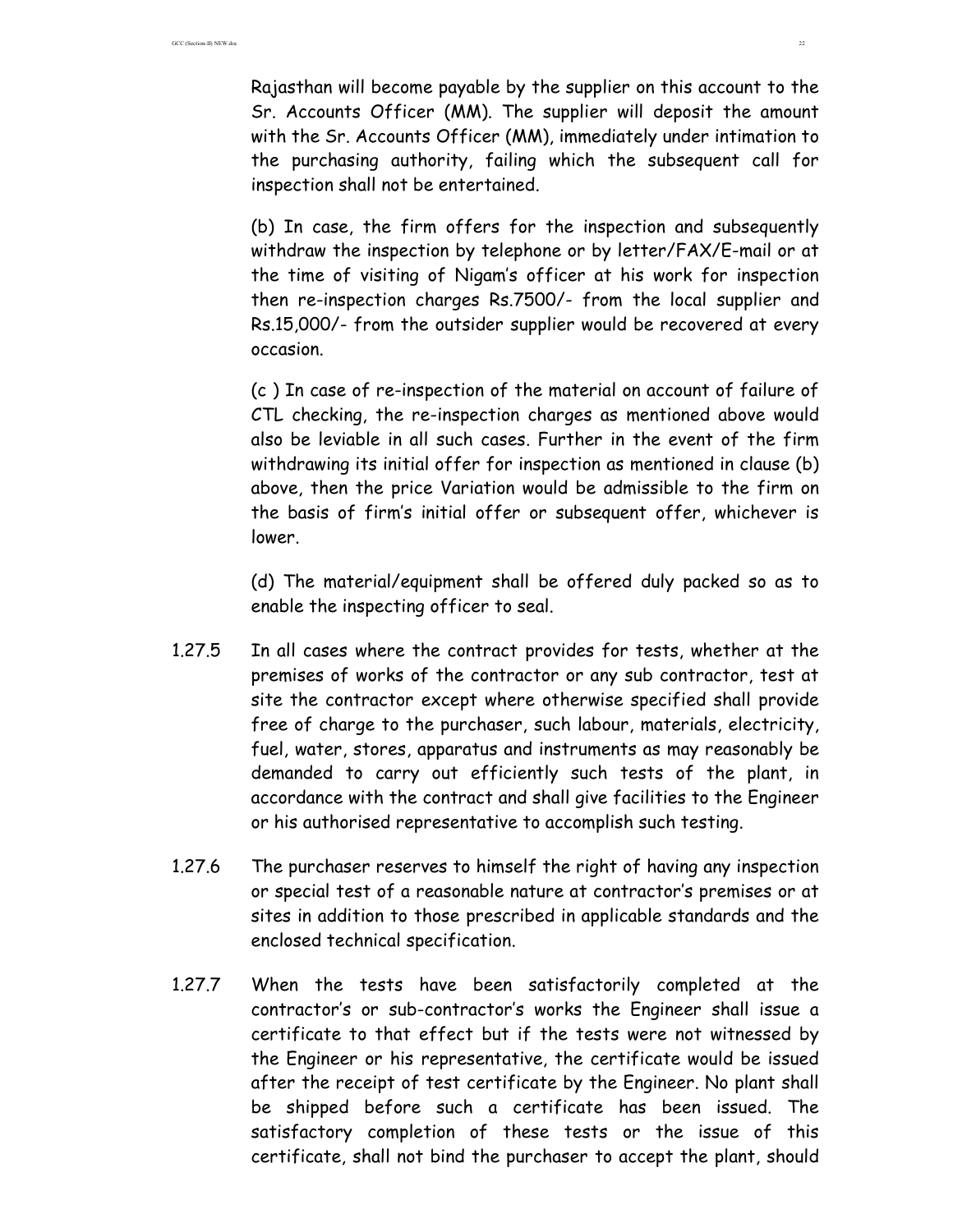it on further tests after erection, be found not be comply with the contract.

- 1.27.8 The contractor / supplier shall also furnish the latest calibration certificate of the testing instruments / equipment used for the testing of the materials / equipments as covered in the purchase order to the inspecting officer. The testing instruments / machines should be got calibrated by the contractor / supplier from time to time as elaborated in section – III of Technical Specification. The calibration certificate should not in any case be older than one year at the time of presenting the same to the Inspecting Officer. In case however, the contractor / supplier fails to comply with the conditions as aforesaid, a certificate in writing of the inspector / representative of the purchaser that the contractor / supplier has failed to provide the facilities shall be conclusive.
- 1.27.9 Unless the inspection is specifically waived, no material shall be despatched without inspection and clearance for despatch by the purchaser's representative.
- 1 .27.10 The purchaser reserves the right to reject all or any part of the material being manufactured or awaiting despatch due to any defect or deviations from the standard specifications prescribed as observed during the Inspection. In case of any dispute / difference in this regard the decision of the Chief Engineer (MM) shall be final and binding.
- 1.27.11 The purchaser also reserves the right to get the material / equipment tested in any recognised Government laboratory & claiming any compensation or rejecting the material/equipment, if not found in accordance with the specification. All charges consequent to such rejection and replacement / rectification shall be borne by the contractor / supplier.

### 1.28 **TEST CERTIFICATE:**

- 1.28.1 Original/attested Photostat copies of the latest type test certificate as elaborated in section – III of Technical Specification, for all the type tests wherever prescribed in the relevant latest addition of ISS (as applicable) shall be furnished along-with the bid.
- 1.28.2 In case of any specific alternative requirement of type tests the same shall be furnished as per Section-III.
- 1.28.3 The bids not accompanied by the type test certificate in terms of para 1.28.1 above, are liable to be ignored.
- 1.28.4 The contractor / supplier shall be required to furnish the routine / manufacturer(s) factory test certificate(s) for the tests carried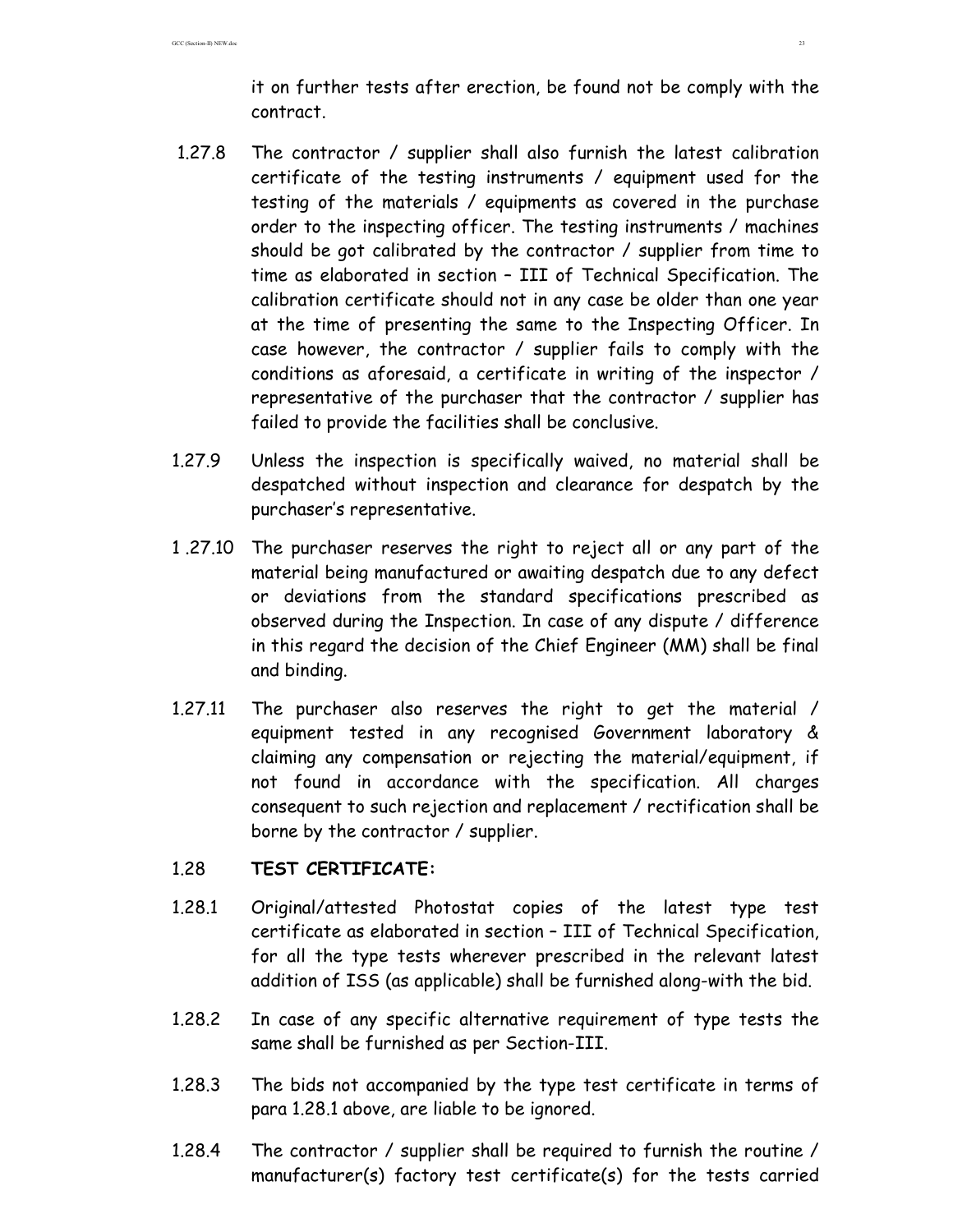out during manufacture in accordance with the relevant standard specifications.

### 1.29 **ACCEPTANCE OF PLANT FOR DESPATCH:**

 When all tests to be performed in the contractor's or subcontractor's premises, under the terms of this contract have been successfully carried out and test report approved, the despatch instructions will be given by the Engineer to the contractor for immediate despatch and will not unreasonably be withheld.

### 1.30 **PACKING AND MARKING:**

- 1.30.1 The equipment with its accessories shall be packed in accordance with the manufacturer's standard practice in suitable sizes of packing cases worthy of Rail/Road Transport and will be marked legibly to avoid any possibility of goods being lost of wrongly despatched elsewhere on account of faulty marking, it must be ensured that no damage is caused to the equipment as a result or defective packing.
- 1.30.2 Any equipment or part thereof, that develops defects not disclosed prior to the final acceptance by the purchaser but are disclosed within one year after the material is placed in service or within specific guarantee period shall be promptly replaced by contractor / supplier free of charge and all expenses for the transportation and other incidental charges for such replacement shall be borne by the contractor / supplier.
- 1.30.3 The contract shall include and provide for securely protecting and packing the plant so as to avoid loss or damage during transport by Sea, Rail and Road.
- 1.30.4 All packing shall allow for easy removal and checking at site, whenever necessary, proper arrangements for attaching slings for lifting shall be provided and all packages shall be clearly marked with signs showing up and down side of boxes and handling and unpacking instructions as considered necessary. Special precaution shall be taken to prevent rusting of steel and iron parts during transit by sea, gas seals or other methods proposed to be adopted for protection against moisture during transit shall be subject to the prior approval of the Engineer.
- 1.30.5 The cases containing easily damageable material shall be very carefully packed and marked with appropriate caution symbols i.e. FRAGILE, HANDLE WITH CARE, USE NO HOOK, etc.
- 1.30.6 Each bale or package delivered under the contract shall be marked by and at the expense of the contractor and such marking must be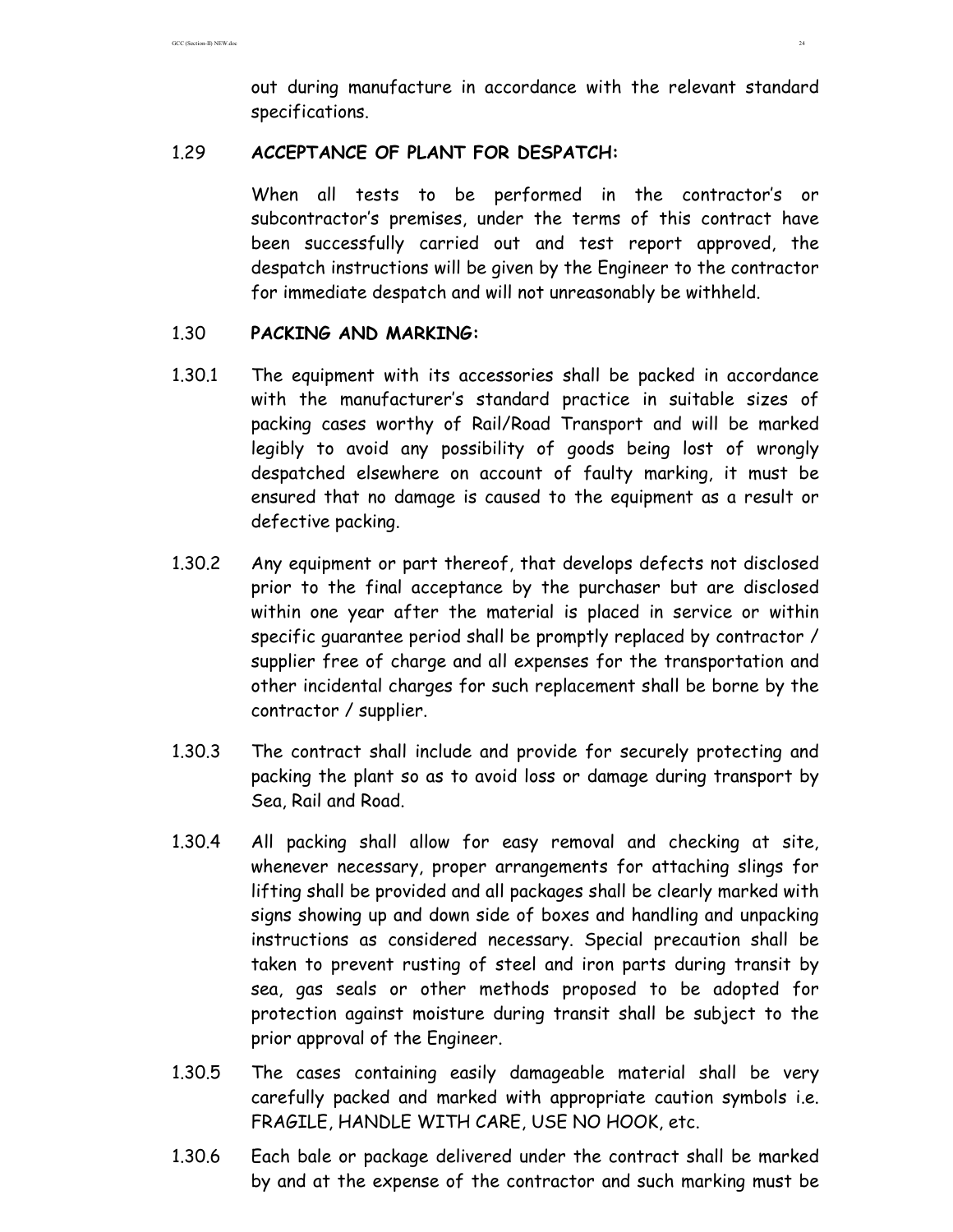distinct (all previous irrelevant marking being carefully obliterated). Such marking shall show the description and quantity of contents, the name of the consignee and address, the gross weight of the package, the name of the contractor with a distinctive number of marks sufficient for purposes of identification. All marking shall be carried out with such materials as to ensure quickness of drying, fastness and indelibility.

- 1.30.7 Each bale or package shall contain a packing note quoting specifically the name of the contractor, the number and date of contract or order and the name of the office placing the contract, nomenclature of the stores and include a schedule of parts for each complete equipment giving the parts Nos. with reference to the assembly drawing & the quantity of each part, drawing numbers and tag numbers. The gross and net weight of each package shall be clearly marked on it.
- 1.30.8 The shipment dimensions of each package shall not exceed the maximum dimensions for a package which can be accepted for transport over the broad gauge system of Indian Railways.
- 1.30.9 After delivery of the material at site, all packing shall become the property of the purchaser.
- 1.30.10 Not withstanding anything stated in this clause the contractor shall be entirely responsible for any loss, damage or depreciation to the stores due to improper and insecure packing.

### 1.31 **DESPATCHES:**

### **(A) DESPATCH OF INDIGENOUS PLANT**

- 1.31.1 Equipment / material shall be despatched at the consignee stores anywhere in Rajasthan as per despatch instructions (if any shall be issued by the Engineer) as per clause 1.29.
- 1.31.2 Notification of delivery or despatch in regard to each and every consignment shall be made to the purchaser immediately after despatch or delivery. The contractor / supplier shall further submit to the consignee a priced invoice and packing account of all stores, delivered or despatched by him. All packages, containers, bundles and loose materials forming part of each and every consignment shall be described fully in the packing account and full details of the contents of package and quantity of material shall be given.
- 1.31.3 A list in duplicate containing details of equipment verification at site shall also be placed inside each package and shall correspond with the advice note.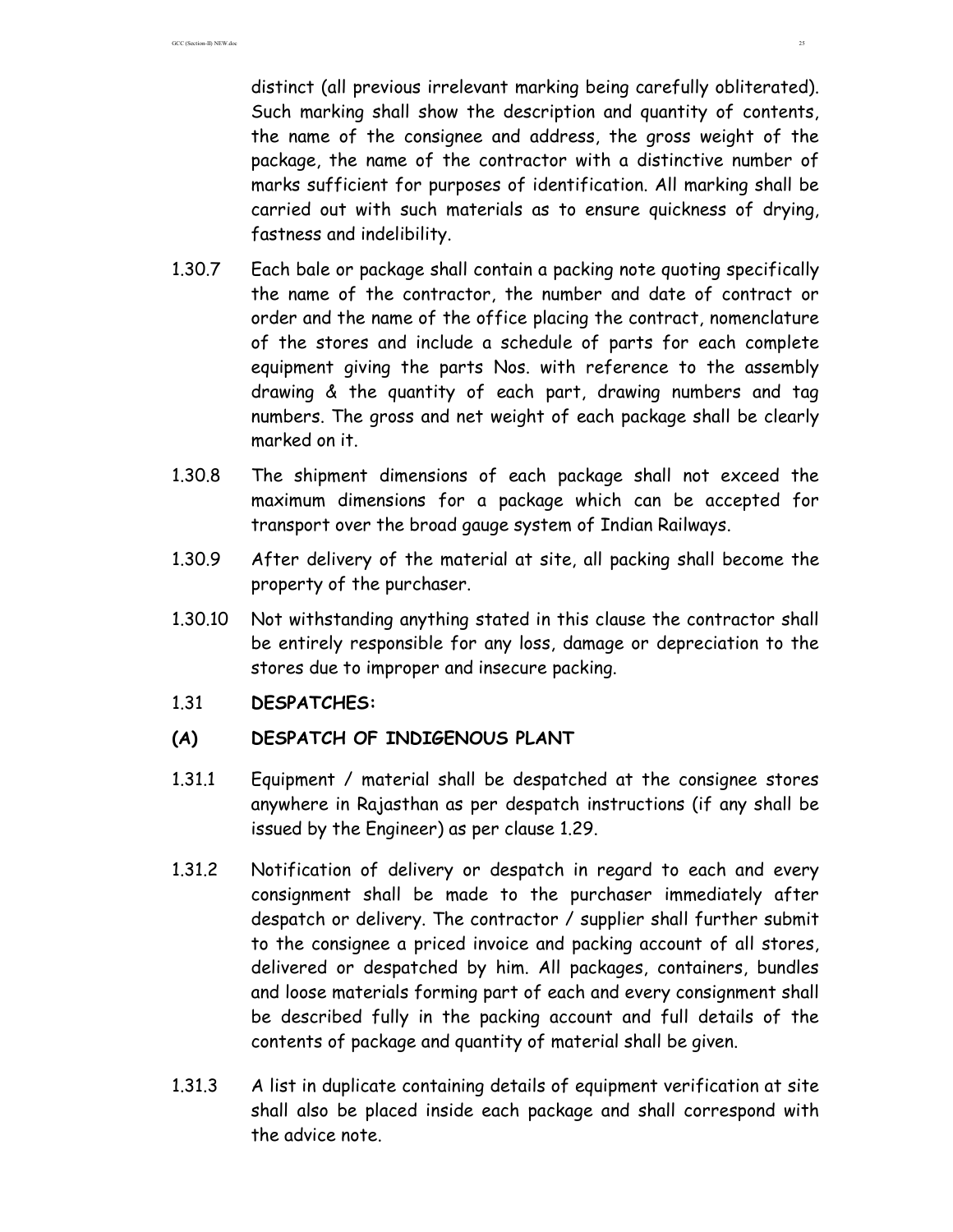GCC (Section-II) NEW.doc 26

# (B) **SHIPMENT OF IMPORTED PLANT:**

- 1.31.4 The contractor shall advise the purchaser, the C.I.F. value of each consignment as soon as the goods are ready for shipment. The contractor shall ship the equipment on behalf of the purchaser as far as possible on board a vessel belonging to an Indian shipping line. In the event of such a course being likely to lead to serious delay, shipment may be effected by the first available vessel belonging to any other shipping line provided the freight rates charged are not higher than the conference rates applicable to the shipping route at the time of shipment and all rebates and refunds available for Government consignments are duly taken into account. In either case the contractor shall be responsible for the correct appraisal of freight rates (structural or machinery as the case may) weight and volumes. In no case will the purchaser be liable to pay any warehouse wharf age charges.
- 1.31.5 In the event of the shipment being effected through any of the Indian shipping companies, the freight charges shall be paid by the purchaser direct to the company in India but in case the shipment is effected through any other shipping line, the freight charges shall have to be prepaid by the contractor on behalf of the purchaser. This amount shall be reimbursed to the contractor against invoice duly supported by original voucher from the shipping companies in quadruplicate.
- 1.31.6 Shipping document shall be made available at least two (2) weeks in advance of the arrival of the vessel at the port entry. They shall not be forwarded through a bank necessitating payment before the documents are surrendered by purchaser. Documents forwarded in this manner will not be collected by the purchaser. Any claim, demurrage etc. arising from delay in collecting shipment documents from the bank shall be payable by the contractor.
- 1.31.7 After shipment is effected, the following documents shall be forwarded direct to the purchaser by the first and second registered airmail:-
	- (a) Bill of loading in original and to non-negotiable copies.
	- (b) F.O.B. invoices in six triplicate for customs purchaser.
	- (c) Packing list in six duplicate.
	- (d) Certificate of original in triplicate.
	- (e) Acceptance Certificate by the purchaser in triplicate.
- 1 .31.8 When the equipment is imported, the manufacture is to intimate at least two (2) months in advance the size of over dimensioned packages to enable Nigam for arranging special wagons and obtaining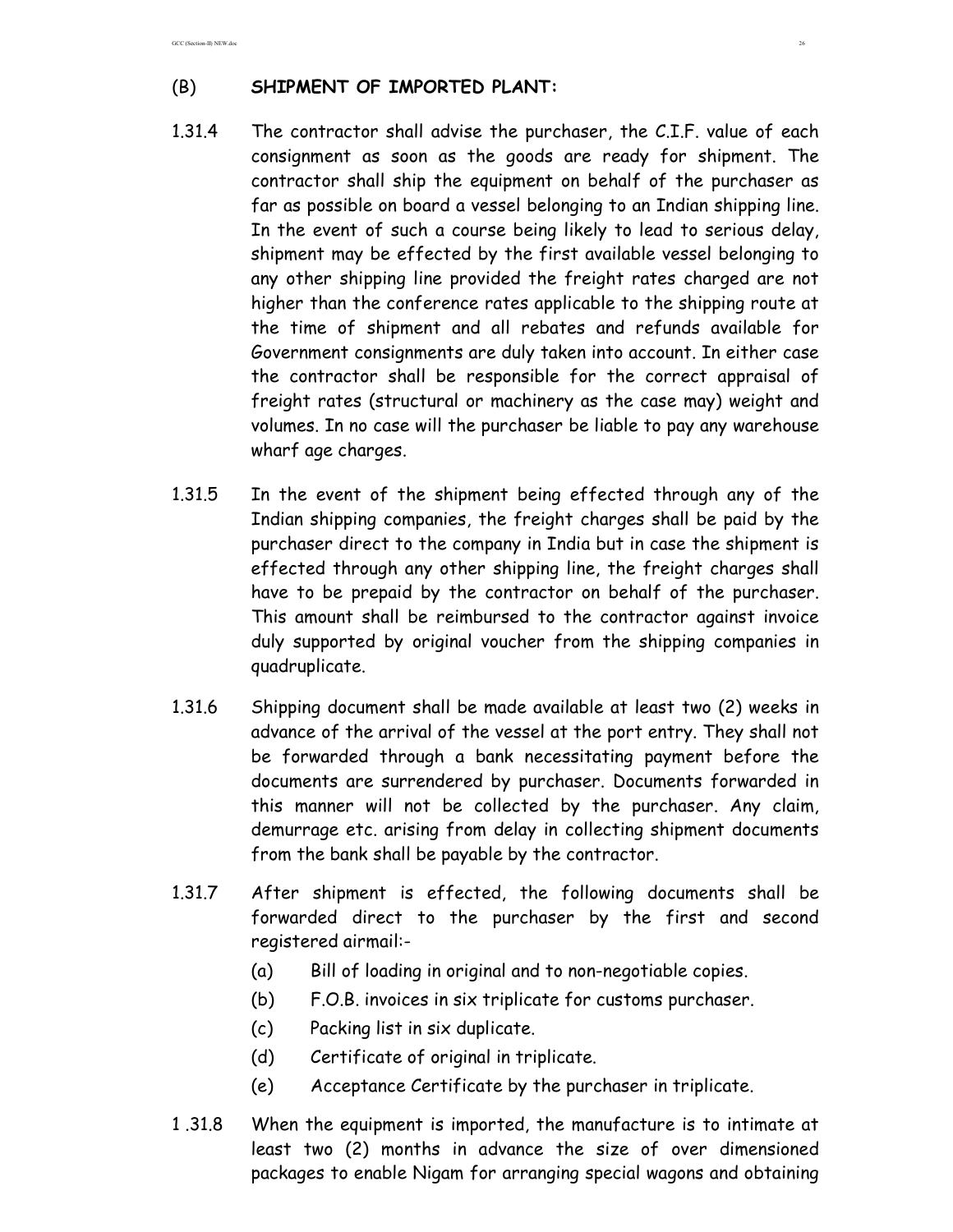railway permission including arrangement of special handling equipment.

### 1.32 **INSURANCE:**

- 1.32.1 On receipt of an order the contractor / supplier shall be required to get material / equipment fully insured from General Insurance Corporation of India and its subsidiaries or any other recognized and approved insurance company against loss, damage and / or pilferage in transit, from the place of despatch to the destination and for a further period of thirty (30) days towards storage after receipt of material/equipment at destination.
- 1.32.2 The contractor / supplier shall be responsible for safe arrival at destination and receipt of the material/equipment by the consignee (s).
- 1.32.3 In case of any loss / damage / pilferage, etc. the contractor / supplier shall replace free of cost such missing /damaged or lost material on receipt of the report thereof from the consignee(s). Such reports shall be made to the contractor / supplier by the consignee(s) within a period of thirty (30) days from the date of receipt of each consignment by him / them.
- 1.32.4 The replacement of shortages / damages / losses shall be despatched or defects rectified at the consignee (s) stores within a period of thirty (30) days or mutually agreed period from the date of such report failing which the purchaser reserves the right to forfeit security deposit and or operate the Performance bank guarantee if any, and or take any other appropriate action as may be expedient.
- 1.32.5 The defective / damaged material/equipment shall be returned to the contractor / supplier at his cost but such defective material will be returned to the supplier / contractor only after he has arranged the correct material to the satisfaction of the consignee(s) / purchaser.
- 1.32.6 In case the damaged / defective material / equipment or part thereof warrants return to the contractor / supplier's work for necessary rectification, the contractor / supplier may be required to furnish a bank guarantee from any scheduled bank, equivalent to the value of such material plus taxes as claimed by the contractor / supplier and the amount already paid for. The period for return of rectified material/equipment as well as validity of the bank guarantee, shall be as mutually agreed upon and any time taken beyond the aforesaid period shall be treated as delay in delivery in terms of clause No.1.24 of this specification.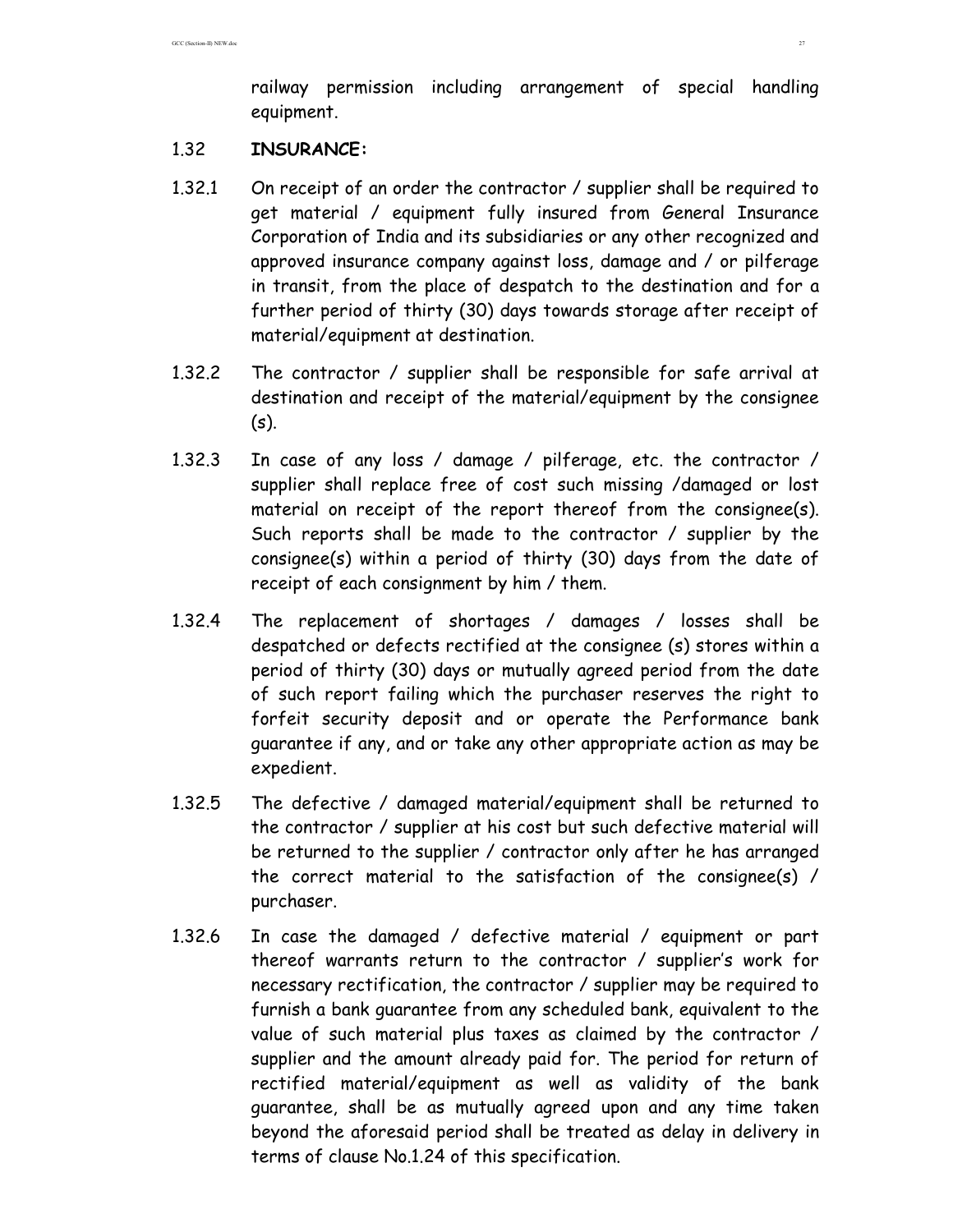# 1.33 **DELIVERY, CUSTOMS, DUTIES ETC.**

- 1.33.1 The period of delivery will be a factor in deciding the award of the contract and timely delivery to meet the schedules is of vital Importance.
- 1.33.2 The contract prices shall include the cost of delivering the whole of the equipment. F.O.R. Consignee/railway station/siding, inclusive of packing anywhere in Rajasthan.
- 1.33.3 The contract prices shall include all incidental and statutory charges, loading and unloading, freight, customs, duty clearance, entry tax, terminal taxes, corporation and municipal taxes, if any leviable at destination.
- 1.33.4 **SALES-TAX:**
- (a) The payment of VAT/Central Sales Tax shall be made only on furnishing the following certificate which may be affixed on the bills preferred or the material supplied.

# **SALES TAX CERTIFICATE**

- (i) Certified that the goods on which sales-tax has been charged have not been exempted under the Central Sales Tax Act or the State Sales Tax Act and that the charges on account of sales- tax on these goods are correct under the provisions of the relevant act or the rules made there under and that in case of supplies against regular contract, the relevant contractor / supplier also includes a specific provisions that the sales-tax is payable by the DISCOM .
- (ii) Certified further that we ………………. are registered as dealers in the state of ……………………… under registration No………….. for the purpose of Central/State Sales Tax.
- (b) Certificate for VAT as per Rajasthan Sales Tax Act and (C) form (s) as per Central Sales-Tax Act will be issued by the Sr. Accounts Officer (EA & Cash), Ajmer Vidyut Vitran Nigam Limited Ltd; (Makarwali Road, Panchsheel), Ajmer to the contractor / supplier on his request on completion of the entire supplies under order and on furnishing the copies of the relevant invoices together with the above declaration certificate.
- (c) In no circumstances, certificate for VAT and "C" form shall be issued along with letter of acceptance / purchase order and shall not be demanded by the contractor / supplier through bank on presentation of the despatch documents.
- (d) In case the sales-tax assessment of the contractor / supplier (s) become due before completing the entire supplies against the order,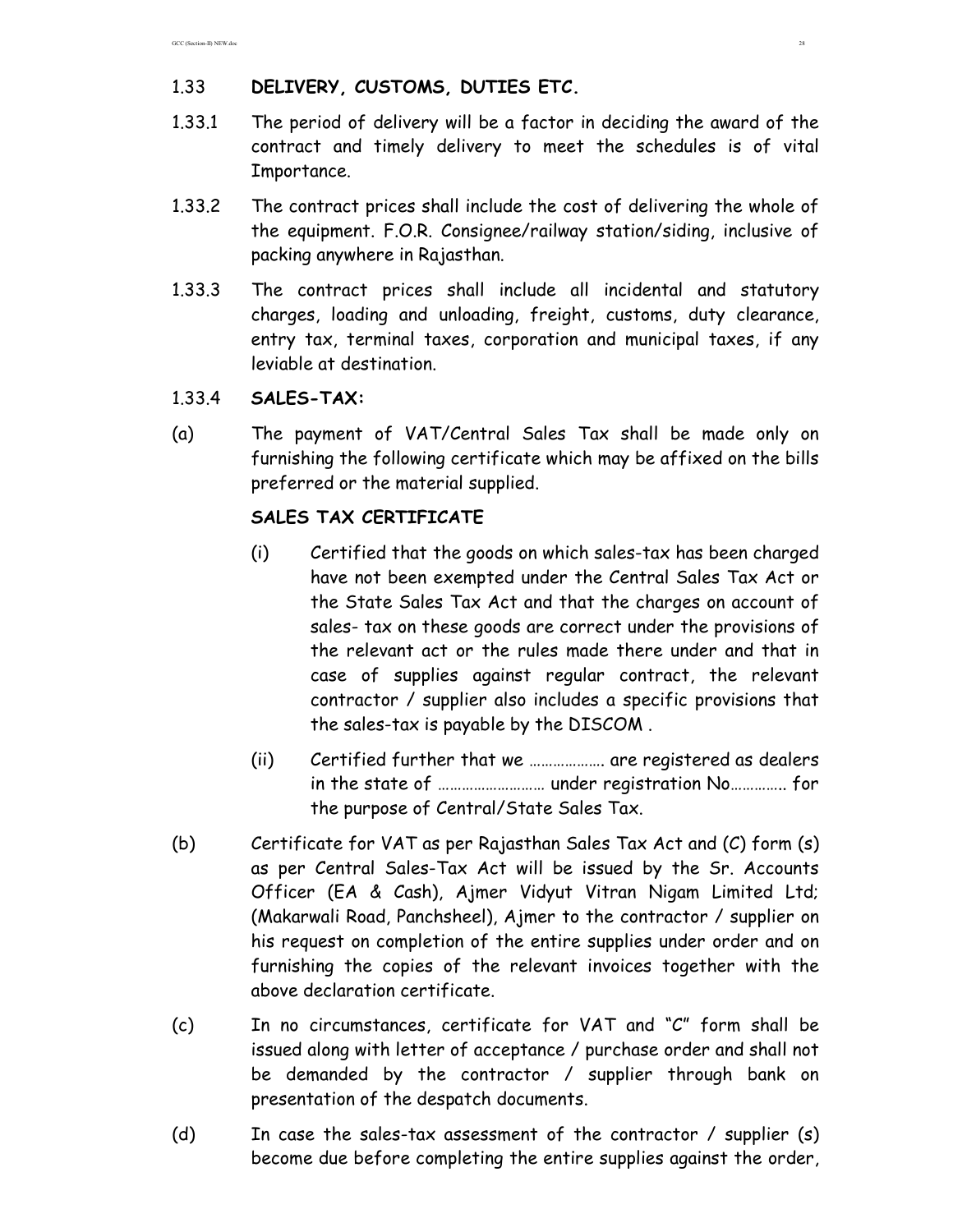certificate for VAT and C Form (s) for the supplies made shall be issued on specific request of the contractor / supplier made at least 10 days before the due date of sales-tax assessment on fulfilling the requirement of sub-clause (s).

## 1.34 **TESTS AT SITE:**

- 1.34.1 In all cases where the contract provides for tests at the site, the contractor except where otherwise specified, shall provide free of charge, such labour materials, electricity, fuel, water stores, apparatus and instruments as may be required from time to time' as may reasonably be demanded to carryout efficiently such tests of the material or workmanship in accordance with the contract:
- 1.34.2 In case of contractor / supplier requiring electricity for test at site, such electricity shall be supplied to the contractor / supplier in the convenient form available, on payment, except specifically exempted.
- 1.34.3 Purchaser reserves the right to carry out any site tests he may decide upon at his own expenses. In case equipment / material are not found as per purchase order all expenses incurred during the testing will be to contractor / supplier's account and material shall be replaced by contractor / supplier at site free of cost.

## 1.35 **TESTS ON COMPLETION:**

Where possible all tests shall be carried out before shipment should, however, if become necessary for the final tests as to Performance and guarantees to be held over until the plant is erected at site, they shall be carried out in the presence of the contractor / supplier's representative within such time as may be considered reasonable by the purchaser if equipment fails to meet guarantees, the contractor / supplier shall make necessary changes and corrections and assure full responsibility and take necessary steps to ensure compliance by the equipment of the prescribed guarantees within two (2) months from the date of notification or within such reasonable time as may be decided by the purchaser. If however the defect is of the contractor / supplier, he shall replay to the purchaser all reasonable expenses which he may put by such retests over and above the rejection of defective plant as stated hereunder.

### 1.36 **REJECTION OF DEFECTIVE PLANT:**

1.36.1 If the complete plant or any portion thereof before it is taken over, is found defective or fails to fulfill the requirements of the contract, the Engineer shall give the contractor / supplier the particulars of such defects or failure and the contractor / supplier shall forthwith make the defective plant good or after the same make it comply with the requirements of the contract. Should he fail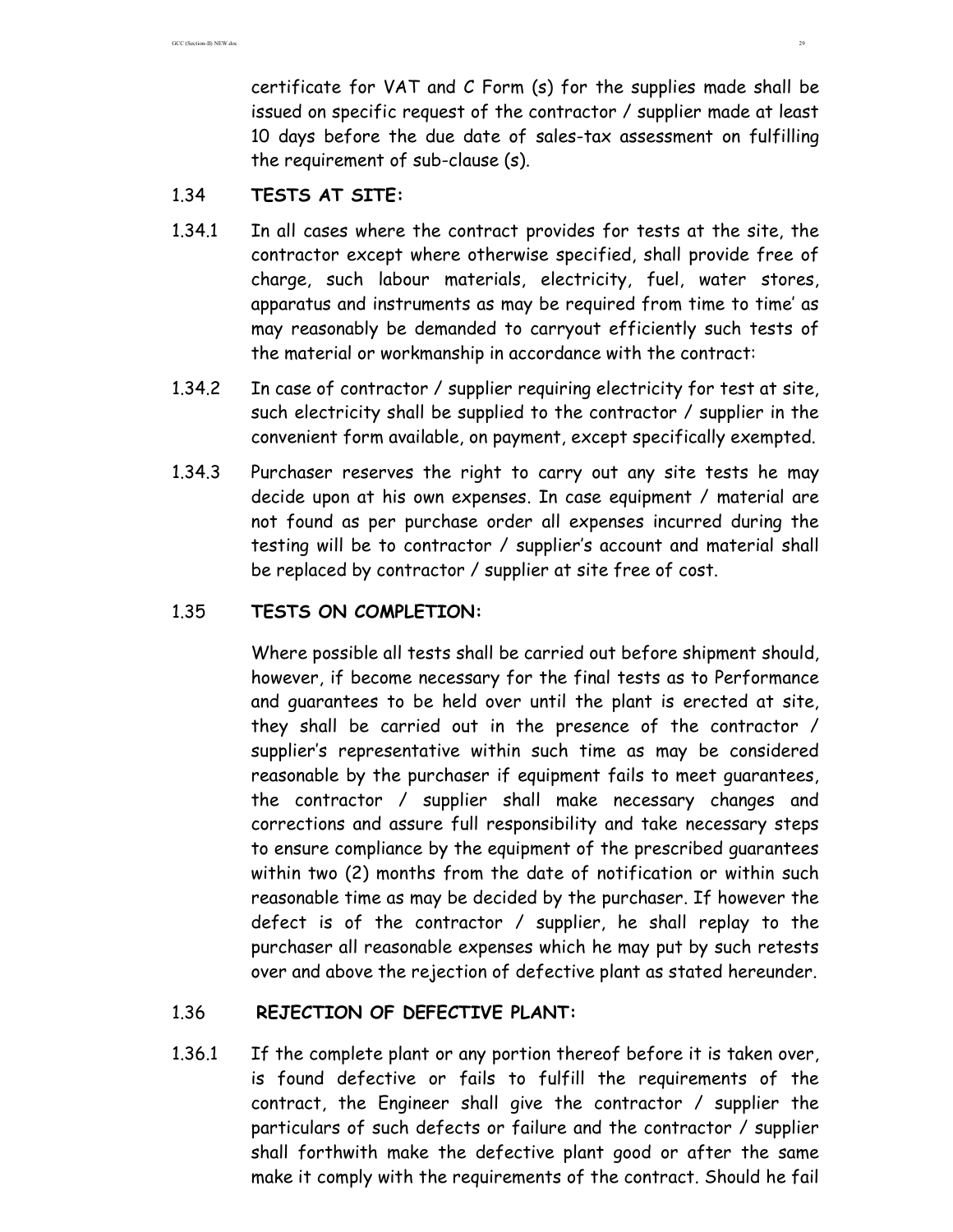to do so within a reasonable time, purchaser may reject and replace at the cost of the contractor / supplier the whole or any portion of the plant, as the case may be, which is defective or fail to fulfill the requirements of the contract. Such replacement shall be carried out by the purchaser within a reasonable time and at a reasonable price and where reasonably possible to the same specification and under competitive conditions. In case of such replacement by the purchaser, the contractor / supplier shall be liable to pay to the purchaser the extra cost if any of such replacement delivered and / or erected as provided for the original contract, such extra cost being the ascertained difference between the price paid by purchaser under the provisions above mentioned, for such replacement and the contract price for the plant so replaced and also to repay the sum paid by the purchaser to the contractor / supplier in respect of such defective plant. The purchaser shall have the right to operate any and all equipment as soon as and as long as it is in operating conditions, whether or not such equipment has been accepted and complete and satisfactory, except that this shall not be constructed to permit operation of any equipment which may become damaged by such operation before any required alterations or repairs have been made. All repair and alterations required of the contract shall be made by the contractor / supplier at such times as directed and in such manner as will cause the minimum interruption in the use of the equipment by the purchaser. If the contractor / supplier does not so replace the rejected plant within a reasonable time the contractor / supplier's full and extreme liability under this clause will be satisfied by the repayment of all money paid by the purchaser to him in respect of such plant.

- 1 .36.2 In the event of such rejection, the purchaser shall be entitled to the use of the plant in a reasonable and proper manner for a time reasonably sufficient to enable him to obtain other replacement plant. During the period, the rejected plant is used commercially, the contractor / supplier shall not be entitled to a sum as payment of such use.
- 1.36.3 Nothing in this clause shall be deemed to deprive the purchaser for or affect any rights under the contract which he may otherwise have in respect of such defects or deficiencies in any way relieve the contractor / supplier from his obligation under the contract.

### 1.37 **LATENT DEFECTS:**

1.37.1 Any equipment or part thereof that develop defects not disclosed prior to the final acceptance by the purchaser or they are in service upto 12 month or 18 months from the date of receipt of last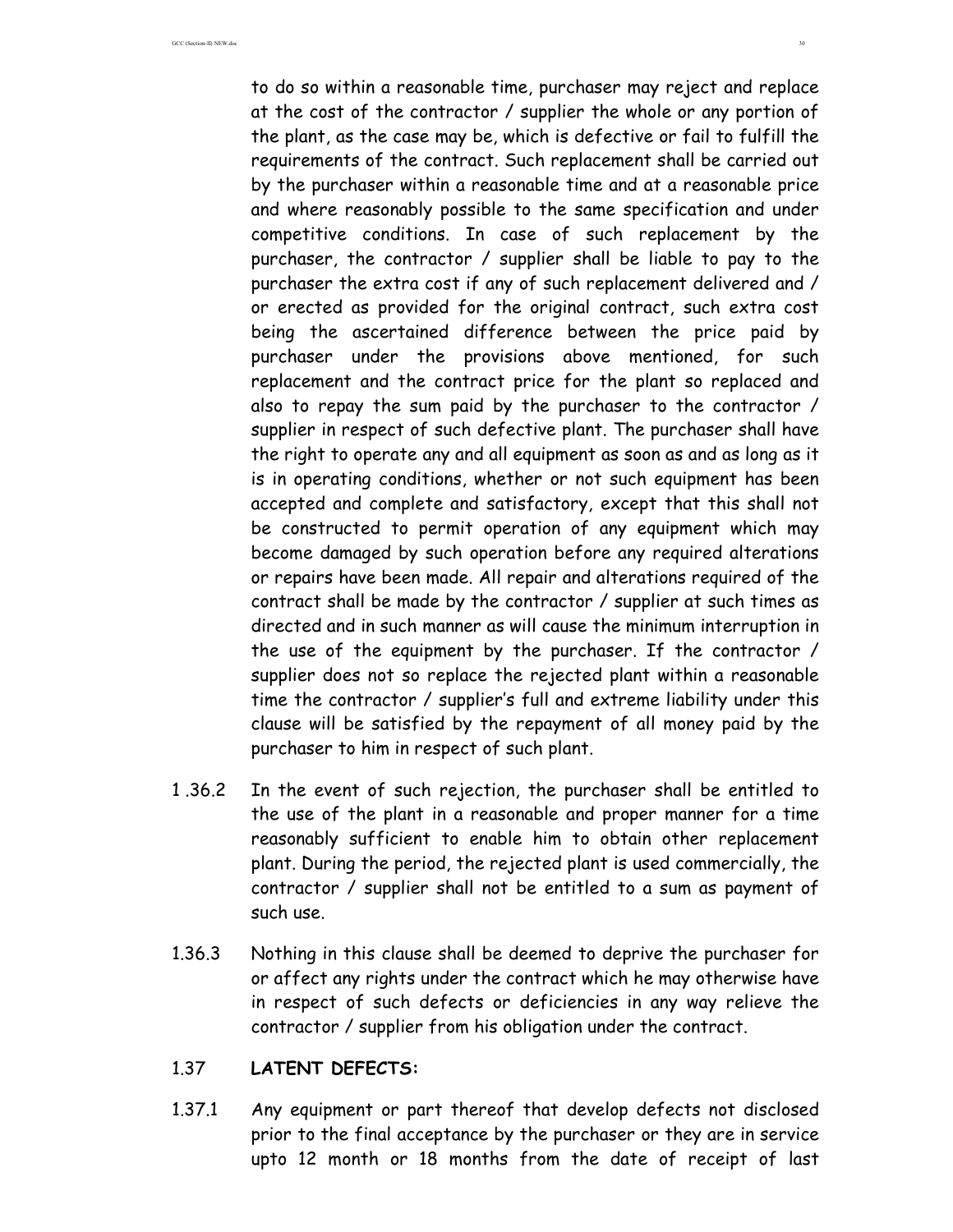consignment at site whichever is earlier or for the period specified in the Section – III "Technical Specifications" shall be promptly replaced by the contractor / supplier free of Cost and all expenses, transportation and other incidental charge for such replacement shall be borne by the contractor / supplier.

### 1.38 **TAKING OVER:**

- 1.38.1 Where the specification calls for Performance tests before shipment and these have been successfully carried out, the plant shall be accepted and taken over when it has been satisfactorily put into operation on site or within one (1) month of its being ready to be put into operation whichever earlier and the Engineer shall forthwith issue a taking over certificate.
- 1.38.2 In the event of final, any outstanding tests being held over until the plant is erected, such taking over certificate shall be issued subject to the results of such final or outstanding tests to be carried out in accordance with clause 1.35.
- 1.38.3 When the specification calls for tests on site, the plant shall be taken over and the taking over certificate is issued immediately after such tests have been satisfactorily carried out.
- 1.38.4 If for any reason other than the default of the contractor / supplier such last mentioned tests on site are not carried out within one (1) month of notice by the contractor / supplier to the purchaser, of the plant being ready for test, the plant shall be deemed to have been taken over as on the last day of such period and payments due to the contractor / supplier on taking over shall be made but nevertheless, the contractor / supplier shall if called upon to do so by the purchaser at the purchaser's expenses make the said tests during the maintenance period and accept as aforesaid under the same obligation as specified in clause 1.35.
- 1.38.5 The Engineer shall not delay the issue of any taking over certificate contemplated by this clause on account of minor deficiencies of material or defects in the plant which do not materially affect the commercial safe and efficient use thereof provided that the contractor / supplier shall undertake to make good the same in due course.
- 1.38.6 Such certificate, however, shall be deemed to be on account and shall in no way relieve the contractor / supplier from his liabilities and responsibilities in respect of such plant including the satisfactory Performance of the test on completions.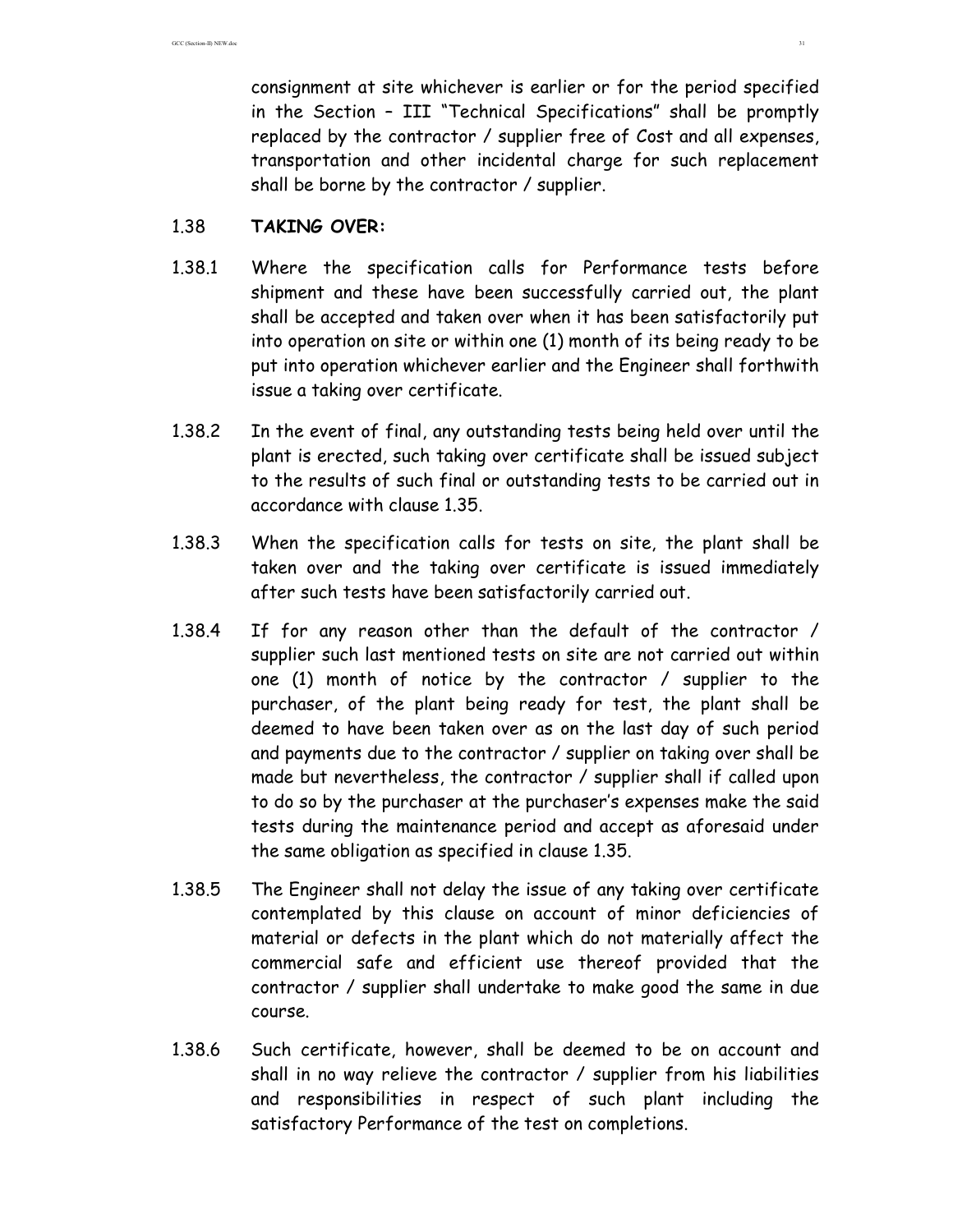## 1.39 **LIABILITY FOR ACCIDENTS AND DAMAGES:**

- 1.39.1 The contractor / supplier shall be responsible for loss, damage or depreciation of the plant until the same is taken over under clause 1.38 or is deemed under that clause to have been taken over provided always that the contractor / supplier shall not be responsible for any such loss damage and depreciation occurring during such period that the plant is operated by the purchaser's staff prior to being taken over in accordance with clause 1.38.
- 1.39.2 Until the plant is taken over or is deemed to have been taken over as aforesaid, the contractor / supplier shall also be liable for and shall indemnify the purchaser in respect of all injury to person or damage to property resulting from the negligence of the contractor / supplier or his workman or sub-contractor / supplier or from defective design or work but not from any other cause.
- 1.39.3 The contractor / supplier will indemnify and save the purchasers harmless against all actions, suits, claims, demands, costs or expenses arising in connection with injuries (other than such as may be attributable to the purchaser or his employees) suffered prior to the date when the plant shall have been taken over under clause 1.38 hereof by person employed by the contractor / supplier or his subcontractor / supplier on the work, whether at common law or under the Workmen's Compensation Act, 1923, or any other statute in force at the date of contract relating to the question of the liability of employees for injuries suffered by employees and will if called upon to do so take out the necessary policy or policies of insurance to cover such .indemnity.

### 1.40 **MAINTENANCE AND GUARANTEE:**

- 1.40.1 Whether or not the equipment has been installed under his supervision, the contractor / supplier shall give the following guarantees in respect of the equipment to be furnished by him:-
	- (i) All equipment shall be free from any defect due to faulty design, materials and/or workmanship;
	- (ii) The equipment shall operate satisfactorily and reliably and the Performance and efficiencies of the equipments shall not be less than the respective guarantee values.
- 1.40.2 The contractor/supplier shall guarantee among other things the followings:-
	- (i) Quality and strength of the material (s) used together with workmanship and finish corresponding to the most modern practice(s).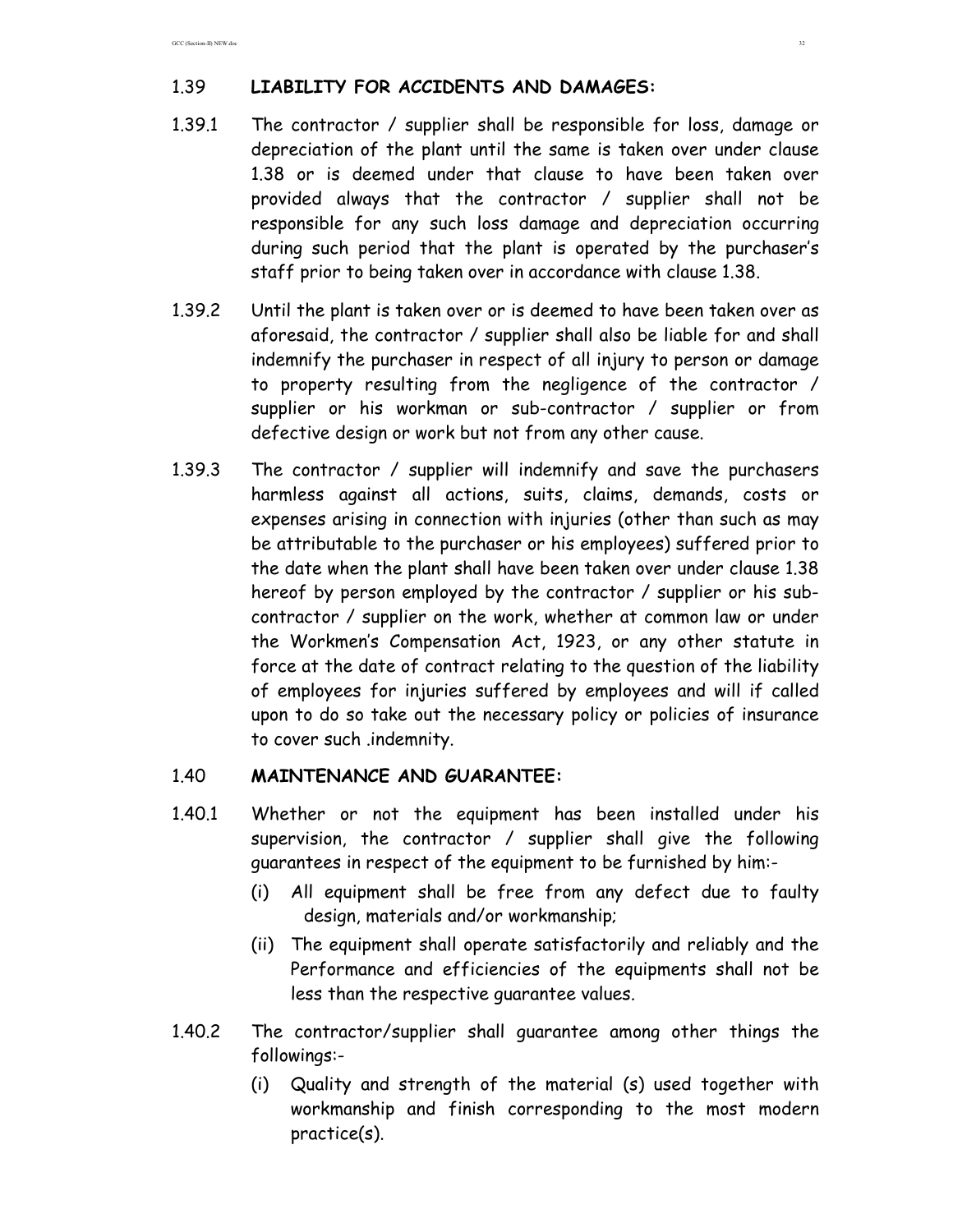- (ii) Safe electrical and mechanical stresses on all parts or the equipment under all specified conditions.
- (iii) Performance figures in respect of guaranteed technical particulars as finally agreed upon.
- (iv) Satisfactory Performance of material/equipment during the guarantee period.

If the factory test(s) carried out at site tests arranged by the purchaser in exercising his option under clause No.1 .27.12 on the material/equipment/plant or part thereof during guarantee period as elaborated at clause 1.37.1 mentioned above, show that the material/plant/equipment does not meet these guarantees as aforesaid. It shall be optional for the purchaser to reject the material / plant(s) / equipment or part thereof and direct the contractor / supplier to at once rectify/replace the material/plant/ equipment so rejected so as to make it meet the guarantee of equipment, to the satisfaction of the purchaser. All expenses in this connection shall be borne by the contractor / supplier.

The rep1acement/rectification shall be carried out in accordance with clause No. 1.32 (4 to 6).

### 1.41 **MODE OF GUARANTEE:**

- 1.41.1 In order to ensure compliance of the provisions contained in clause No. 1.40 the contractor / supplier shall be required to furnish the following :-
- 1.41.2 (a) A manufacturer warrantee on Rs.100/- or at the rate prescribed under Rajasthan Stamp Paper Act on Rajasthan State Non-Judicial Stamp Paper in the Proforma prescribed. Such warrantee shall be attested either by a First Class Magistrate or by Notary Public.
	- (b) A Bank Guarantee in prescribed Proforma at appendix-VIII of Purchase Manual from any scheduled bank in India for an amount equivalent to 5% of the contract value for established supplier / contractor and equivalent to 10% for new suppliers / contractors on the Rajasthan State Non-Judicial Stamp Paper for Rs. 100.00 or at the rate prescribed by the GoR Stamp Act time to time duly authenticated by a 1st Class Magistrate or Notary Public or directly confirmed by the issuing banker shall be furnished. Such guarantee shall be valid for a period, specified in clause No.1.40.2.
	- (c) The successful bidder is required to furnish 5% or 10% Performance Bank Guarantee (PBG) from the Nationalized /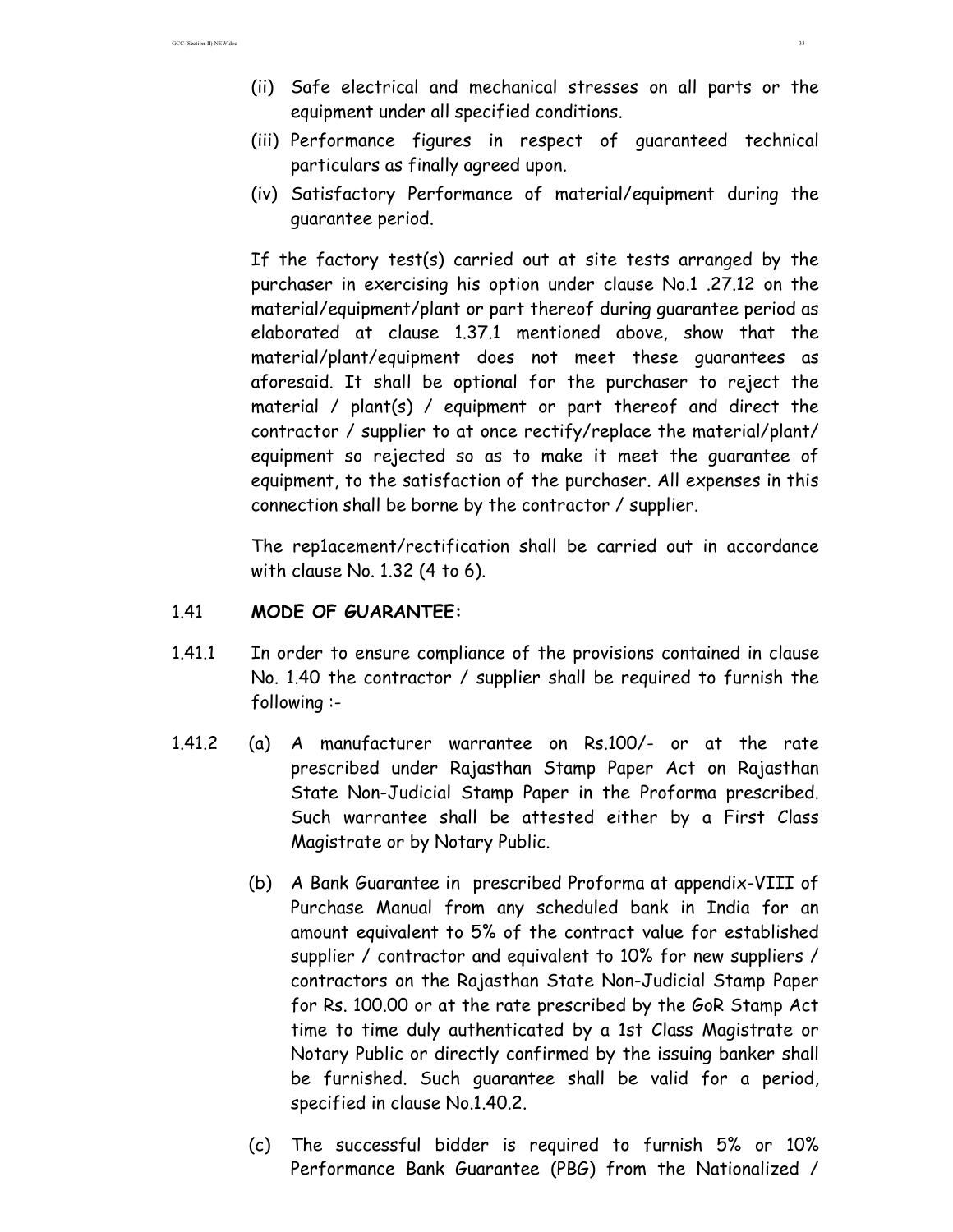Scheduled Bank and if he does not furnish the same at the time of completion of entire contractual formalities and commences the supplies, then Sr. Accounts Officer (CPC), Ajmer will make only 95% payment in respect of old and established supplier and 90% payment in case of new supplier. However, on furnishing Performance Bank Guarantee (PBG) and acceptance letter thereof from the purchaser, the Sr. Accounts Officer (CPC), Ajmer will refund the amount deducted towards PBG within a period of 15 days without waiting for any written request from supplier/contractor.

- 1.41.3 The contractor / supplier shall have to extend the validity period of the bank guarantee if required on intimation from the purchaser along-with three months' grace period. Such bank guarantee should remain valid upto the last day of the calendar month and be furnished in whole rupees.
- 1.41.4 If for rectification or replacement of any part of equipment for work due to defective materials, manufactured or design the service of the contractor / supplier's personnel are requisitioned within the guarantee period, these services shall be made available free of any cost to purchaser.
- 1.41.5 If it becomes necessary for the contractor / supplier to replace or renew any defective parts of the plant under this clause, the provision of this clause shall apply to the parts of the plant so replaced or renewed for six (6) months from the date of such replacement or renewal or until the end of the guarantee period of the equipment as specified in clause no. 1.40.2 whichever may be later. If any defect is not remedied within a reasonable time, the purchaser may proceed to do the work at the contractor / supplier's risk and expenses but without prejudice to any other right which the purchaser may have against the contractor / supplier in respect of such defects.
- 1.41.6 If the replacement or renewal are of such character as may affect the efficiency of the plant, the purchaser shall have the right to give to the contractor / supplier within one (1) month of such replacement or renewal, notice in writing that "tests on completion" be made in which case such tests shall be carried out as provided in clause 1.34 and 1.35 hereof the cost of the tests payable by either parties shall be mutually decided and the decision of the Dy./Add./ Chief Engineer (MM) shall be final and binding.
- 1.41.7 All replacement or renewals to be carried out by the contractor / supplier during the maintenance period shall be subjected to such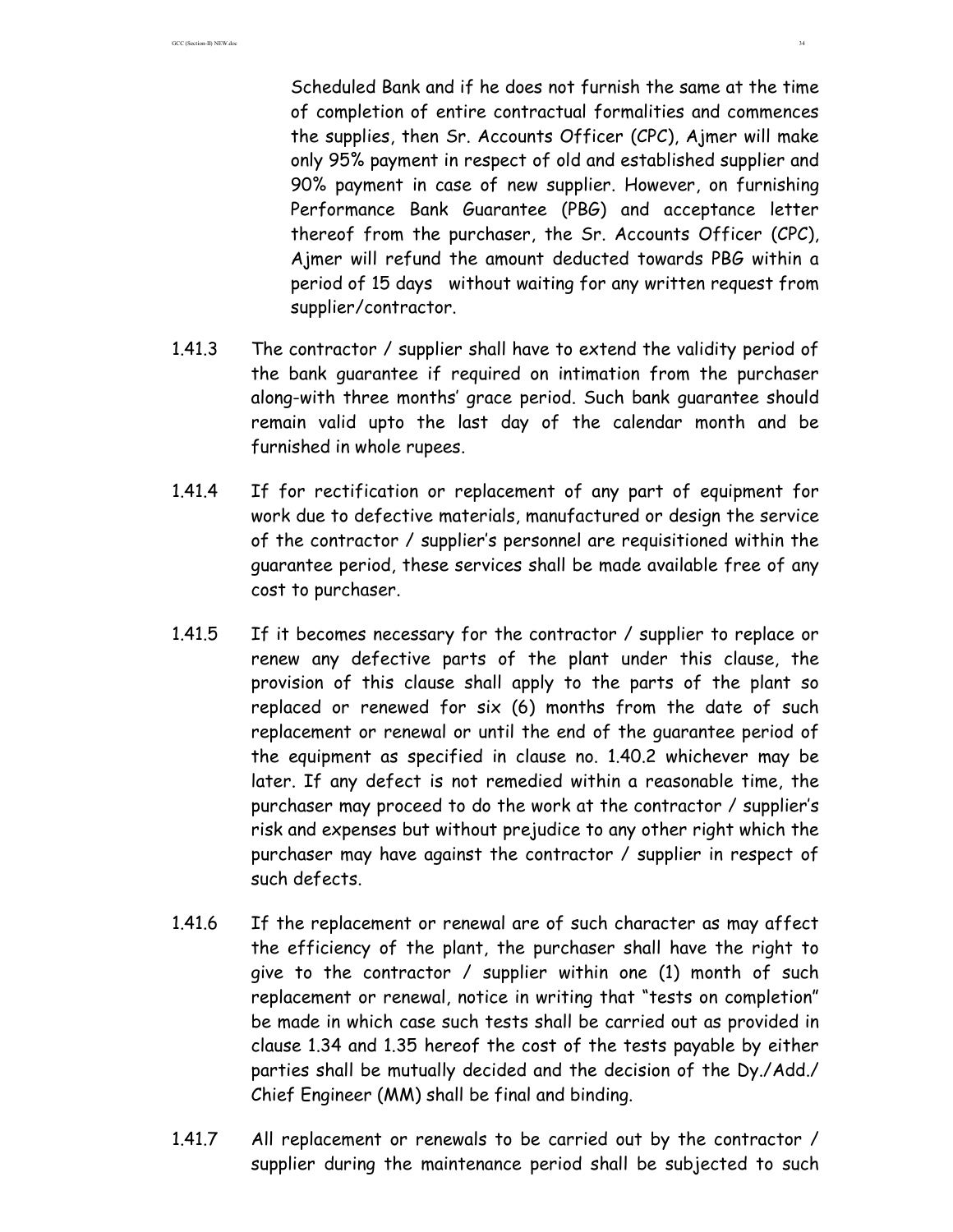clause of these general conditions as may be considered reasonable by the Engineer.

- 1.41.8 Until the final certificate has been issued, the contractor / supplier shall have the right to entry at his own risk and expense by him-self or his duly authorized representative, whose name shall have previously been communicated in writing to the Engineer, at all reasonable working hours upon necessary parts of the works for the purpose of inspecting the working and the records of the plant and taking notice there from any, if he desires at his own expense making any tests, subject to the approval of the Engineer, that will not be unreasonably withheld.
- 1.41.9. The issue of Engineer's certificate referred to in clause 1.27.7 shall in no way exempt the contractor / supplier from the provisions of this clause.
- 1.41.10 At the end of the maintenance and guarantee period, the contractor / supplier's liability ceases. In respect of goods not covered by the first sentence of this clause, the purchaser shall be entitled to the benefit of any guarantee given to the contractor / supplier by the original contractor / supplier of manufacturer of such goods.
- 1 .41.11 The contractor / supplier shall indemnify the purchaser against any infringement of patent rights.

Note :Bank guarantee from the firms located outside Rajasthan may be accepted on non-judicial stamp paper of Rajasthan or stamp paper of their state of appropriate value provided a declaration be given by such firm that the bank guarantee is duly stamped as per Stamp Law applicable in that concerned state.

# 1.42 **PRICES AND TERMS OF PAYMENT:**

- 1.42.1 The prices shall be quoted for supply and delivery of the stores/ plant FOR destination. The prices shall be quoted in Indian Currency "Rupees only" on variable / firm basis as per requirement of bid specifications.
- 1 .42.2 In case of the variable price, the price variation will be allowed as per price-variation formula given in the technical specification / section – III of specification and as per the procedure laid down at clause no. 1.10 of instruction to the bidder.

### **PRICE VARIATION**

a. Price Variation (PV) payment in a contract, wherever applicable, is released to the supplier / contractor on submission of bill along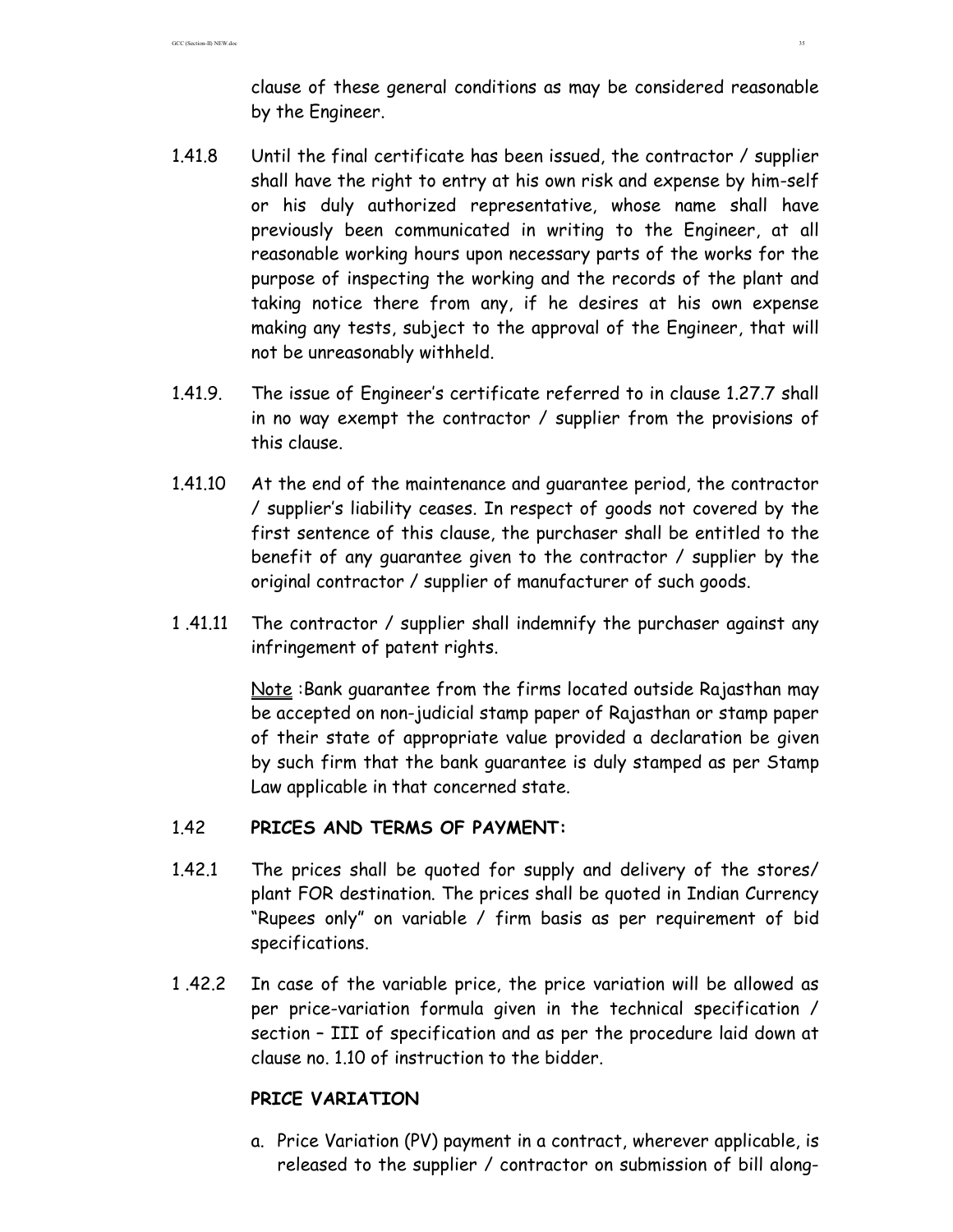with the documentary evidence in support of movement of relevant indices. The supplier / contractor is also required to submit the PV claims along-with authenticated indices and relevant documents so that payable / recoverable amount, on this account, if any, is regularly paid / adjusted from other payments due to the supplier / contractor.

b. In case of downward movement of indices, a situation is often encountered that supplier / contractor does not come forward with PV bills / calculations, apprehending considerable recovery on this account. In order to have a check on such occurrences, concerned purchase officer shall keep a close watch on the movement of indices governing contract price adjustments and make constant follow up with the supplier / contractor for submission of bills / calculation (irrespective of whether PV is positive or negative). In case the supplier / contractor fails to submit details despite reminders issued at an interval of 15 days after the initial demand, then in the case of negative PV, tentative amount shall be provisionally worked out. On the basis of applicable indices and the payment to that extent shall be retained / deducted from the payments due to the supplier / contractor.

c. The supplier or contractor will furnish the PV claims along with the bill but if he fails to furnish the same then he will provide an undertaking on non judicial stamp paper of Rs. 100/- that there is no negative PV in respect of supply he has made for which he has claimed the payment of bill under reference. The Sr. AO (CPC), Ajmer may release, payment on receipt of under taking after deducting due and admissible deductions.

- 1.42.3 The price shall be quoted for plants of Indian manufacturer only, however if due to unavoidable reasons, some imported components are required, the contractor/supplier shall indicate the foreign currency required, for import of the components with CIF value, rate of customs duty and exchange.
- 1.42.4 The contractor/supplier shall be entitled to receive payment for imported materials at the exchange rate prescribed by Government of India at the time of bid.
- 1.42.5 Bill shall be presented by contractor/supplier for each item of work separately as per schedule of prices. Subject to any deduction which the purchaser may be authorised to make in accordance with the terms of the contract, the contractor / supplier shall on presentation of bills and the certificate of the Engineer, be entitled to payment generally as follows :-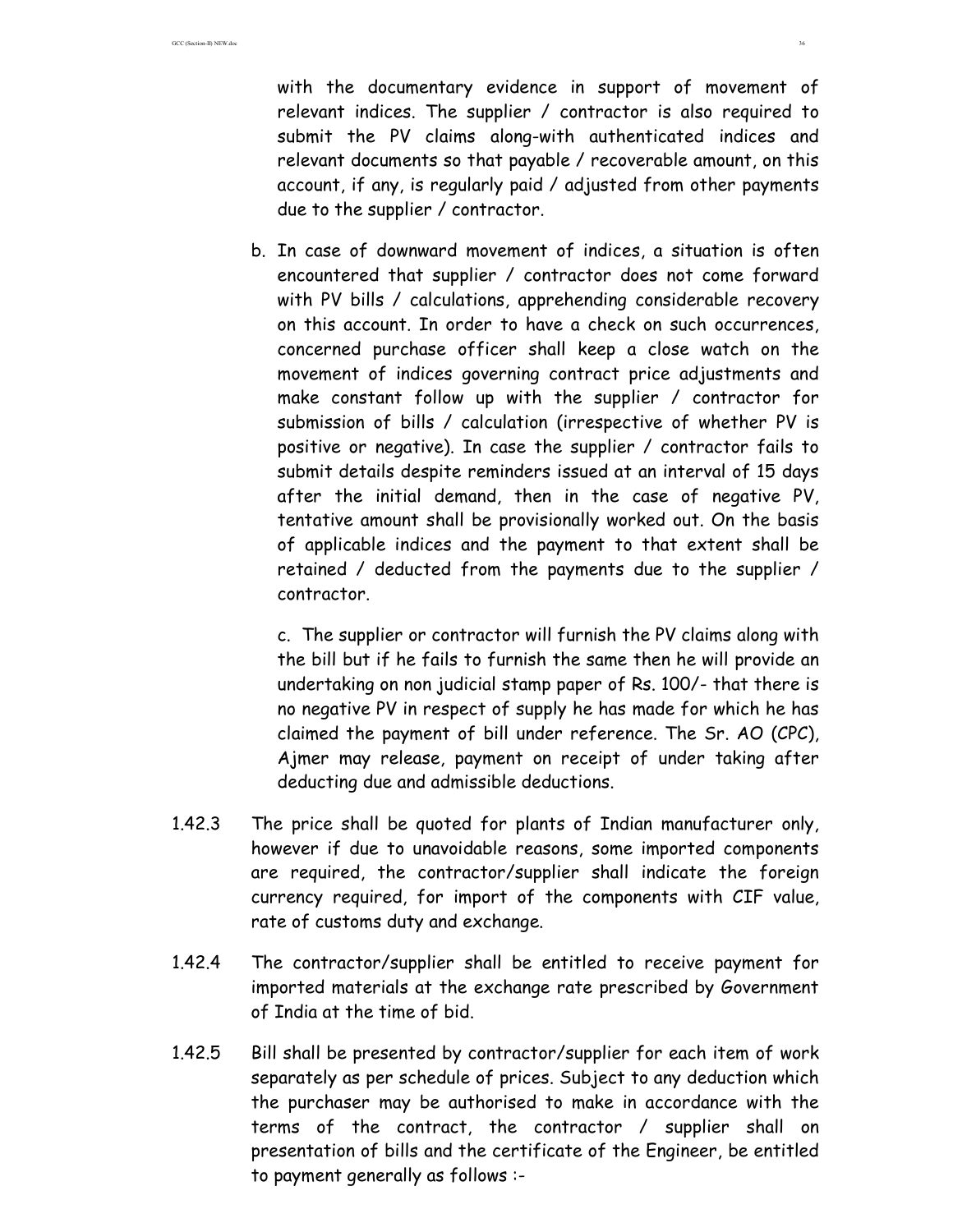(i) Where there is no mandatory requirement of testing of material at Central Testing Laboratory (CTL) and type tests after receipt of material in Nigam's stores, 95% payment of the cost of each consignment in case of established contractor / suppliers and 90 % payment in case of new supplier plus 100% taxes & duties, if payable extra shall be made against receipted challans where contractor / supplier does not furnish PBG. However, where there is a mandatory requirement of CTL testing and type tests after receipt of material in Nigam's stores payment shall be made as per provisions elaborated in technical specifications.

Note: A contractor / supplier who has successfully executed three orders of any item in last ten years either in erstwhile RSEB or three Discoms shall be treated as an old and established contractor / supplier provided that at least one of the three orders executed shall be of the items(s) for which the bid has been called for and the value of one of the executed order is not less than the value of the order in which the bid has been applied for.

After executing four orders in above conditions, the contractor / supplier shall be treated as old and established contractor / supplier for future bids irrespective of values of orders to be awarded in future bids.

- (ii) 5% or 10% payment, as the case may be, after ascertaining satisfactory Performance of the material/equipment for the period as per clause no. 1.40.2 subject to completion of the contractual formalities incorporated in the purchase order and after effecting recovery of all dues from the firm / contractor / supplier under the contract.
- (iii) In case of successful bidder for furnishing of Performance Bank Guarantee from a nationalized / scheduled bank has been accepted by the competent authority / committee, incorporation of furnishing Performance Bank Guarantee to the extent of 5% or 10% of the total contract value in the Performa appended at Appendix – VIII of Purchase Manual shall be made and in that case the balance 5% or 10% payment can be considered for release earlier on completion of other contractual obligations / formalities incorporated in the purchase order.
- 1.42.6 The Bank commission charges, if any, shall be borne by the contractor / supplier.
- 1.42.7 In the event, if the request of the successful bidder for releasing 100% value of the equipment with full amount of taxes/duties etc. against presentation of receipted challans accepted by the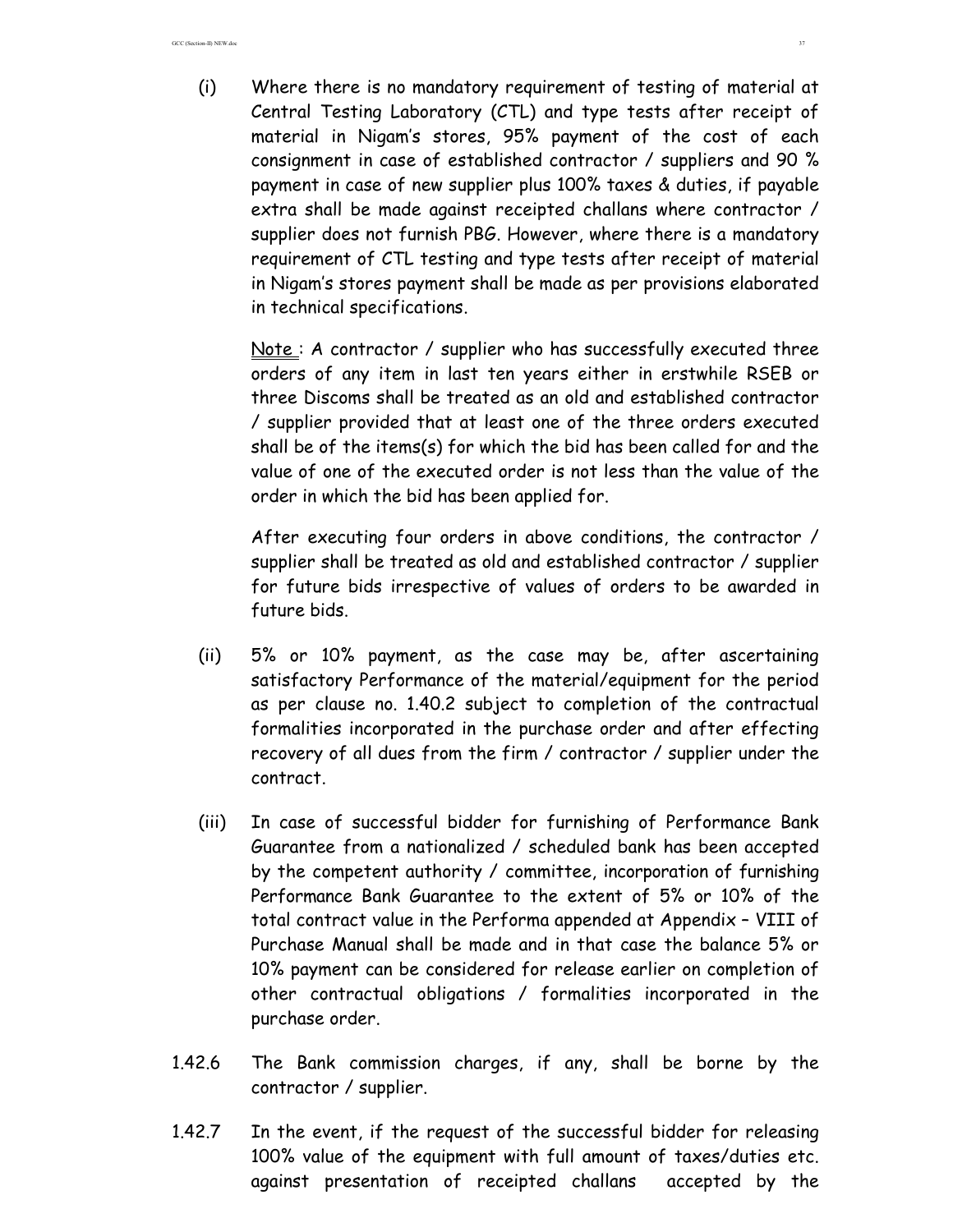competent Purchase Authority/Committee, subject to furnishing of Performance bank guarantee and security deposit bank guarantee or composite bank guarantee in prescribed Proforma for a value agreed between the purchaser and the contractor / supplier, the terms of payment clause in the purchase order shall be incorporated accordingly.

- 1.42.8 Suitable provisions in the purchase order shall be incorporated for the following:-
	- (a) In the event of consignment/material for which advance payment has been made is found defective/ damaged/not according to prescribed specification if any, the balance payment will be withheld until the defective material has been replaced or advance payment in respect thereof recovered in full.
	- (b) In case any damage, shortage etc. are noticed on receipt of material by the consignee, claims shall be lodged by the consignee with the contractor / supplier under intimation to the purchaser and the payment due or the bank guarantees shall not be released till the claims are satisfactorily settled by the contractor / supplier.
	- (c) As the Bank Guarantee is to remain valid for the entire currency of the contract including the currency of the contract guarantee period, the contractor / supplier should get validity of the Bank Guarantee suitably extended for the amount so as to safeguard the Nigam's interest to cover any extension in the delivery period or guarantee / warranty period or where any claim of the Nigam against him is still pending. It shall be responsibility of the concerned purchasing officer to ensure that the Bank Guarantee is got extended in time, where any officer has been made responsible for the work of Bank Guarantees, it would be the responsibility of the concerned officer to ensure that the Bank Guarantee is got extended in time wherever warranted by circumstances.
	- (d) In case of defects/damages etc. are noticed at any time including the guarantee period, claims shall be lodged with the contractor / supplier to make good the defects/ damages or replace the material within the reasonable period preferably not exceeding 30 days from the date of notification of defect to the contractor / supplier. Upon the contractor / supplier failing to do so, the damages/defects may be got rectified by the Nigam and the cost adjusted from the contractor / supplier's pending dues and/or security deposit against this or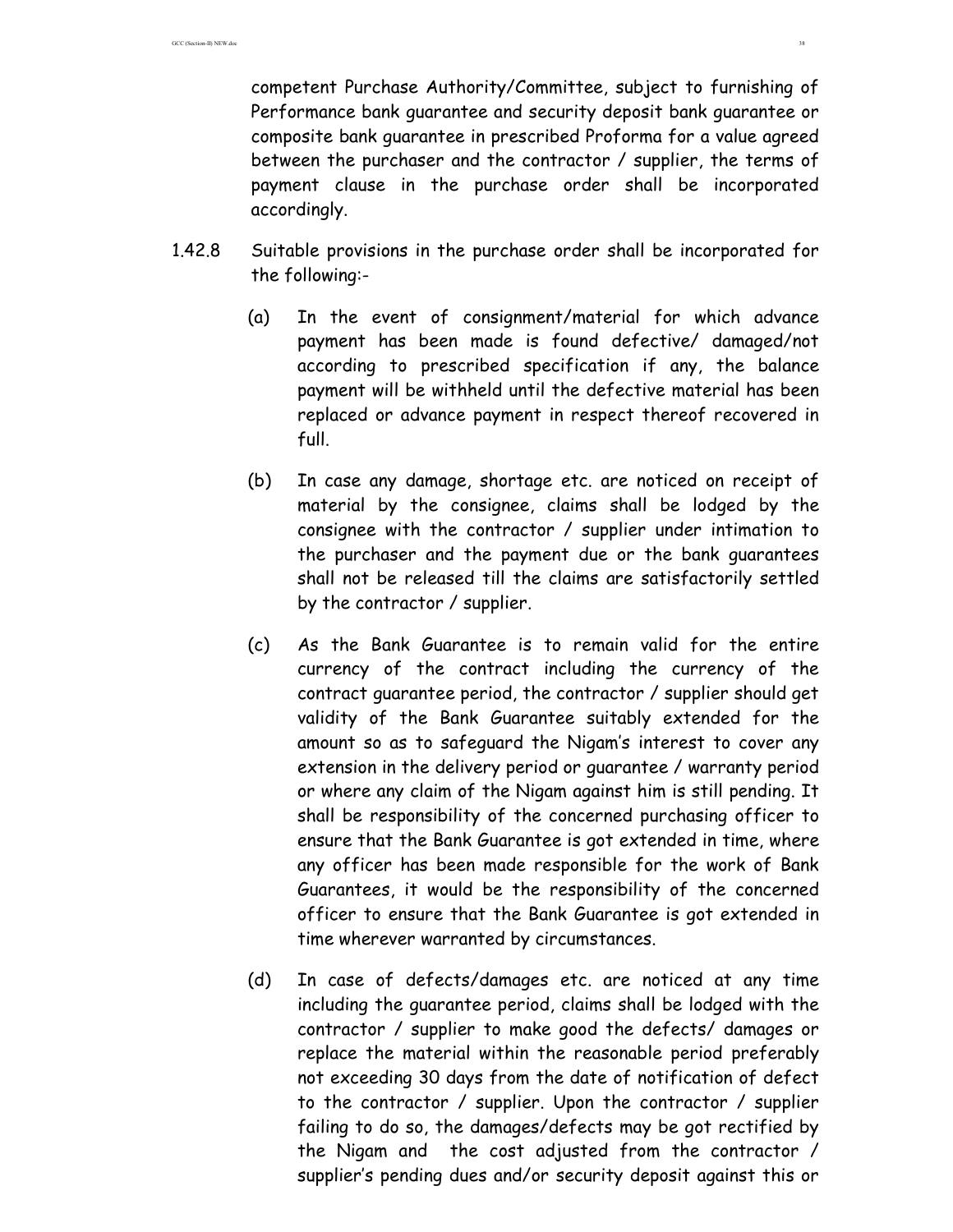any other contract in force and the balance if any be got made good by the contractor / supplier. Alternatively, the Nigam may dispose of the damaged/ defective material and set off the sale proceeds against its claim against the contractor / supplier.

### 1.42.9 **MODE OF PAYMENT:**

- 1.42.9.1 In case of orders placed by the MM wing, the payment shall be made on completion of contractual formalities and against receipted challans duly verified by the concerned consignee(s) and other documents furnished directly to the Sr. Accounts Officer (CPC), AVVNL, Ajmer.
- 1.42. 9.2. The invoices shall be correctly prepared in four (4) copies in the name of consignee(s), and shall be submitted to consignee who will verify all the copies of invoices / challans in token of acceptance of material in good condition and as per the specification given in the purchase order. The consignee will retain one copy and endorse one copy each to supplier and MM wing. Remaining one copy of invoice along-with original challan / bill) will be forwarded to the Sr. Accounts Officer (CPC), AVVNL, Ajmer, for arranging the payment of supplier / contractor.
- 1.42.9.3 The payment of material supplied shall be made by the Sr. Accounts Officer (CPC), AVVNL, Ajmer, on submission of bill as per procedure in clause no. 1.42.9.2 along-with all required documents.

 For claiming 100% payment, completion of following formalities is essential :

- (i) Execution of contract
- (ii) Inspection clearance
- (iii) Dispatch instructions
- (iv) Acceptance of SBG or proof of vendor registration in relevant class
- (v) Acceptance of PBG / CBG as the case may be.
- (vi) Furnishing of manufactures' guarantee as per clause no. 1.41
- (vii) Proof of insurance as per clause no. 1.32
- (viii) Indemnity bond regarding negative Price Variation on non-judicial stamp paper of Govt. of Rajasthan of Rs.100/- or at the rate prescribed under Rajasthan Stamp Paper Act
- (ix) Cleared CTL Report & Type test report wherever applicable.
- 1.42.9.4 Following documents shall be submitted along-with the invoice(s) / Performa invoice(s).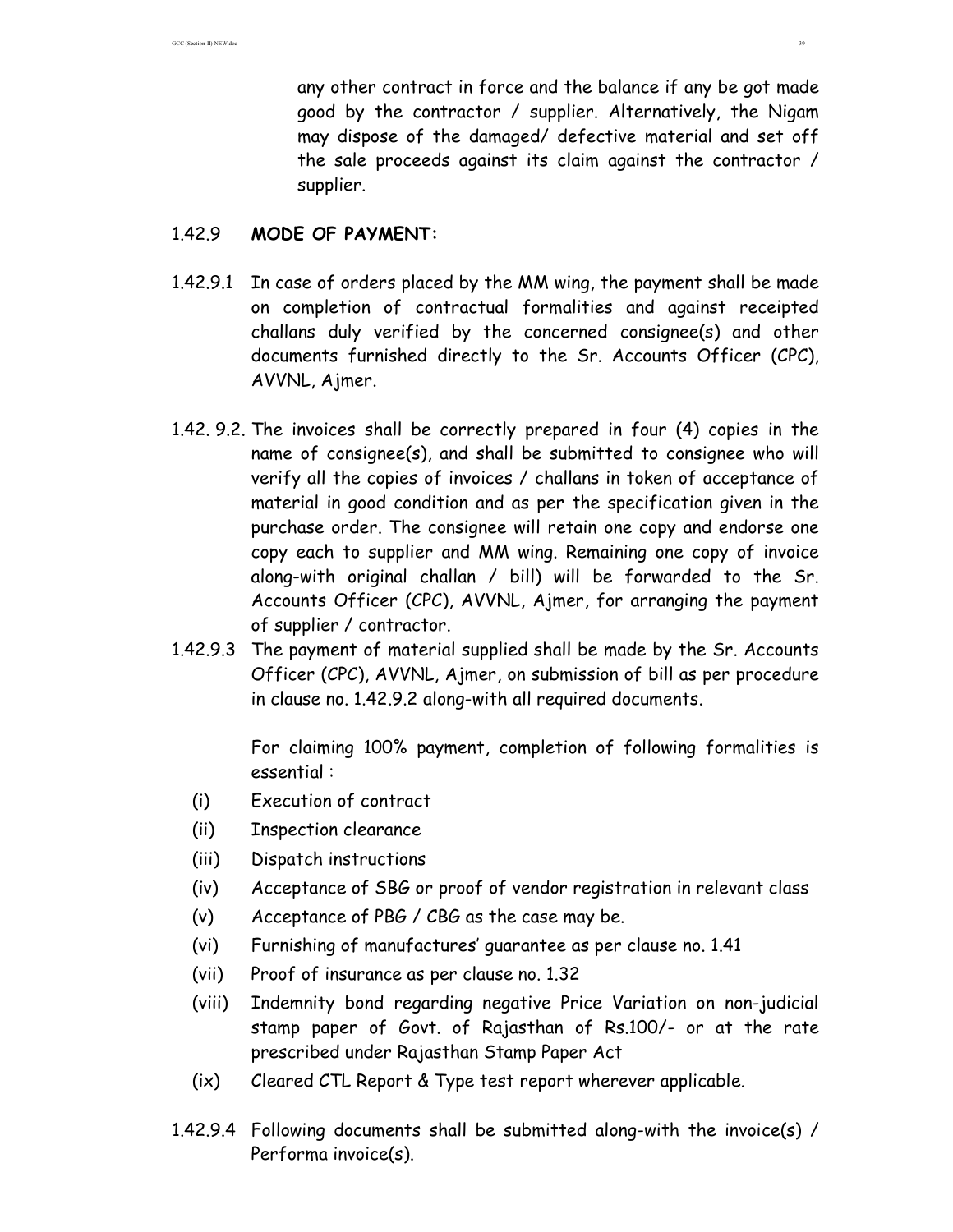- (a) Sales tax certificate as per Clause 1.33.4.
- (b) A certificate regarding inspection in the following Proforma:-

 Certified that the material / equipment covered by the Proforma invoice have been inspected and cleared for despatch by the authorised representative of the purchaser (Inspector's clearance report be enclosed). The inspections for such items have been specifically waived by the purchaser Vide letter No .......... dated ..............

- (c) A certificate/undertaking to the effect that proof of excise duty at actual has been claimed and other relevant , documents for reimbursement of charges paid by the contractor / supplier on behalf of the purchaser have been enclosed with the original invoice.
- (d) A telegraphic / fax intimation about the despatch of material/ equipment shall be given to the consignee(s) and the concerned Accounts Officer.
- (e) Copy of successful test report of samples tested at CTL, Ajmer & Type Test Report of the consigned lots wherever applicable.

## 1.43 **DUE DATE OF PAYMENT:**

Payment shall be due and payable by the purchaser in accordance with the provision of the contract within a reasonable period from the date of receipt of each invoice by the contractor / supplier duly supported by a certificate of the Engineer. The purchaser will take all possible effort to make payment to the contractor / supplier generally on  $30<sup>th</sup>$  day after receipt of duly verified challans / receipts / bill in the office of paying authority (Sr. Accounts Officer (CPC), AVVNL, Ajmer, / Concerned Circle Accounts Officer) and completion of contractual formalities, but in case of delay in payment the purchaser shall not be liable to pay any interest on the outstanding amount to the contractor / supplier.

# 1.44 **DEDUCTION FROM CONTRACT PRICE:**

All costs, damages or expenses which the purchaser may have paid under the contract, for which the contractor / supplier is liable, may be deducted by the purchaser from any some of money due or becoming due by him to the contractor / supplier under this or any other contract or may be recovered by suit or otherwise from the contractor / supplier. Any sum of money due and payable to the contractor / supplier (including security deposit returnable to him) under this contract may be appropriated by the purchaser and set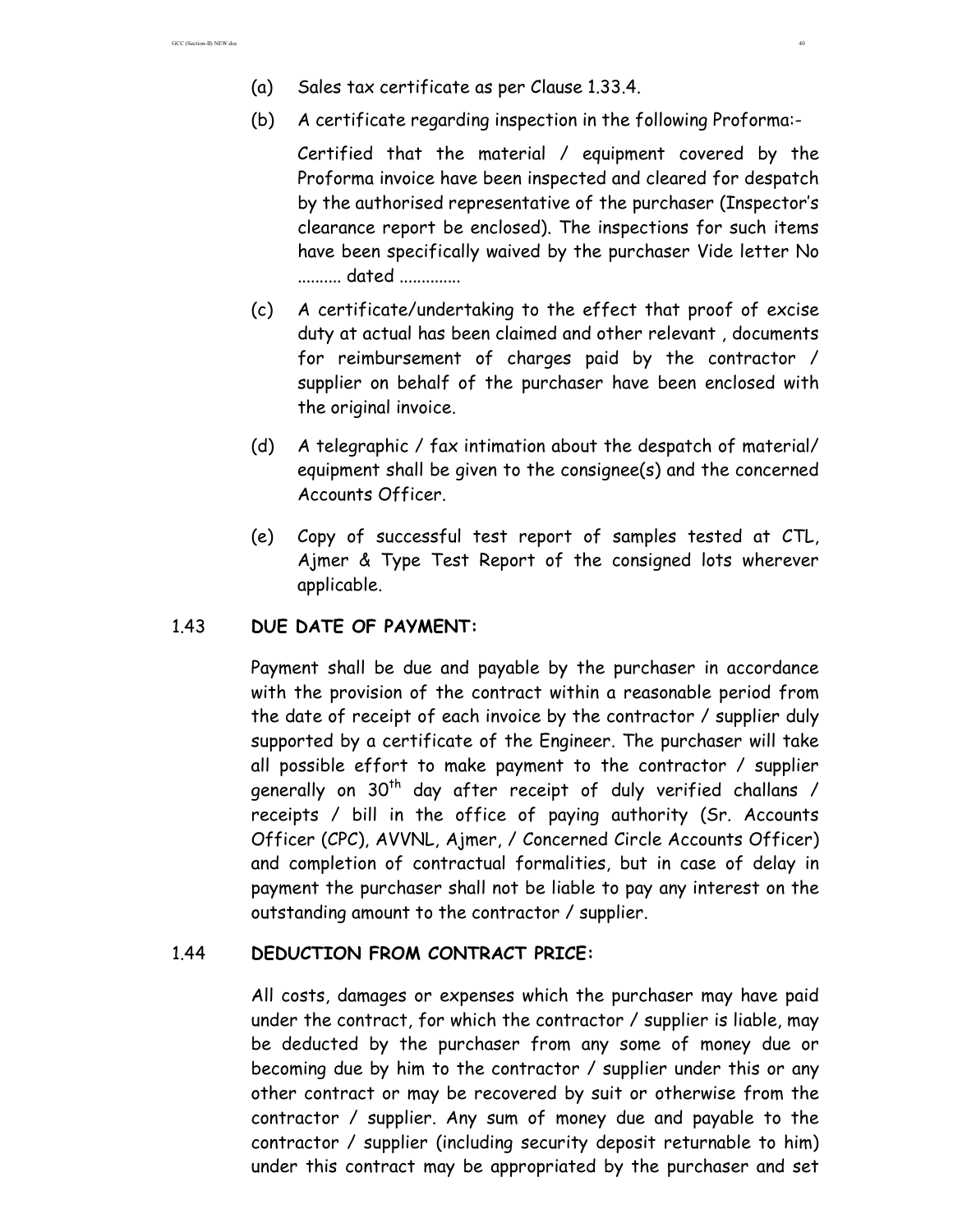off against any claim of the purchaser for the payment of a sum of money arising out of or under any other contract made by the contractor / supplier with the purchaser.

# 1.45 **CERTIFICATES OF ENGINEER AND CERTIFICATE NOT TO AFFECT THE RIGHTS OF THE PURCHASER OR THE CONTRACTOR / SUPPLIER:**

- 1.45.1 Every application to the Engineer for a certificate must be accompanied by a detailed invoice (in quadruplicate) setting forth in the order of schedule of prices, particulars of the work executed and of the plant supplied and/or plant ready for despatch to the date of claim and the certificates as to such plant and work as in the reasonable opinion of the Engineer in accordance with the contract shall ordinarily be issued within 13 days if possible or (for other than the first payment) within such time of the application for the same as is reasonably necessary for communication with the site.
- 1.45.2 The Engineer may make any correction or modification in any previous certificate which may have been issued by him and payment will be regulated and adjusted accordingly.
	- (i) No certificate of the Engineer on account of any sum paid on account by the purchaser nor any extension of time granted under clause 1.22 shall effect or prejudice the rights of the purchaser against the contractor / supplier either under this contract or under the law or relieve the contractor / supplier of his obligation for the due Performance of the contract or be interpreted as approval of the work done or of the material supplied.
	- (ii) No certificate of the Engineer shall create liability for the purchaser to pay for any alteration, amendments, variation or additional work not ordered in writing by the Engineer or absolve the contractor / supplier of his liability for the payment of damaged whether due, ascertained or certified or any sum against the payment of which he is bound to indemnify the purchaser neither shall any such certificate nor the acceptance by him of any sum paid on account or otherwise effect or prejudice the rights of the contractor / supplier against the purchaser under the contract under the law.

### 1.46 **SUB LETTING OF CONTRACT:**

 The contractor / supplier shall not, without the consent in writing of purchaser, which shall not be unreasonably withheld, assign or sublet this contract or any substantial part thereof or entrust therein or benefit or advantage whatsoever other than for raw materials for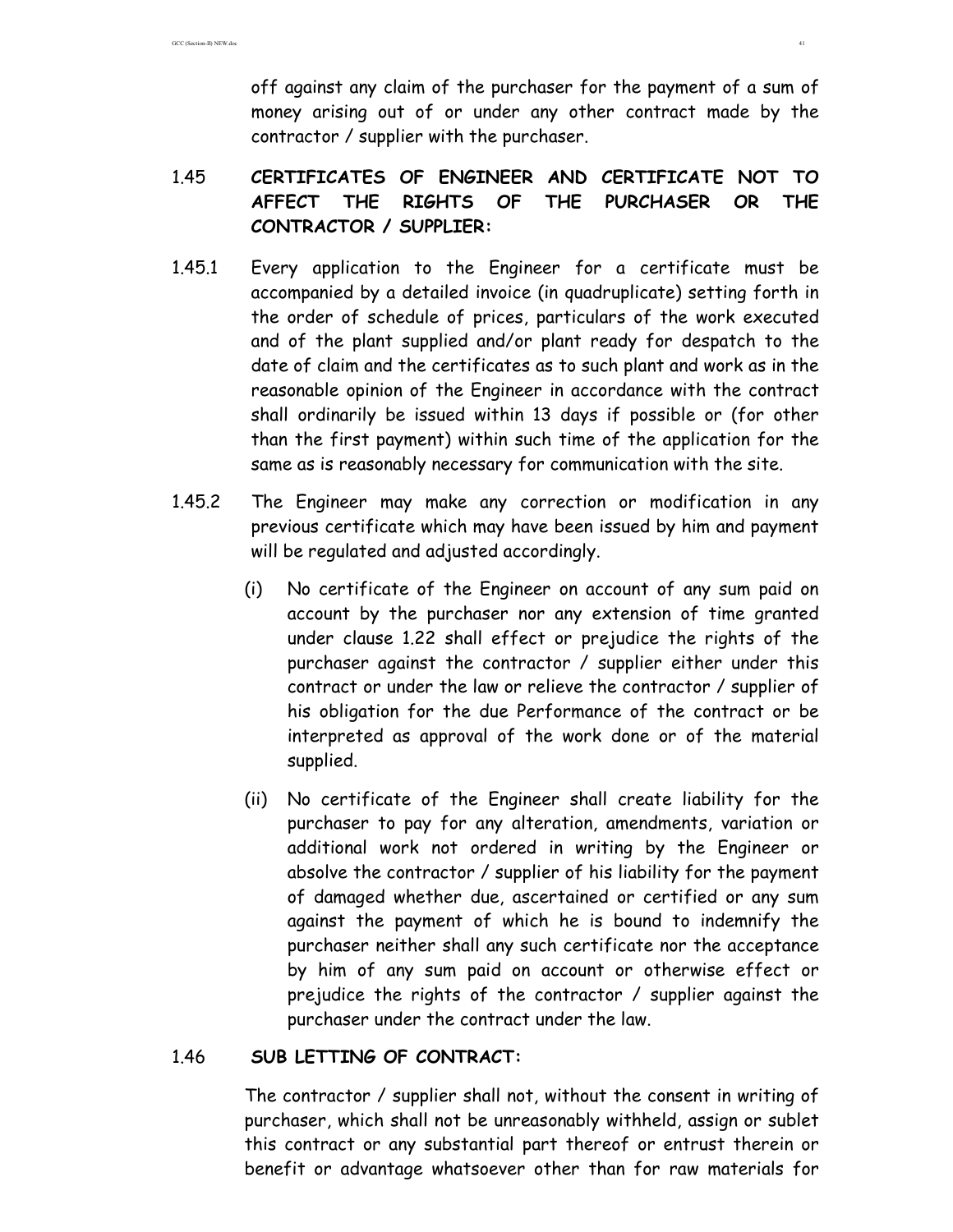minor detail or for any part of the work of which the makers are named in the contract provided that any such consent shall not relieve the contractor / supplier from any obligation duty or responsibility under the contract.

### 1.47 **CORRESPONDANCE:**

- 1.47.1 The purchaser / engineer / consulting engineer shall ordinarily correspond with the bidder/contractor / supplier at the address furnished by the bidder /contractor / supplier. The bidder/contractor / supplier shall ordinarily address all correspondence intended for the purchase to the purchaser or representative who has invited bid at the address given in the bid notice.
- 1.47.2 All correspondence shall be furnished in duplicate and copies of all the correspondence shall also be endorsed in duplicate to the consulting engineer.
- 1.47.3 All correspondence pertaining to the purchase order in respect of any clarification required on the terms and. conditions, despatch instructions, contract drawing, test certificates, etc should be addressed to the purchaser.

# 1.48 **CO-OPERATION WITH OTHER MANUFACTURERS AND CONSULTING ENGINEER:**

- 1.48.1. The contractor / supplier shall fully co-operate with the purchaser's other contractor / suppliers for associated plant and freely exchange all technical information with them to obtain the efficient and economical design to avoid unnecessary duplication of work or equivalent. No remuneration shall be payable by the purchaser for such technical co-operation.
- 1.48.2 The contractor / supplier shall also fully co-operate and carry out all reasonable direction of the purchaser's consulting engineer in technical matters but Nigam's engineer's decision shall be final. No remuneration shall be payable by the purchaser for such technical co-operation.
- 1.48.3 The contractor / supplier shall forward to the Engineer two (2) copies of all correspondence and drawings so exchanged with other contractor / suppliers and the consulting Engineer for coordinating properly. The Engineer and the consulting Engineer shall be provided with two (2) copies each of all correspondence with other contractor / suppliers. ,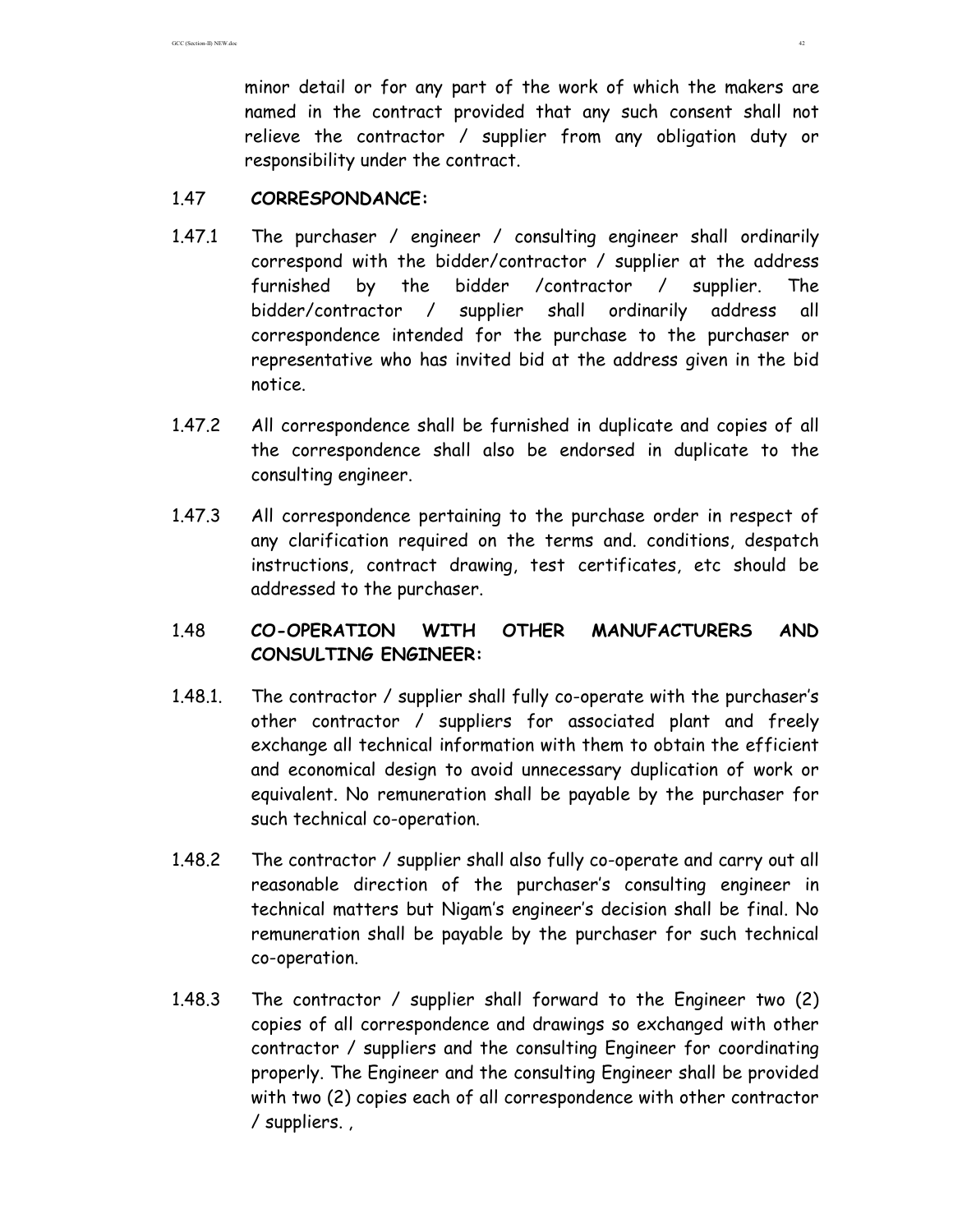1.48.4 If any part of the contractor / supplier's work depends for proper execution or results upon the work of any other contractor / supplier, the contractor / supplier shall inspect and promptly report in writing to the Engineer any defects in such work that render it unsuitable for such proper execution and result. His failure to do so shall constitute an acceptance of other contractor / supplier's work as fit and proper for the execution of his work, except as to defects which may develop in the other contractor / supplier's work after the proper execution of his work.

### 1.49 **ENGINEER'S DECISION:**

- 1.49.1 In respect of all matters which are left to the decision of the Engineer or consulting Engineer as the case may be including the granting or withholding of certificates, the Engineer shall give in writing a decision thereon.
- 1.49.2 If the contractor / supplier neglects to execute the work with due diligence and expedition or refuses or neglects to comply with any reasonable orders given to him in writing by the Engineer in connection with the work or contravene the provisions of contract the purchaser may give notice in writing to the contractor / supplier calling upon him to make good the failure or neglect contravention complained of.
- 1.49.3 Should the contractor / supplier fail to comply with such notice within a period considered reasonable by the purchaser from the date of service thereof, in the case of being made good within the time otherwise within such time as may in the opinion of the purchaser be reasonably necessary for making it good, then and in such case the purchaser shall have the option and be at liberty to complete the work envisaged in the contract either by himself or his agents or may re-contract at reasonable price with any other person or persons to execute the same or any part thereof and provide any other materials, tools tackle or labour for the purpose of completing the works or any part thereof.

 In such event the purchaser shall without being unreasonable to the contractor / supplier, for fair wear and tear of the same be entitled to exercise and take possession and have free use of all materials, tackle, or other things which may be on site for use at any time in connection with the work to the exclusion or any right of the contractor / supplier over the same and the purchaser shall be entitled to retain and apply and balance sum which may otherwise be then due on the contract by him to the contractor / supplier such part thereof as may be necessary to the payment of the cost of execution of such work aforesaid.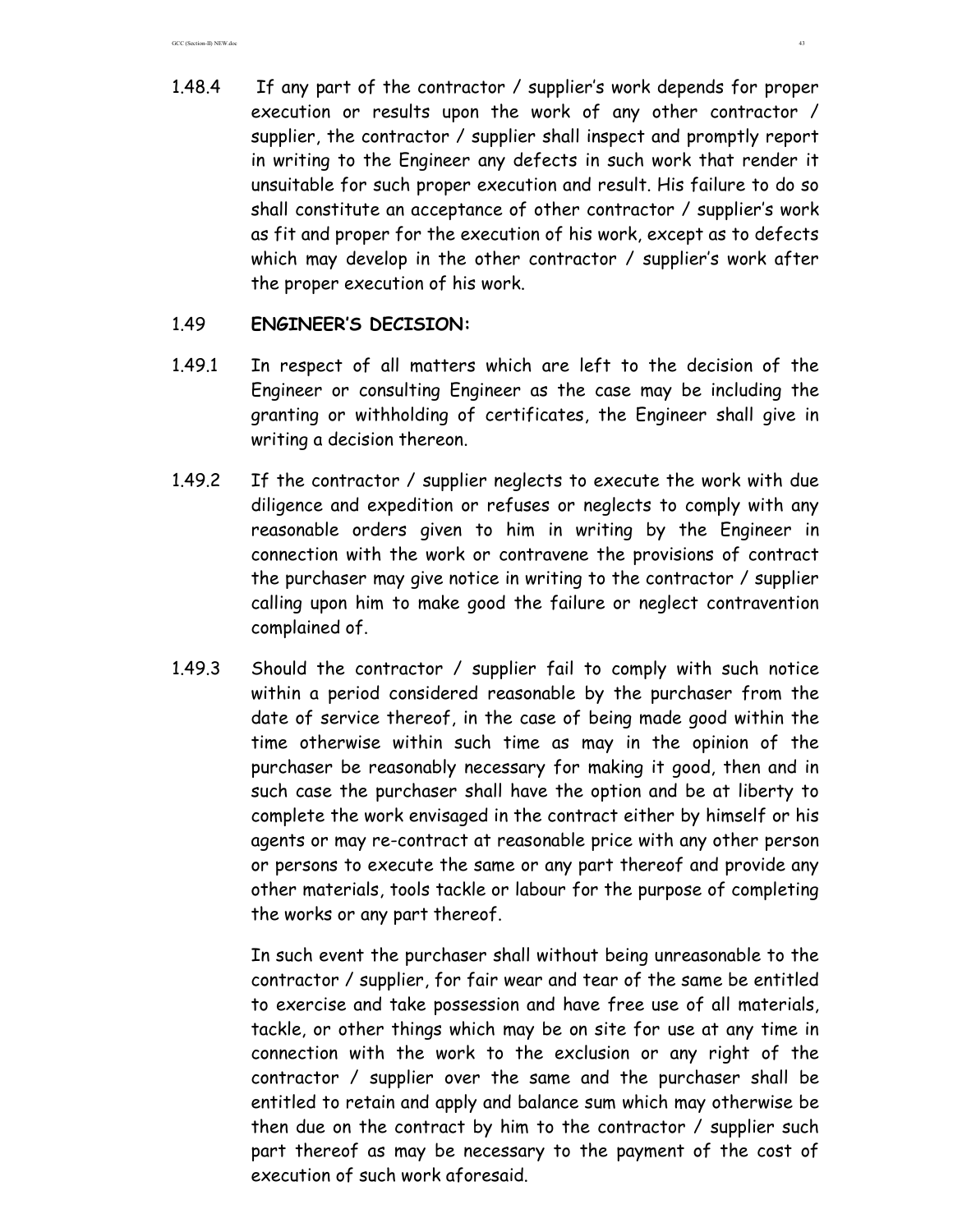1 .49.4 If the cost of executing the work as aforesaid exceeds the balance due to the contractor / supplier and contractor / supplier fails to make good the defects, the said materials, tools, tackles, construction plant or other things, the property of the contractor / supplier as may not have been used up in the completion of works may be sold by the purchaser and proceeds applied towards the payment of such difference and the cost incidental to such sale. Any outstanding balance existing after crediting the proceeds of such sale shall be indicated as balance against the contractor / supplier on the certificate of the engineer but when all expenses costs and charges incurred in the completion of the work are paid by the contractor / supplier, all such materials, tools, tackles, constructions plant or other things not used up in the completion of the works and remaining unsold shall be removed by the contractor / suppliers. If the proceeds of the above sale of the contractor / supplier's materials, tools, tackles, construction plant etc. are insufficient to cover the cost of executing the aforesaid work, the balance remaining after crediting the proceeds of such sale shall be recoverable from the contractor / supplier by the action of law or operating bank guarantees furnished or security deposits available with the purchaser.

### 1.50 **DEATH, BANKRUPTCY ETC:**

1.50.1 If the contractor / supplier dies or dissolve or commit any act or bankruptcy or being a corporation commences to be wound up except for reconstruction purpose or carry on his business under a receiver, the executors successors or other representatives in law of the state of the contractor / supplier or any such receiver, liquidator or any person to whom the contract may become vested shall forthwith give notice thereof in writing to the purchaser and shall for one (1) month during which he shall take all reasonable steps to prevent stoppage of the work have the option of carrying out the contract subject to his or their providing such guarantee as may be required by the purchaser but not exceeding the value of the work for the time being remaining relieve unexecuted provided however that nothing above said shall be deemed to relieve the contractor / supplier or his successors of his or their obligations under the contract under any circumstances. In the event of stoppage of the work, the period of the option under this clause shall be fourteen (14) days only. Provided that, should the above option be not exercised, the contract may be terminated by the purchaser by notice in writing to the contractor / supplier and the same power and provisions reserved to the purchaser in clause 1.4 in the event of taking the work out of the contractor / supplier's hands shall immediately become operative.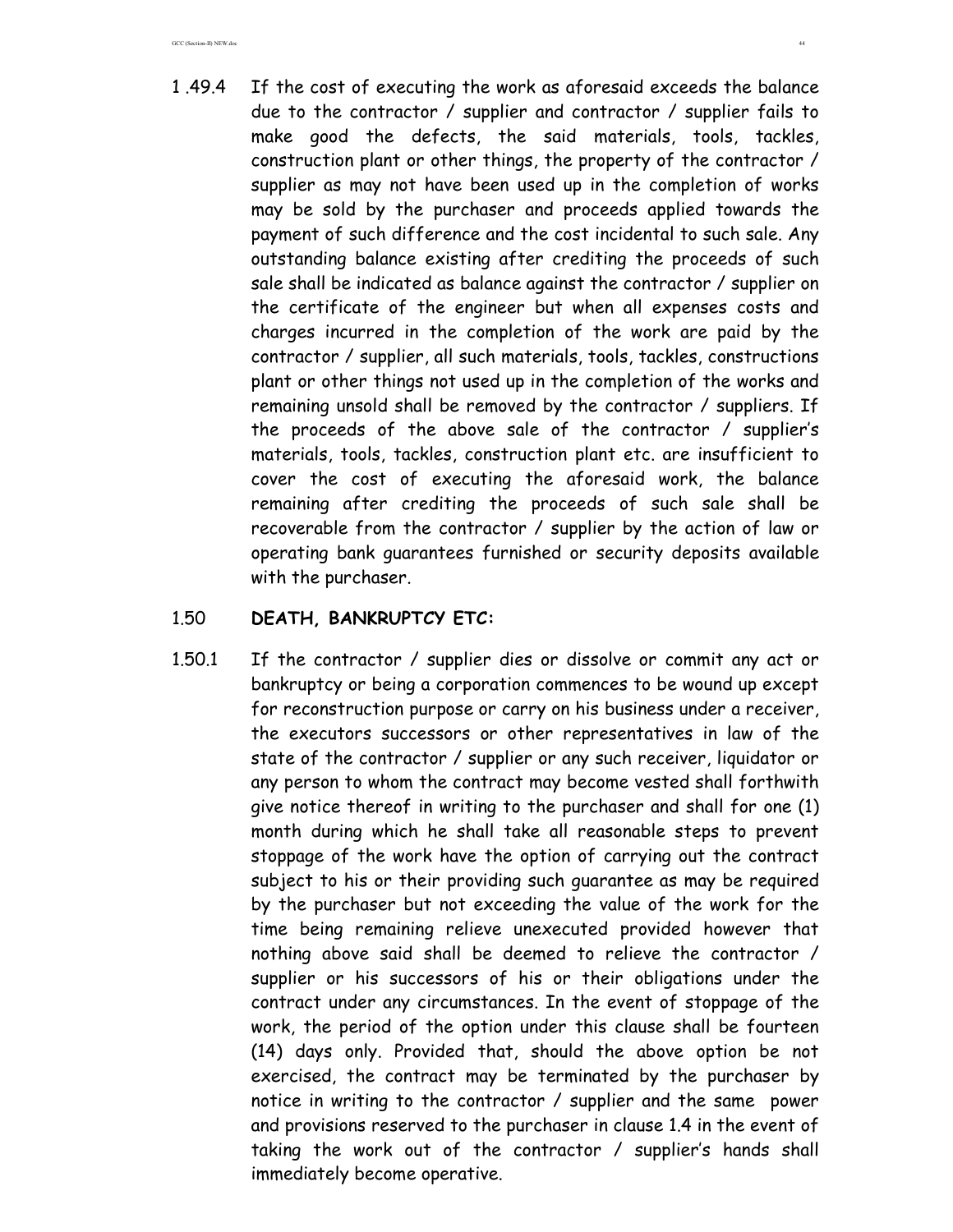1.50.2. At any stage after bidding, the purchaser shall deal with the supplier / contractor only in the name and at the address under which he has submitted the bid. All the liabilities / responsibilities for due execution of the contract shall be of the contractor / supplier and in no circumstances; he shall be relieved of any obligation under the contract. The purchaser may, however at his discretion deal with Agents / Representatives / Manufacturers / Associates / Principals / Sister Concerns and such dealing shall not absolve the contractor / supplier(s) from his responsibilities / obligations / liabilities to the purchaser under the contract. Any change/alteration of name/constitution/ organization of the contractor / supplier shall be duly notified to the purchaser and the purchaser reserves the right to determine the contract in case of any such notification.

### 1.51 **BRIBES / COMMISSION ETC.**

 Any bribes, commission, gift or advantage given promised or offered by or on behalf of the contractor / supplier or his partners agent or servant or anyone on his or on their behalf to any officer, servant, representative or agents of the purchaser or any person on his or their behalf, in relation to the obtaining or to the execution of this or any other contract with the purchaser shall in addition to any criminal liability which he may incur subject the contractor / supplier to the cancellation of this and all other contracts and also to payment of any loss or damages resulting from any such cancellation by the purchaser. The purchaser shall then be entitled to deduct the amounts so payable from any money otherwise due to the contractor / supplier under this or any other contract, any question or dispute as to the commitment of any offence under the present clause shall be settled by the purchaser in such a manner and on such evidence of information as he shall think fit and sufficient and his decision shall be final and conclusive.

### 1.52 **NOTICE TO CONTRACTOR / SUPPLIER:**

 Any notice to the contractor / supplier, may if the purchaser thinks it fit, be given by registered post to the registered office of the contractor / supplier. Such postings shall be deemed good service of such notice and the time mentioned in the conditions for doing any act after notice shall be reckoned from the date on which such notice should reach the contractor / supplier in normal course. .

## 1.53 **SUPERVISION OF ERECTION OF EQUIPMENT BY THE CONTRACTOR / SUPPLIER**

 All the work shall be carried out under the direction and to the satisfaction of the Engineer. The purchaser shall have the option to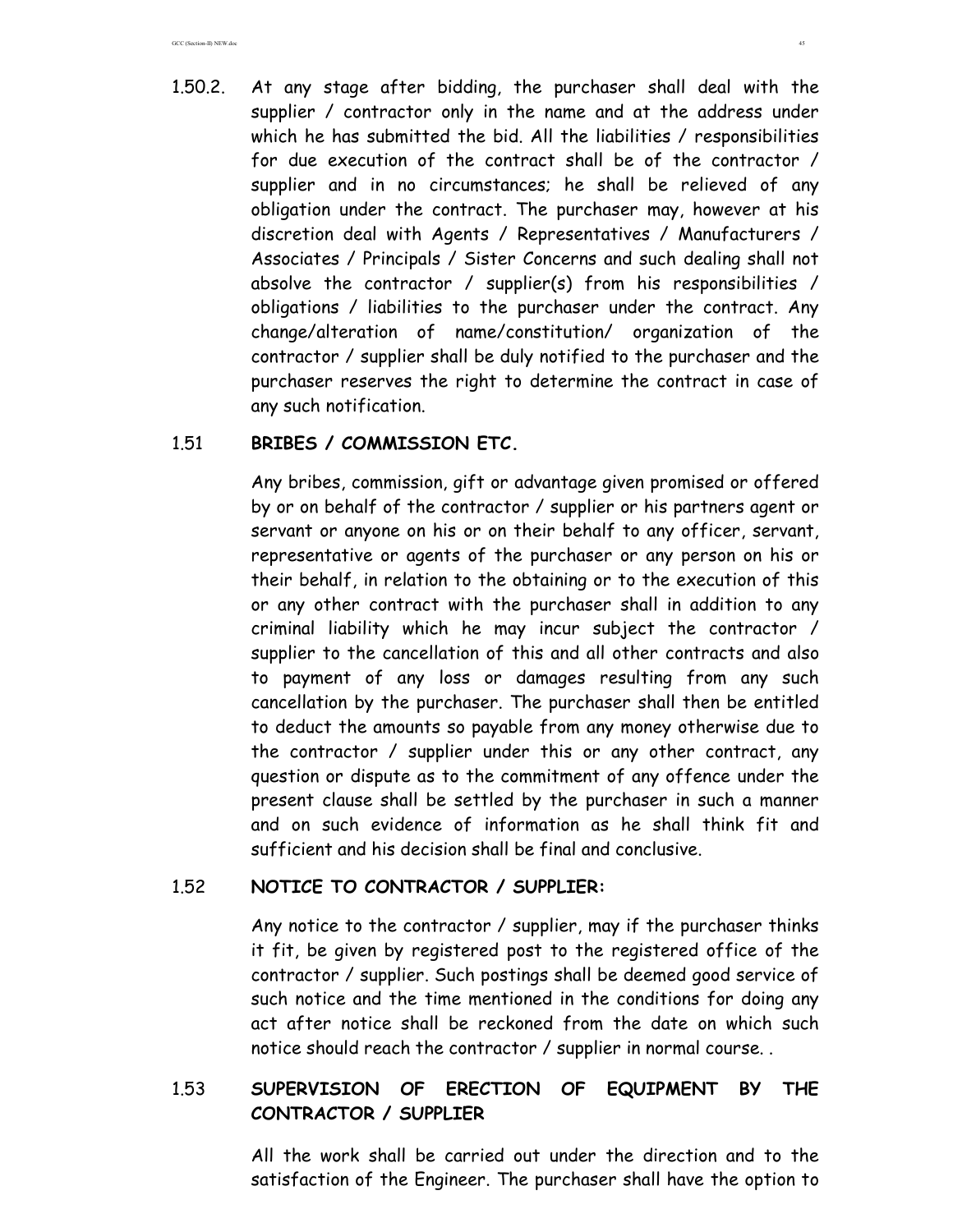direct the contractor / supplier to undertake supervision of erections of equipment, in that case he shall pay to the contractor / supplier such sums of money as may be provided under the contract. The contractor / supplier shall then be entirely responsible for satisfactory Erection, testing, commissioning and maintenance of the plant, notwithstanding that he may have been assisted by the Engineer in setting out of the same.

#### 1.54 **AFTER SALES SERVICES:**

 The equipment supplied against this order shall be attended to by contractor / supplier when referred to by the purchaser at contractor / supplier's expenses within the guarantee period.

### 1.55 **BREAK CLAUSE:**

- 1.55.1 The purchaser shall in addition to his power under other clause to determine this contract, have power to terminate his liability there under at any time by giving three (3) months (or such shorter period as may be mutually agreed) notice in writing to the contractor / supplier if purchaser's desire to do so upon the expiration of the notice period, the contract shall be determined without prejudice to the rights of the parties accrued to the date of determination but subject to the operation of the following provisions of this clause.
- 1.55.2 In the event of such notice being given, the purchaser shall be entitled to exercise as soon as may be reasonably practicable within that period the following power or any of them :-
	- (a) To direct the contractor / supplier to complete in accordance with the contract all or any articles, parts of such articles or components in course of manufacture at the expiration of the notice and to deliver the same at such rate of delivery as may be mutually agreed on or in default of contract at the contract rate. All articles delivered by the contractor / supplier in accordance with such directions and accepted shall be paid for at a fair and reasonable price assessed on the basis of the contract price when it exists.
	- (b) To require the contractor / supplier on the receipt of the notice of termination:-
	- (i) Immediately to take such steps as will ensure that the production rate of the articles specified in the schedule and parts thereof is reduced as rapidly as possible;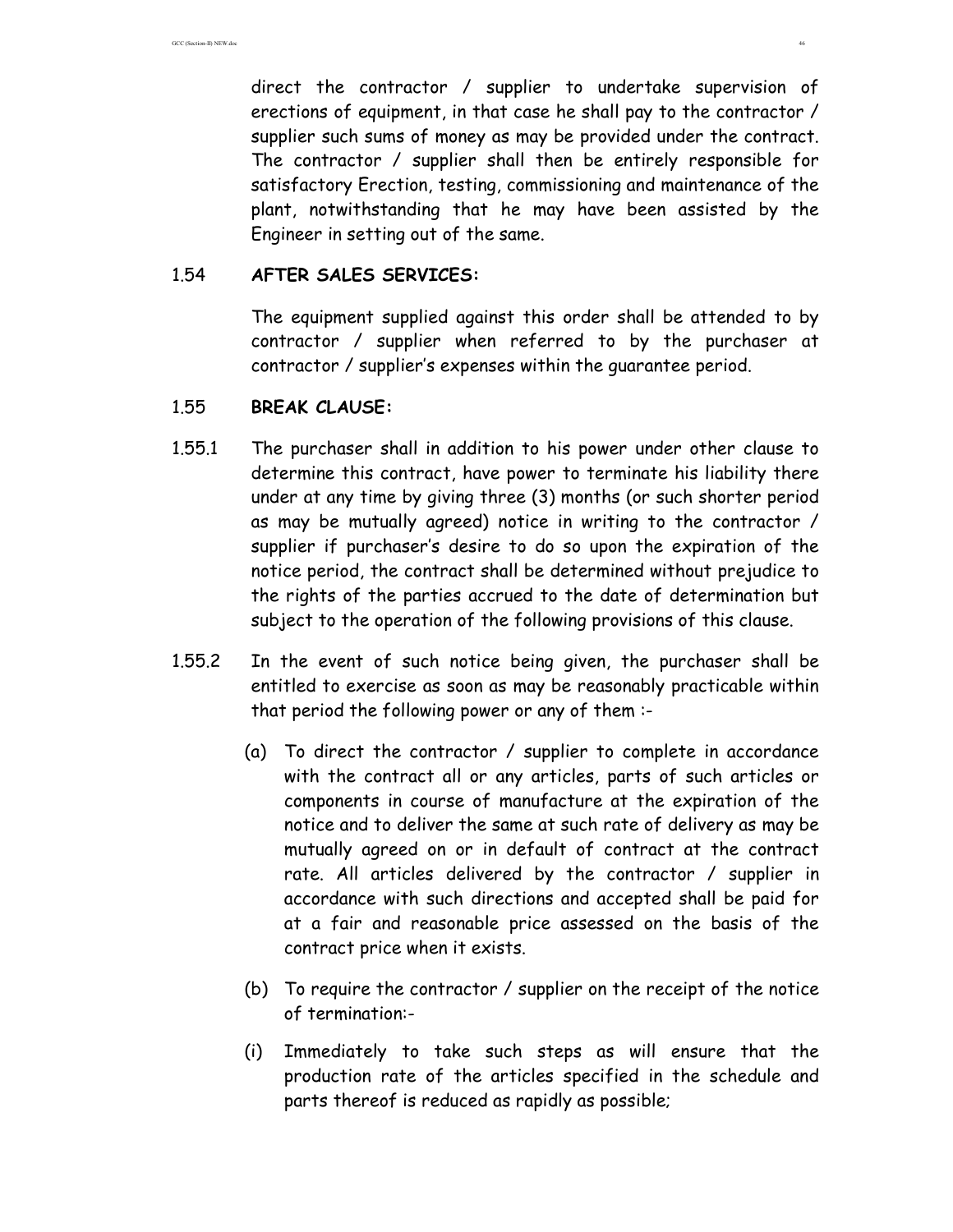- (ii) As far as possible consistent with (i) above to concentrate work on the completion of parts already in a party manufactured state and
- (iii) To terminate on the best possible terms such order for material and parts brought out in a partly manufactured or wholly manufactured state as have not been completed, observing In this connection any direction given under paragraph (a) and (b) (i) and (ii) above as far as this may be possible.
- 1.55.3 In the event of such notice being given, provided the contractor / supplier has reasonably performed all the provisions of the contract binding upon him down to the date of the notice.
	- (a) The purchaser may take over from the contractor / supplier at a fair and reasonable prices (assessed on the basis of the contract price) of the completed articles all unused, undamaged and acceptable materials, bought-out components and articles in course of manufacture in the possession of the contractor / supplier at the expiration of the notice and properly provided by or supplied to the contractor / supplier for the Performance of the contract except such material, bought out components and articles which the purchaser may refuse to take over shall be taken over by the contractor / supplier. Provided that in case the materials/components are supplied to the contractor / supplier through the intervention of the purchaser or on his behalf:-
	- (i) The said fair and reasonable price shall be assessed on the basis of cost price of such materials and or components, and
	- (ii) If the contractor / supplier elect to retain any materials, bought out components and articles as in this clause provided, he shall settle all claims of contractor / supplier in respect of the material and/ or components supplied to him as aforesaid including any claims to any extra charge and shall keep the purchaser indemnified against the same.
	- (b) The contractor / supplier shall deliver in accordance with the direction of the purchaser all such unused undamaged and acceptable materials brought out components and articles in course of manufacture (except as aforesaid) taken over by or previously belonging to the purchaser and the purchaser shall pay to the contractor / supplier fair and. reasonable handling and delivery charges thereof.
	- (c) The purchaser shall indemnify the contractor / supplier against any commitments, liabilities or expenditure which in the opinion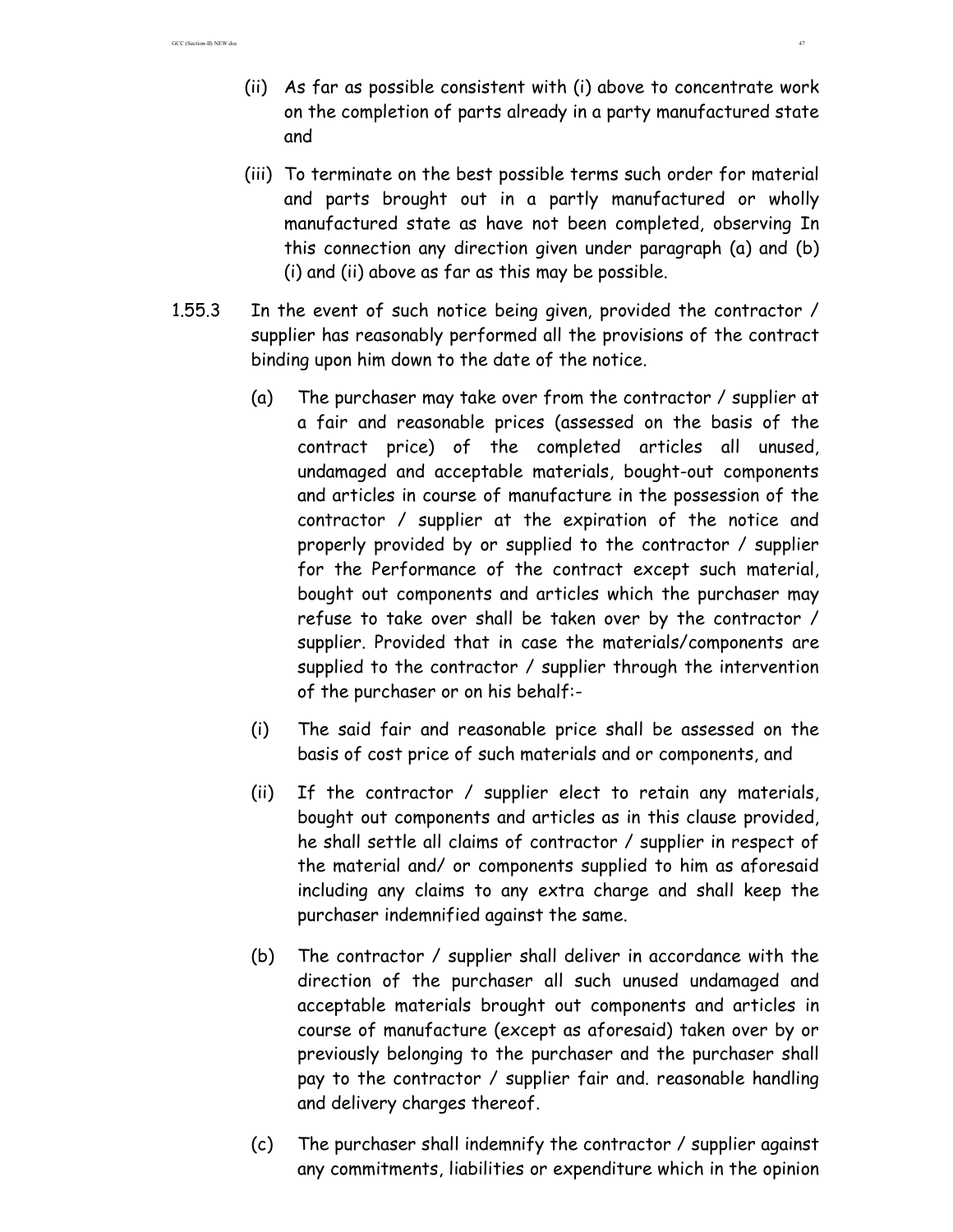of the purchaser are reasonable and properly chargeable by the contractor / supplier in connection with the contractor / supplier to the extent to which the purchaser is satisfied that such commitments, liabilities or expenditure would otherwise represent an unavoidable loss by the contractor / supplier by reason of the termination of the contract.

- (d) Provided that in the event the contractor / supplier not having observed any direction given to him under sub-clause (ii) hereof the purchaser shall not be liable under this sub- clause pay any sum in excess of those for which the purchaser would have been liable and the contractor / supplier observed that direction.
- 1.55.4 If in any particular case exceptional hardship arises to the contractor / supplier from the operation of this clause it shall be open to the contractor / supplier to refer the circumstances to the Engineer who on being satisfied that such hardship exists shall make such allowance if any as in his opinion is reasonable.
- 1.55.5 The purchaser shall not in any case be liable to pay under the provisions of this clause or any sub clause which when taken together with any sums paid or due or becoming due to the contractor / supplier under this contract shall exceed the total prices of the articles specified in the schedule payable under the contract.
- 1.55.6 The contractor / supplier shall in any substantial order or subcontract placed or made by him in connection with or for the purposes of this contract take power wherever possible by securing the acceptance of the sub-contractor / supplier to terminate such substantial or sub- contract in the event of the termination of this contract by the purchaser of this clause upon the terms of the forgoing sub- clause of this clause and save only that:-
	- (a) The name of the contractor / supplier shall be substituted for the purchase, throughout except in sub-clause 3 (c) where it occurs for the second and third times.
	- (b) The period of the notice of termination shall be two (2) months or such shorter period as may be mutually agreed upon.
- 1.55.7 Substantial orders or sublet contracts shall in this context mean orders or sublet contracts of or over Rs. 25,000 (Rupees Twenty Five Thousand only) in value.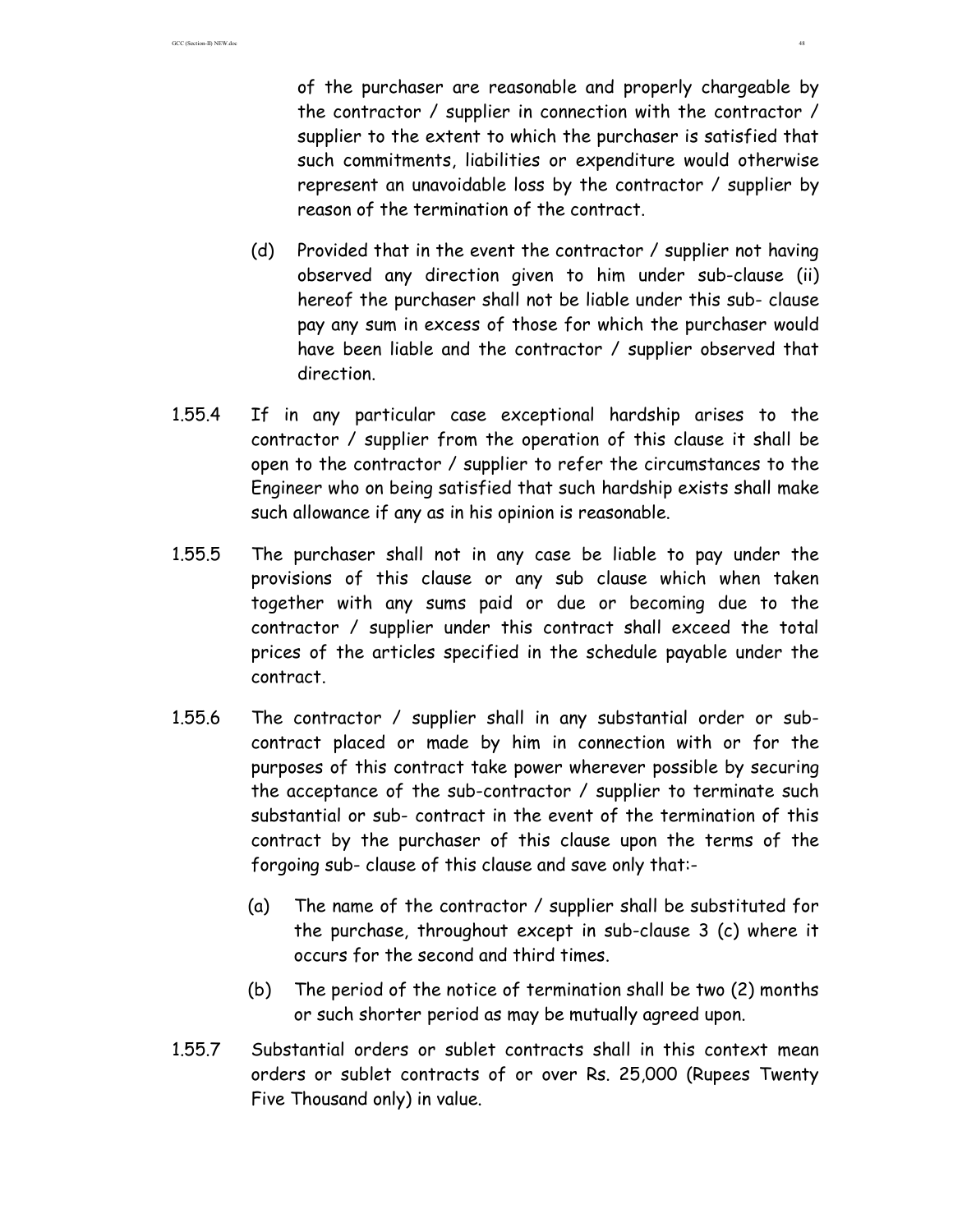# 1.56 **JURISDICTION OF COURT TO DEAL WITH DISPUTES.**

- 1.56.1 The contract shall be governed by the laws of India for the time being in force and be subject to the court of competent jurisdiction [Name of city, (Rajasthan)] India. All disputes, differences, questions whatsoever arising between the purchaser and contractor / supplier upon or in relation to or in connection with the contracts shall be deemed to have arisen at only and no court other than courts at [Name of city, (Rajasthan)] shall have jurisdiction to entertain or try the same.
- 1.56.2 Settlement committee(s) have been constituted to settle the old disputed purchase cases where the firm(s) do not agree with the Nigam viewpoint and have given their representations.

 The settlement committee(s) will be empowered to decide all old disputed cases. The committee is also authorised to settle such cases which are either subjudice or under reference to arbitrator(s) in case firm make formal request in this regard. In case of disagreement amongst committee members, the case with full details shall be put-up before the next level committee for decision.

1.56.3 (a) For settlement, firm shall furnish in writing their representation indicating the details of dispute / grievances alongwith requisite settlement fee within a period of 6 months after receiving communication form MM wing giving rise to cause of dispute / grievances. Appeal against any decision of settlement committee can be filed within three months from the date of conveying such decision to the firm.

> (b) The requisite fee either in cash / demand draft / pay order to be deposited to the Sr. Accounts Officer (EA & Cash), Ajmer Vidyut Vitran Nigam Limited, Ajmer along-with detailed representation for various settlement are detailed as under :

| (i) For CE Level Settlement Committee     | Rs. 1000/- |
|-------------------------------------------|------------|
| (Cases upto Rs. 2.5 Lacs)                 |            |
| (ii) For Nigam Level Settlement Committee |            |
| (Cases above Rs. 2.5 Lacs) and Appeal     | Rs. 3000/- |
| against CE level committee                |            |
| (iii) For review of Decision of Nigam     | Rs. 5000/- |

(iii) For review of Decision of Nigam Rs. 5000/level Settlement Committee by BOD

### 1.57 **CONSTRUCTION OF CONTRACT:**

 The contract shall in all respects deemed to be and shall be constructed and shall operate as on Indian contract as defined in the Indian Contract Act, 1872 and all payments there under shall be made in Rupees unless otherwise specified.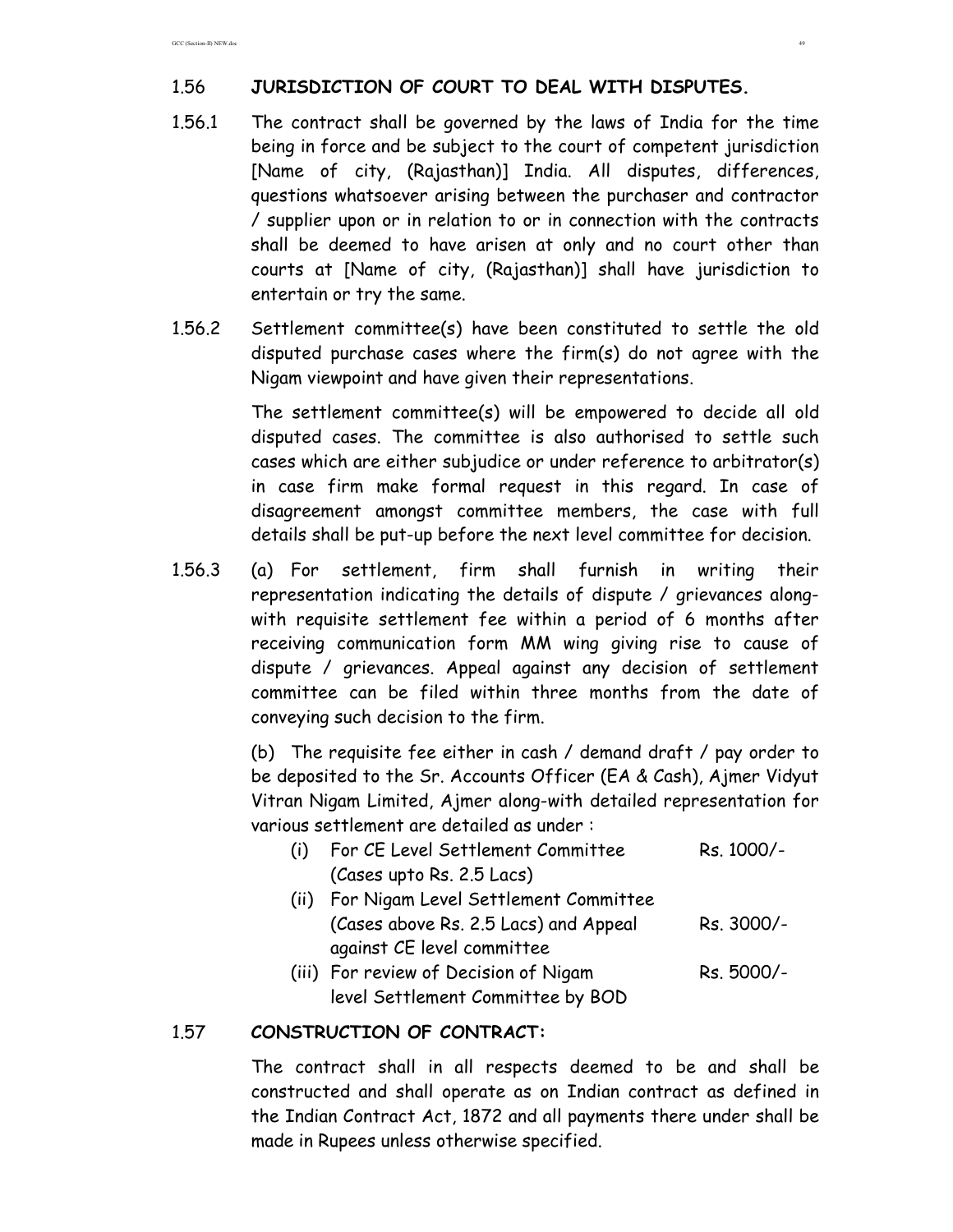## 1.58 **ACCEPTANCE OF THE ORDER:**

 The acceptance of the order shall be conveyed to the concerned Chief Engineer of MM wing Ajmer Vidyut Vitran Nigam Limited, Ajmer within ten days of the receipt of the order in the prescribed Proforma failing which it will be presumed that the terms and conditions incorporated in the order have been accepted by the supplier/contractor.

### 1.59 **SECURITY DEPOSIT:**

- 1.59.1 In order to secure/assure due fulfillment of the contract, successful bidder(s) on receipt of a preliminary acceptance letter / detailed order as the case may be shall furnish within 15 days a security deposit equivalent to 2% (two percent) of the order value by way of crossed / bank draft / banker's cheque with the payee as stated in the purchase order.
- 1.59.2 Unless otherwise specifically required to be retained / forfeited by the purchaser, the security deposit shall be refundable on request of the contractor / supplier after three months of completion of the entire supplies to the satisfaction of the purchaser.
- 1.59.3 If the contractor / supplier fails or neglect to observe or perform any of his obligation under the contract, it will be lawful for the purchaser to forfeit either in whole or in part in his absolute discretion the security deposit furnished by the contractor / supplier. -
- 1.59.4 No interest shall be payable on such deposits.
- 1.59.5 The purchaser on request by bidder/supplier may consider to accept security in form of a bank guarantee from a scheduled bank on the Proforma prescribed by the purchaser at Appendix-IX.

 Note : Bank guarantee from the firms located outside Rajasthan may be accepted on the non-judicial stamp paper of Rajasthan or stamp paper of their state of appropriate value provided a declaration be given by such firm that the bank guarantee is duly stamped as per Stamp Law applicable in that concerned state.

### 1.60 **PRICE FALL CLAUSE**

1.60.1 The price fall clause shall be made applicable w.e.f. the date of opening of 'Techno-Commercial Bid' of the subsequent tender when the supplies under the running contracts are delayed beyond the overall stipulated delivery schedule as on the date of opening of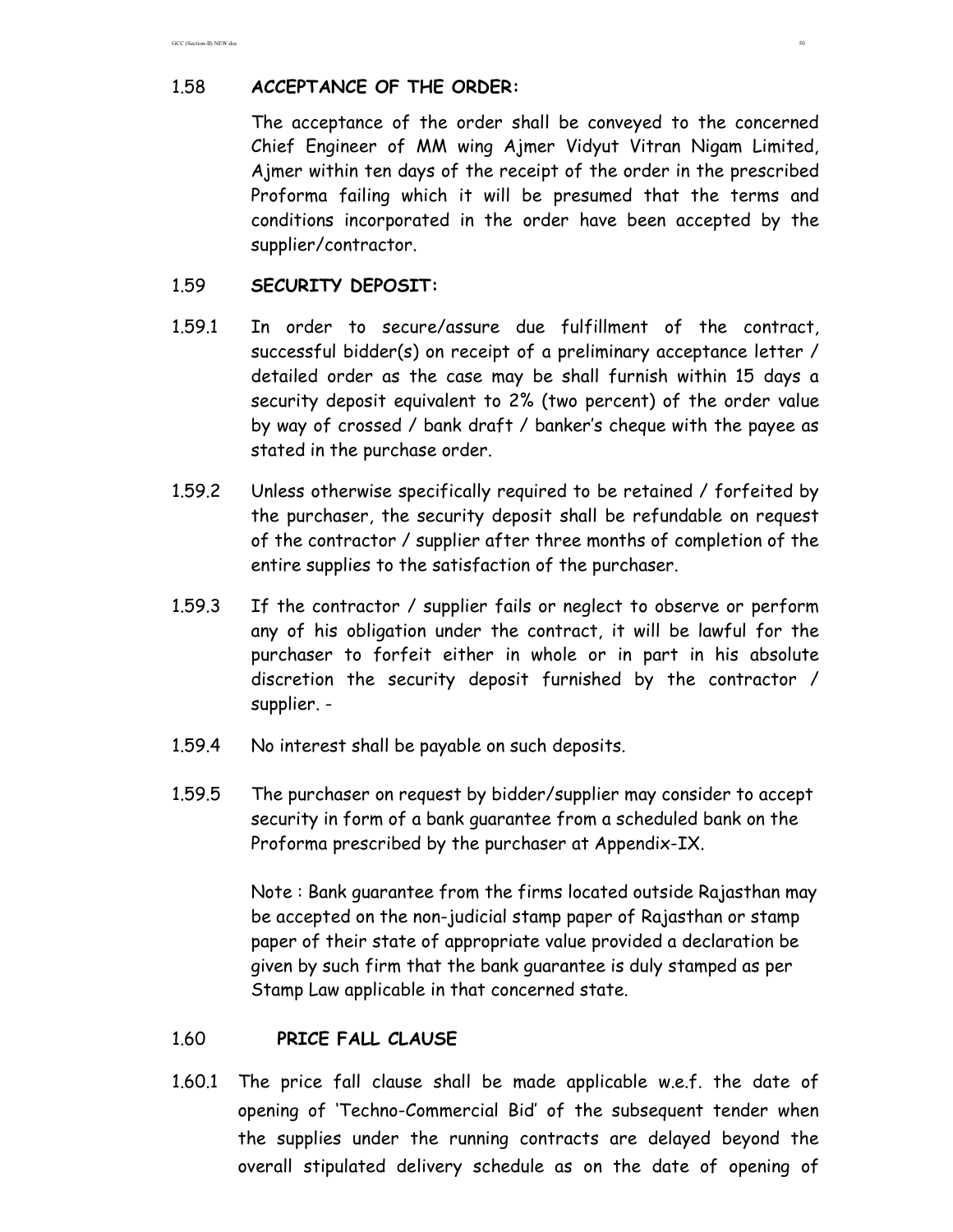techno-commercial bid of subsequent tender provided that the supplier itself has quoted or accepted lower rates finalized in the subsequent tender of the same item. In other cases, the price fall clause shall be made applicable w.e.f the date of opening of 'price bid' of the subsequent tender of the same item. If the bidder does not agree for lower rates finalized in subsequent tender, the remaining supplies of running contracts at higher rates as on the date of price bid opening of the subsequent tender will be cancelled as per provisions of price fall clause.

- 1.60.2 If the stipulated delivery schedule of the running contract expires on the date of opening of techno commercial bid of subsequent tender or thereafter before opening of price bid and bidder himself have quoted or accepted lower rates finalized in subsequent tender, in that case the delayed supplies made during the period of technocommercial bid opening date and price bid opening date of subsequent tender will be paid at such lower rates finalized in subsequent tender as against current contract price minus recovery towards delay in delivery, if it is so economical to Nigam. Payment equivalent to 10% of the FORD price of the delayed supplies will be withheld till finalization of price of subsequent tender.
- 1.60.3 In case delivery schedule is already over on the date of opening of Price Bid of subsequent tender:- the pending supplies against previous order as on the date of opening of price bid of subsequent tender shall be accepted at such lower rate, if any, as are quoted/finalized in subsequent tender as against subtracting recovery towards delay in delivery on old rate, if it is so economical and the tenderer agrees to it. If they are not agreeable, supply shall not be taken and order for balance supply shall be cancelled as per provision of the purchase order.
- 1.60.4 When delivery schedule is not over on the date of opening of Price Bid of subsequent tender:-

(a) If any previous successful tenderer has also participated in a new tender enquiry and quoted or accepted the lower rate finalized in the subsequent tender then pending supply against previous order as on the date of opening of price Bid of subsequent tender shall be taken at the lower rate as is finalized in the subsequent tender.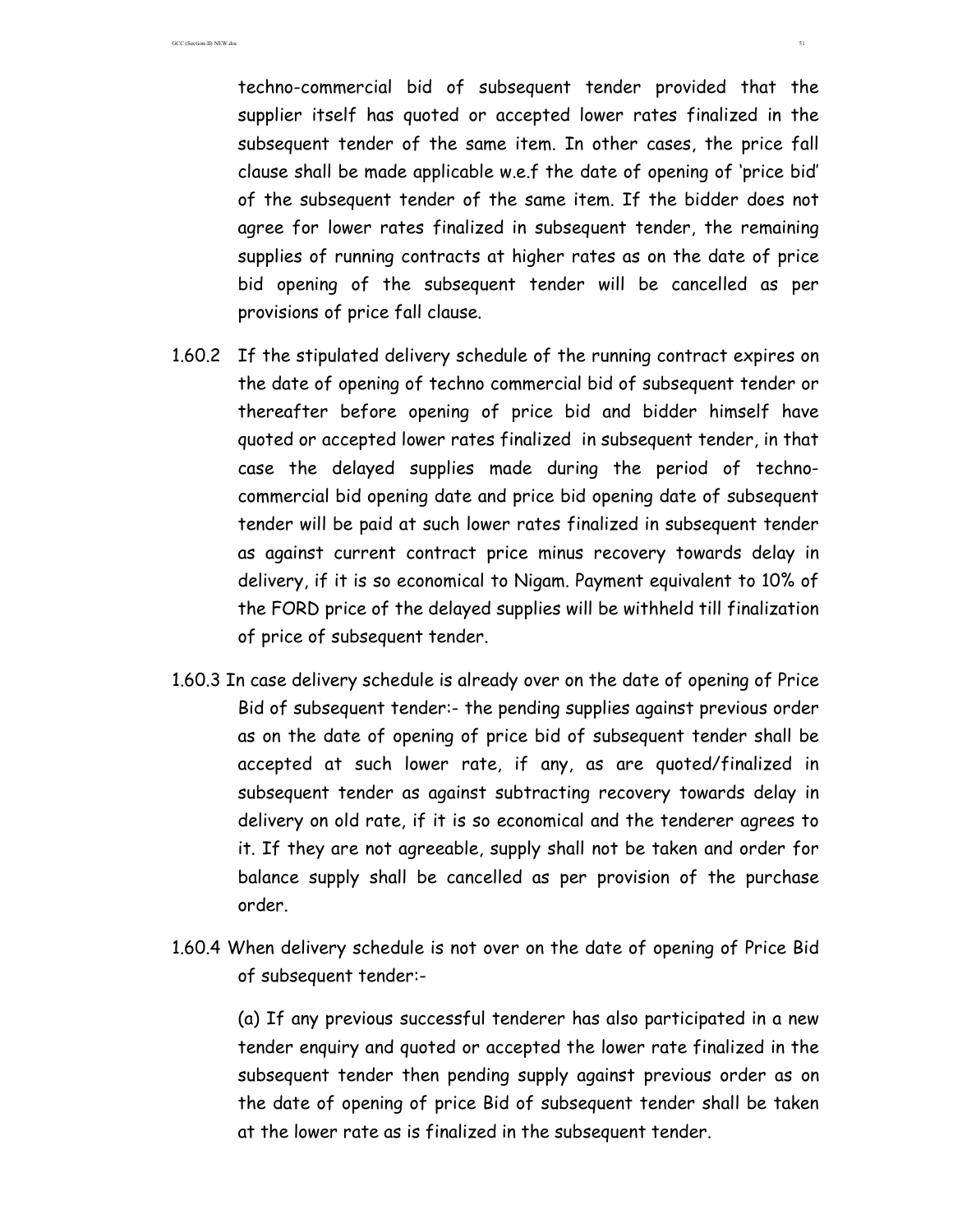(b) If the supplier has not participated or participated but he is not agreeable to supply the balance quantity at lower rate received in the subsequent tender, the balance supply as on the date of opening of price Bid against previous order shall be acceptable to the extent of ordered quantity as per delivery schedule upto three months (but not beyond the overall delivery schedule) from the date of opening of price bid of new tender on the following conditions:-

- 1. The rate will be as per the purchase order against which supplies are to be made within the delivery schedule.
- 2. The back log, if any, of supplies according to delivery schedule on the date of opening of price bid of new tender shall be acceptable on effecting the recovery towards delay in supply at prescribed rates, if leviable under the circumstances.
- 3. No supply in excess of quantity as per the delivery schedule during the 3 months period after opening of 'price bid' of new tender shall be acceptable in any circumstances. No preponment of original delivery schedule will be made.
- 4. The old purchase order(s) in respect of balance un- supplied quantity shall stand cancelled after 3 months from the opening of 'price bid' of new tender.

(c) In case, where subsequent bid is decided at very less intervals and the firm is yet to commence the supply as per the delivery schedule when the revised rates in subsequent bids are received lower, the price fall clause will be made applicable after 3 Months from the scheduled commencement of the delivery schedule in the respective item.

1.60.5 (a) If subsequent tender is decided on differential rates and a firm has also participated in subsequent tender, the price fall clause would be applicable with respect to the price quoted/accepted by the firm in the new tender provided this quoted/accepted price is lower than firm's previous updated price minus recovery towards delay in delivery.

> (b) In case, firm has not participated or not agreed to lower rates in subsequent tender, then price fall clause would be applicable with respect to highest differential price, decided under new tender, provided this highest price is lower than firm's previous updated price minus recovery towards delay in delivery.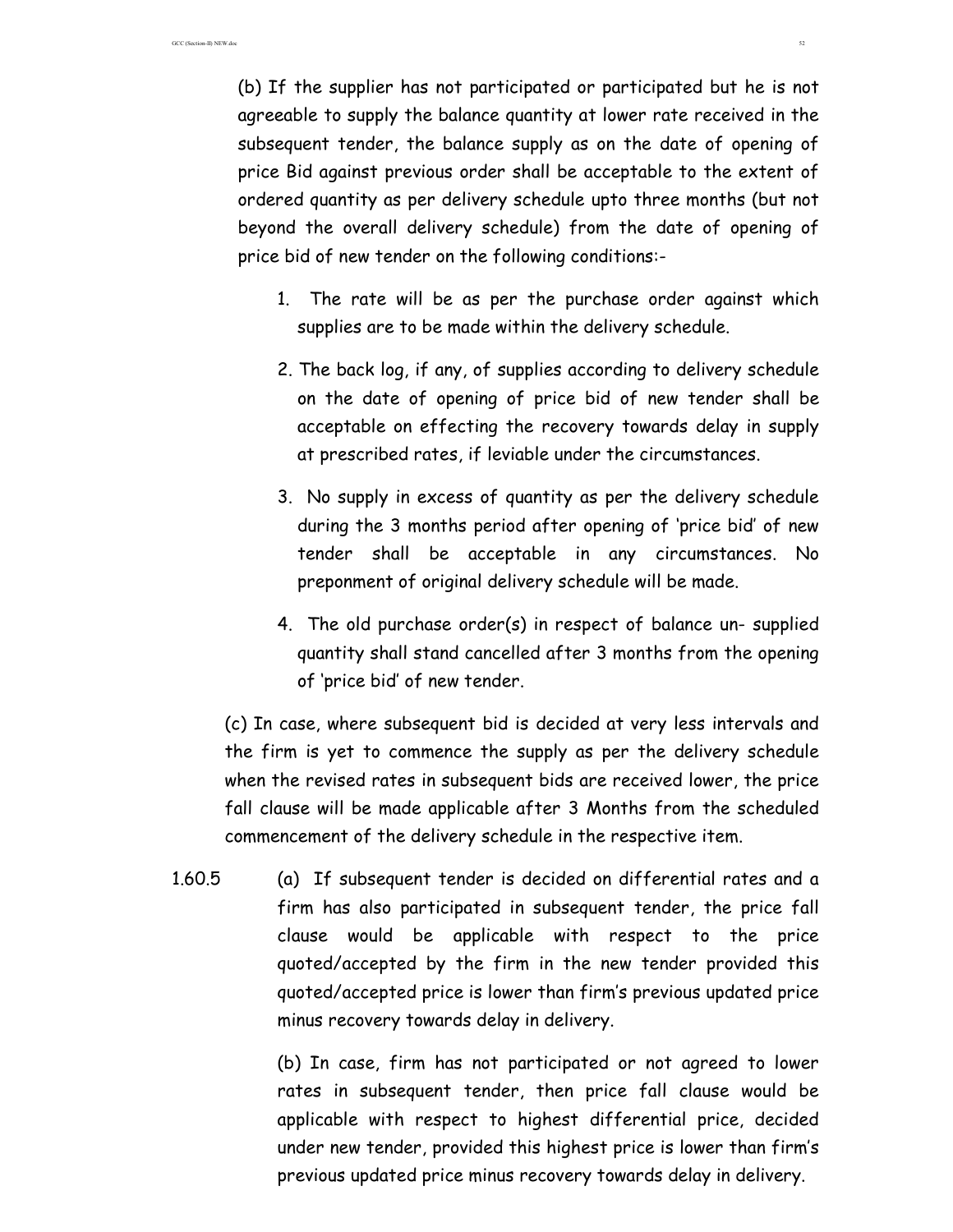1.60.6 (a) Price fall Clause of one company would not be applicable to other companies (i.e. not applicable across the five companies), The Price fall cause of the respective company would be applicable within the company only. However the company if deemed appropriate may offer lower rates (counter offer) received by other company(ies) at the time of finalization of tender.

> (b) In case of Discom's common tender, the price fall clause shall be applicable with respect to purchase made in other Discoms for that particular item.

> (c) After applying Price Fall Clause, no positive Price Variation will be payable, however, negative price variation, if any, shall be deducted.

1.60.7 For the operation of price fall provision, the rates decided for procurement of material with World Bank assistance will not be considered."

> **NOTE**:- The Price Fall Clause shall be made applicable on the supplies received in the stores on or after the date of opening of Techno-commercial Bid/ Price Bid of subsequent tender, as the case may be.

### **1.61 DEFERMENT OF DELIVERY:**

- a. The purchaser reserves the right to defer the delivery period as indicated in the purchase order. However the material already manufactured by the supplier/contractor upto the time of deferment may be accepted provided contractor/supplier provides adequate satisfactory proof of having material manufactured in all respect and ready for inspection and delivery before the date of deferment. For the verification of supplier, contention regarding readiness of material (finished goods) should invariably be got verified by MM wing. The period during which the supplies have been so deferred shall not be reckoned as delay in delivery in terms of clause 'Delay in Delivery'.
- b. The deferment of supplies if are to be made, the supplier should be informed within 3 days before invariably.
- c. The deferment of supplies should be maximum for one year or upto date of finalizing of new tender whichever earlier.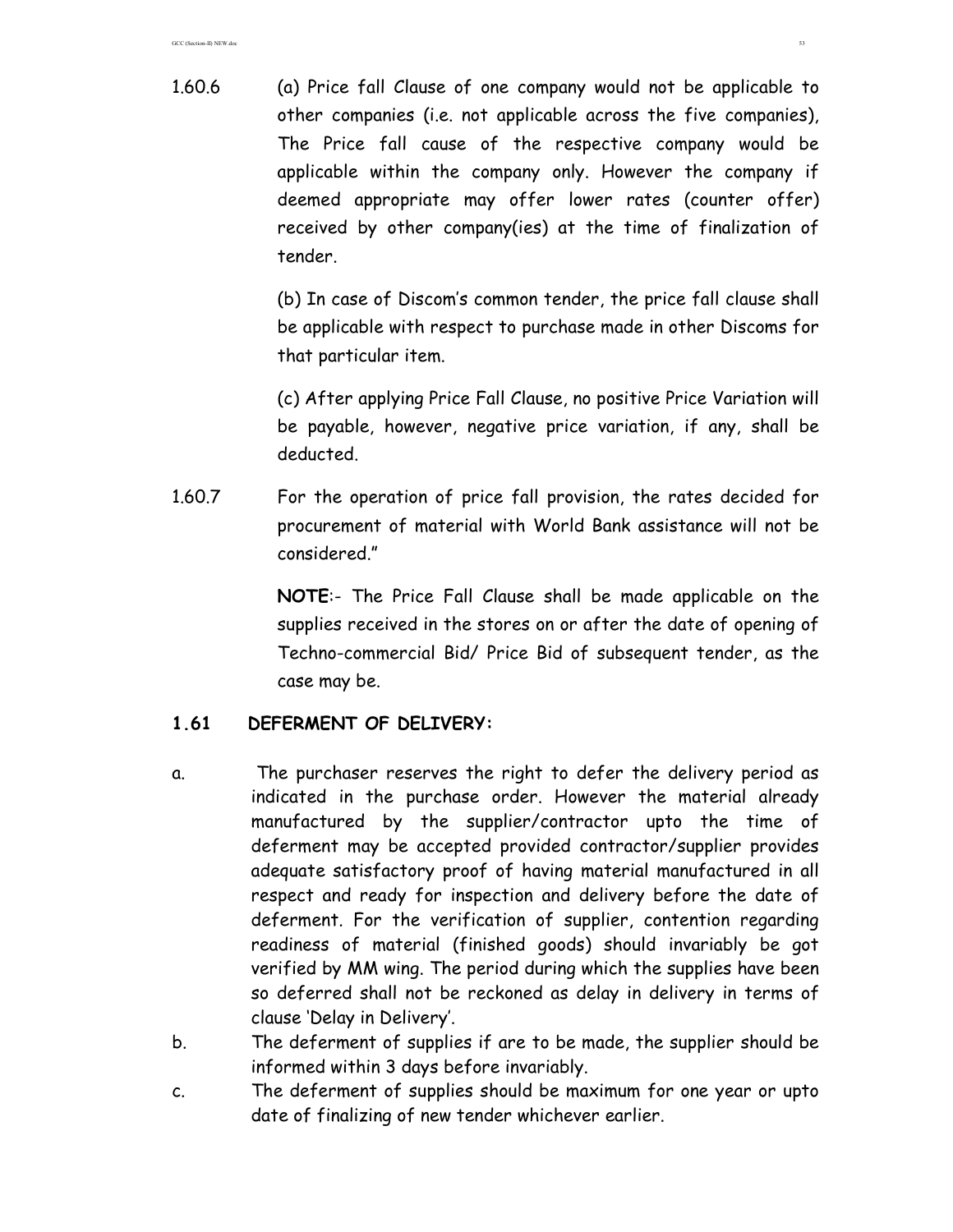# **1.62 REJECTED MATERIAL / EQUIPMENT NOT LIFTED BY THE CONTRACTOR / SUPPLIER TIMELY:**

If the contractor / supplier fails to lift the material / equipments declared rejected or any part thereof, from the consignee within a period of 15 days from the date of dispatch of information from the purchaser, the purchaser shall be entitled at his option:

- (i) To effect recovery @ 1% per week or part thereof (for actual delay in lifting the material beyond 30 days from the due date of dispatch of information from the purchaser), subject to a maximum of 15%. The amount of recovery will be worked out on the basis of Ex-works price of the material indicated in the purchase order. In case where Ex-works prices have not been indicated, then the recovery shall be worked out on the basis of prices as shown in the purchase order.
- (ii) In case a contractor / supplier fails to lift the material / equipments declared rejected and any part thereof, from the consignee within a period of 135 days from the date of dispatch of information from the purchaser, Ajmer Vidyut Vitran Nigam Limited may dispose off such material / equipments declared rejected and any part thereof, upon such terms and in such manner as it deems appropriate, at the risk and responsibility of the contractor / supplier.
- (iii) If such material / equipments declared rejected and any part thereof is disposed off through sales, 5% of the sale value liable to be deducted on account of cost incurred in sales proceedings and after deduction, the balance value shall be "Net realized sale value".
- (iv) If such material / equipments declared rejected and any part thereof is disposed off in other manner on 'Nil' price, the actual expenditure incurred in disposal proceedings shall be recovered from the contractor / supplier.
- (v) The contractor / supplier shall be required to deposit the amount of recoveries finalized within a period of 30 days of receipt of information, failing which the dues shall be recovered from the Net Realized Sales Value or from the financial hold of the contractor / supplier available with the Nigam. In case where the amount of recoveries against a firm / contractor / supplier exceeds its financial hold / Net realized sales value, the Nigam will be at the liberty to effect such recovery out of the financial hold / pending payments of the contractor / supplier available with other successor companies of the erstwhile RSEB.